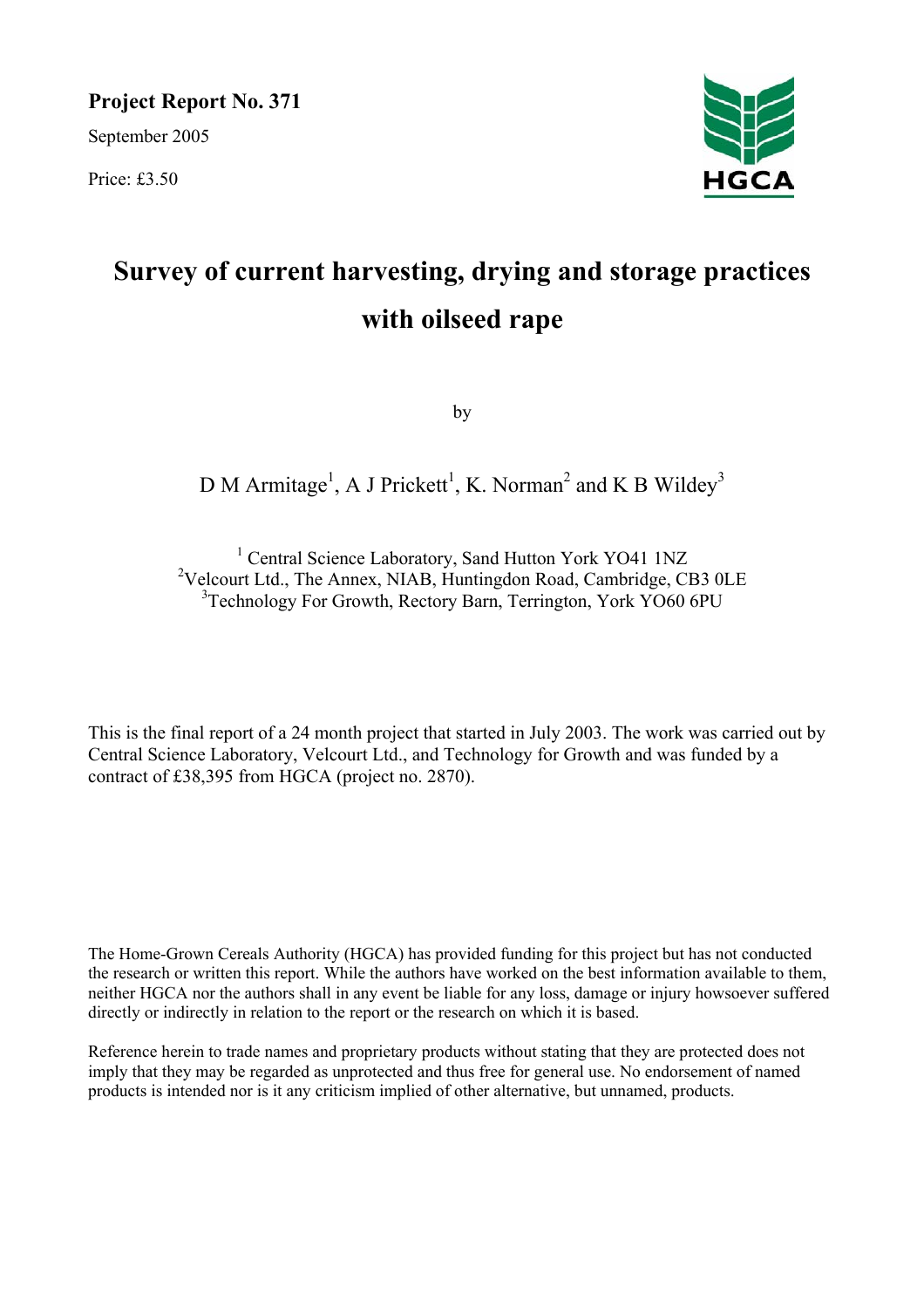# **CONTENTS**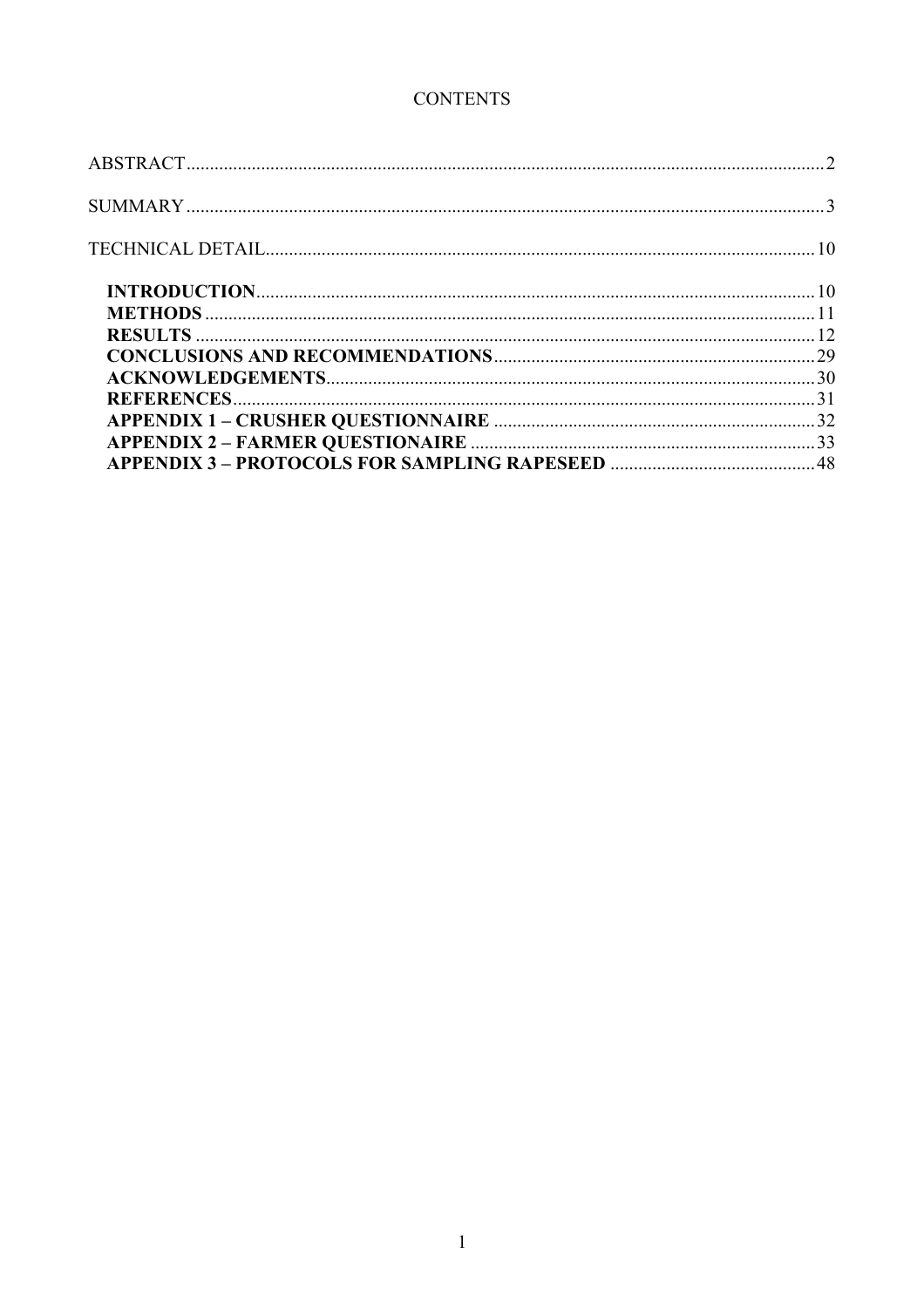### **ABSTRACT**

Telephone interviews with crushers preceded a survey of 101 producers which comprised a face-to-face questionnaire of harvesting, drying and storage practices with a parallel sampling exercise to inform HGCA of the changes of on-farm management and storage practices and future research requirements. On-site sampling was run in parallel to support the results of the questionnaires and to enable assessments of mite infestation, and rapeseed moisture content.

Two-thirds of farmers need to dry rapeseed and most harvest at above 12% which is the critical moisture content threshold for the production of ochratoxin A (OTA). A survey of OTA levels in rapeseed is therefore recommended. Moisture measurement is most commonly relied upon for hot-air dryer settings, yet less than half of the farmers calibrate the meters properly by returning them to the manufacturers. Therefore the importance of proper calibration should be publicised. Only one-quarter of farmers accepted that 7.5% was the safe mc for long-term storage, although this proportion is almost double the response 10 years ago. This recommendation still needs emphasizing. One third of farmers using floor-dryers took over a month to dry the seed. In view of the threat from mycotoxin production; associated advice and improvement to floor drying might well be required. There is no clear consensus on safe drying temperatures for rapeseed when hot-air drying. Clearer advice, resulting from research associating safe drying temperatures with rancidity (FFA levels), is required. About 20% of farmers had difficulties in cooling. The variability in fan running time and the complications of operating ambient air drying systems to cool the grain all indicate the benefit of adapting engineering cooling models to develop faster cooling strategies for rapeseed. Half the farmers used the on-floor drying system to additionally cool the seed. This is the first clear indication we have had of this practice and greater experimental experience as a basis for advice on this practice is clearly needed.

Most rejections were for admixture, which can be best remedied by improvements in weed control and cleaning practice. One-fifth of farmers experienced seed heating which causes rancidity and therefore affects market quality, yet there is no clear indication in the literature of the cause. More than a quarter of farmers had problems with mites; 43 had infestations in excess of 10,000/kg at the surface but only 10 had similar populations beneath, indicating it was a superficial problem. Mites were not a great concern of the crushers and there were few rejections citing mites as a cause. Nevertheless, they clearly cause farmers great concern and a great deal of expense and energy is expended on their behalf. It is therefore recommended that a study be carried out to define market thresholds of mites with regard to effect on FFA and allergen levels. Available remedial treatments for mites are few and one-fifth of farmers expressed discontent with available treatment options. The only other option is fumigation and information on its efficacy against mites is equally limited. Research on these treatment options would also therefore be beneficial. Perhaps because of the limited pesticide options to treat the grain, fabric treatments have doubled since 1995 although there is no indication of their effectiveness in limiting mite numbers. This is another area where objective scientific research would help minimise unnecessary pesticide use and expenditure.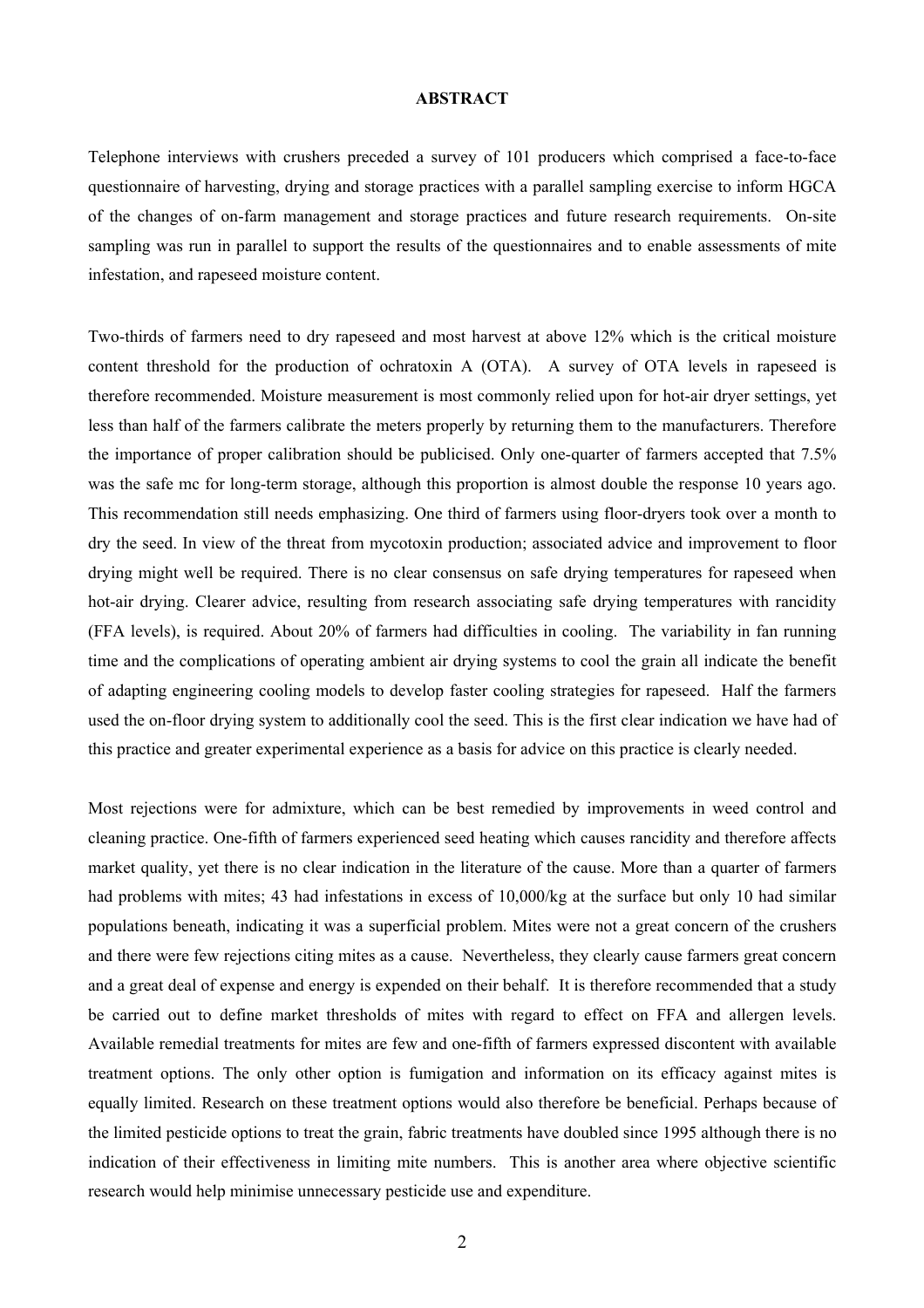### **SUMMARY**

#### Introduction

There has been little work on rapeseed storage specific to UK conditions. Effects of mite infestation at 9% and 8% mc were compared in farm-scale rapeseed storage trials in the UK between 1975 and 1978. This approach was updated in HGCA-funded experiments in 2002-4 to provide a basis of recommendations with modern low erucic acid (double zero) varieties. In 1995, a survey was conducted of rapeseed storage practice and mite infestation on arable and mixed farms and central stores.

Since then there have been large changes in practice, not least the withdrawal of admixture pesticides for oilseeds and the widespread introduction of pest monitoring devices or 'insect traps'. In addition, EU regulations relating to food and feed storage have focussed attention on 'due diligence' with regard to food safety issues.

The project resulted in a representative sample of current harvesting, drying and storage methods used as well as an overview of the condition of rapeseed in store at the time of the survey. The aim was to identify reasons for current problems, highlight areas for improvement and pinpoint any future research requirements for harvesting, drying and storage.

#### Methods

The survey samples were based proportionately on the number of agricultural holdings from Defra arable statistics, shown as growing cereals and/or oilseeds in each of the old MAFF regions.

|                          |                 | No. farms to be |            | No. farms actually |
|--------------------------|-----------------|-----------------|------------|--------------------|
| Old MAFF 'regions'       | No. of holdings | visited         | By         | visited            |
| East Midlands            | 2401            | 22              | Velcourt   | 26                 |
| Eastern                  | 2232            | 21              | Velcourt   | 16                 |
| North East               | 692             | 7               | <b>TFG</b> | 5                  |
| North West               | 152             |                 | <b>TFG</b> |                    |
| South East               | 1430            | 13              | Velcourt   | 15                 |
| South West               | 938             | 9               | Velcourt   | 10                 |
| West Midlands            | 921             | 9               | Velcourt   | 9                  |
| Yorkshire and the Humber | 1856            | 17              | <b>TFG</b> | 15                 |
|                          |                 |                 |            |                    |
| Scotland                 |                 |                 | TFG        |                    |

#### **Distribution of survey samples**

Telephone interviews with crushers preceded a survey of 101 producers which comprised a face-to-face questionnaire of harvesting, drying and storage practices At each site, a fact sheet was completed to collect information on quantities of rapeseed stored, pre-harvest issues such as desiccation and ripening, drying and cooling methods, crop monitoring, pesticide use, problems and rejections. At the same time, five seed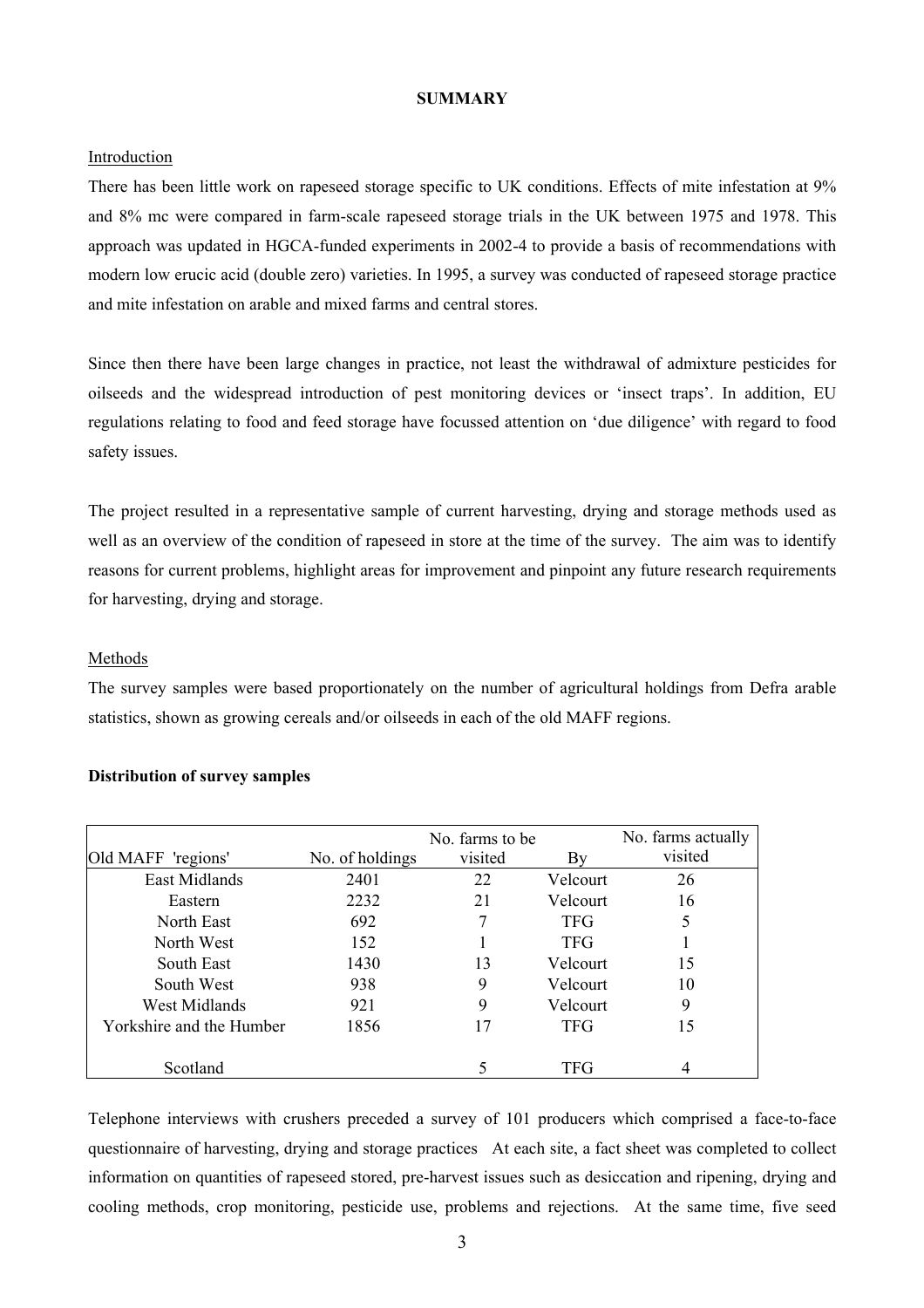samples from the surface and five from below the surface were taken from the farm. These were examined for arthropod pests and the moisture content was determined by oven method.

#### **Results**

*Problems perceived by crushers –* The two principal crushers in the UK received between 20% and 30% of their total tonnage directly from farm stores. Rejections were in the range of 0.2-0.5% at one crusher, around 1% at the other. Reasons common to both included moisture content (high or low), seed admixture, green seed and burnt seed. Infestation was not regarded as a big issue; there was no known link between mite infestation and rancidity and there was no known issue preventing processing of mite infested rapeseed. Neither crusher was aware of any mycotoxin problems related to rapeseed. One crusher noted high free fatty acid (FFA) due to incorrect dryer use in Scotland as a problem, the other was concerned by green seed caused by uneven growth in difficult years. Future concerns included increase in mite contamination, due to lack of treatment options, green or burnt seed and polyaromatic hydrocarbons (PAH) levels in poorly set dryers. A risk assessment of diatomaceous earth (DE) application was thought necessary and, in conclusion, the key was better avoidance of problems before delivery to the crushers.

*Pre-harvest information -* The sites covered by the survey harvested 35,140 t of seed representing about 4% stored on farms, of which 88.8% was for normal use, 10.8 % was for set-aside and only 0.4% was for biofuel.

Seventy two farms stored the rapeseed for three months or more, mainly as part of their marketing strategy. Three-quarters was stored on-floor. The long storage periods indicated here suggest recommendations of storage moisture contents should be on the conservative side to minimise mite infestation and deterioration through rancidity.

Of the different methods of desiccation available, glyphosphate was by far the most widely used by over 70% of farms. Nearly 30% of the sites experienced problems with ripening of the seed; of these, the greatest problems were when natural senescence or glyphosphate were relied upon. Pigeons headed the list of other factors predisposing to uneven ripening, particularly on headlands.

*Moisture measurement and drying -* Harvesting started mainly at 12% mc. This is the critical level for production of Ochratoxin A but there have been no recent surveys of its occurrence in seed, oil or cake, of OTA. All farmers measured the mc as the seed went into store, all but one using a meter. By far the majority, 84, calibrated the meter in the harvest year but only 43 sent the meter back to the manufacturer. Samples for mc measurement were taken from each trailer on over ¾ of farms, mainly to adjust the dryer settings. Nearly half thought 8% mc was safe for storage. All of the farms expected to dry the rapeseed and 33 of them used ambient-air drying. Of these, 18 dried the seed at half the depth they would employ for cereals. Most expected to dry in a fortnight. However, 11 out of 35 thought a month or more was reasonable for drying and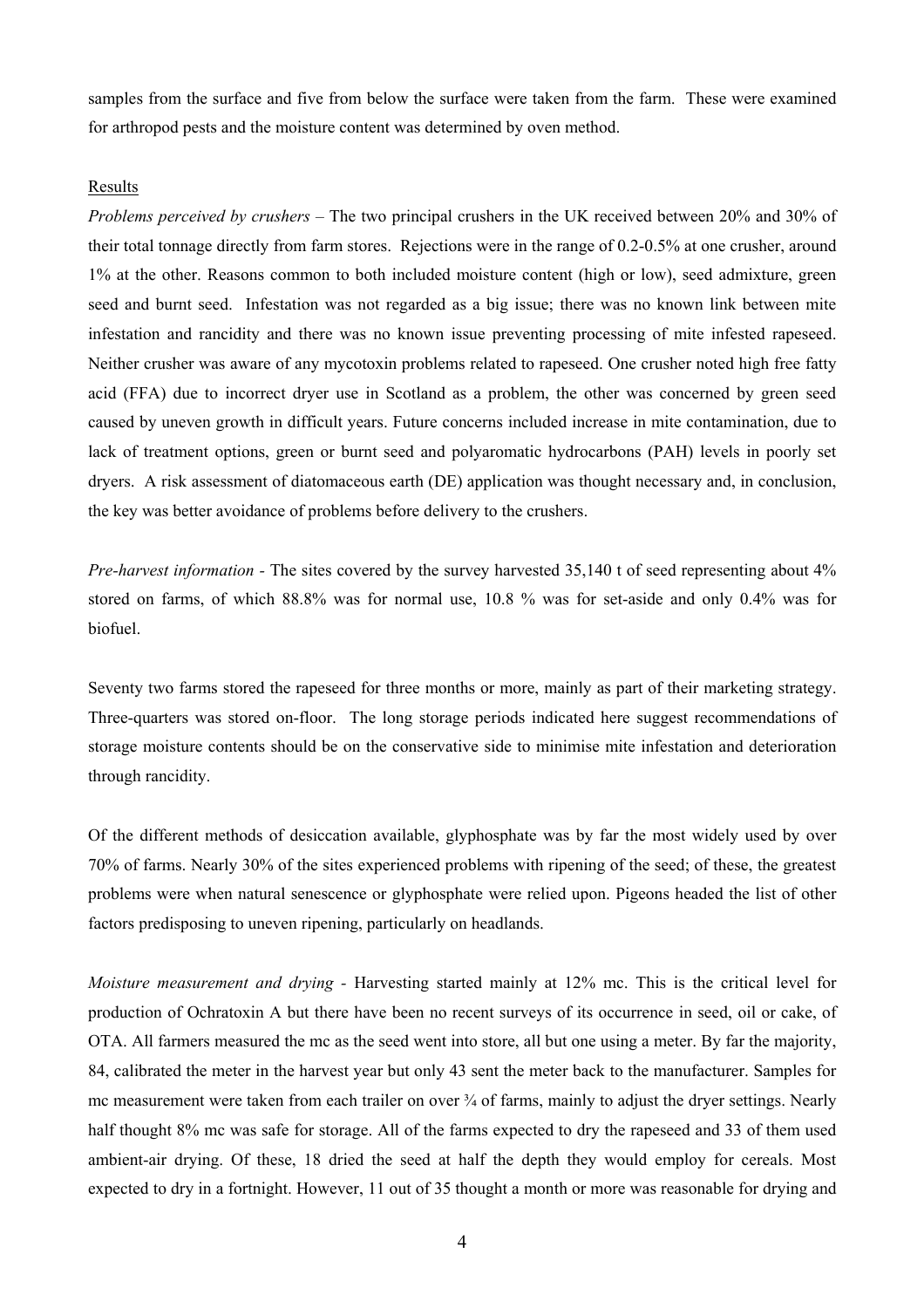14 out of 35 found this period was necessary in practice, indicating that about of a third of the ambient-air drying systems were not operating to specification.

Sixty five of the farms used hot-air drying. Thirteen of the 62 that answered had experienced a fire in the dryer and although 14 did not check the temperature of seed in the dryer there was no statistically significant connection between this and the fires. Only ten of the farms using hot-air drying did not know the safe drying temperature settings although the range of values indicates that practice varied widely.

## **Maximum hot-air drying temperatures**

| $^{\circ}C$  |  |  |      |  |  |  |  | 30 35 40 45 50 55 60 65 70 73 75 80 85 90 100 140 150 |  |
|--------------|--|--|------|--|--|--|--|-------------------------------------------------------|--|
| <b>Sites</b> |  |  | ∣ ⊌, |  |  |  |  |                                                       |  |

*Cooling-* Only 17 of the 101 stores did not use aeration to cool the grain but 75 of the 84 that did had systems designed for cereals, not oilseed, while 28 of these compensated for the increased resistance of oilseed by storing the rapeseed at a lesser depth than for cereals. However, 46 used the bulk drying system to cool the grain which complicates things slightly. This is the first indication we have had that nearly half of farmers use their ambient-air drying fans to cool. In this case, the considerably higher airflow probably means that the compensation for higher resistance by reducing bed depth is unnecessary, but considerably lower cooling times would be necessary as drying flow rates are 20x higher than for cooling.

Seventeen farmers aimed to get to 5°C or below and 54 aimed to get between 10 and 5°C. Most estimated it would take 1-3 months to reach their temperature targets but while only three reckoned it was reasonable to take more that three months to cool, in practice 19 took longer than that. A sizeable proportion of farmers therefore are not satisfied with cooling speeds and these could certainly be improved by simple thermostats and by monitoring hours of aeration more carefully. Only four sites did not measure the temperature of rape during storage and of the remainder, 88 used hand-held probes. Seventy three farmers only measured the temperature at one depth. Forty-three farmers did not record the hours or had not run the fans and of the remainder, hours run ranged from 80 to 1440. Some answers indicated the fans had been running for weeks. Hours of fan operation are critical for assessing whether or not the cooling system is working properly and this aspect of record keeping needs to be tightened up.

*Storage problems-* Just 17 farmers used no detection methods for pest problems during storage and most of them used pitfall-cone (PC) traps. In 1995, no farmers used PC traps. The increase in the use of traps to monitor pests can be attributed to their being a requirement of assurance schemes. Problems with seed heating had occurred on 22 sites and although fungi and admixture were the most common assumed culprits, there was no clear consensus on the reasons for heating. Mites were the greatest problem, noted on 27 sites, against which pesticides and cooling were most likely to be employed. Of the varied remedies, only hygiene was thought to have failed.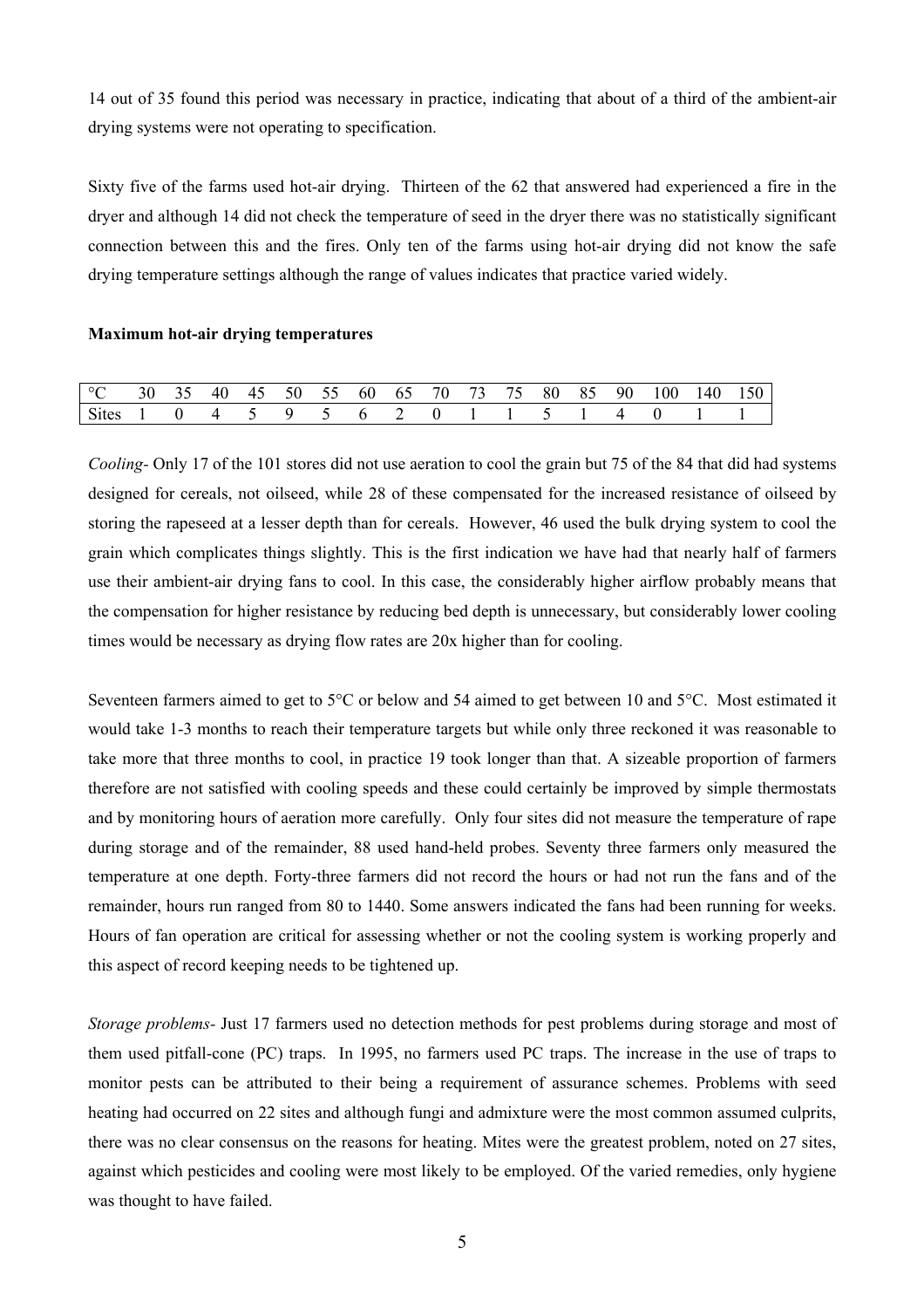## **Problems in store**

| Problem        | <b>Sites</b>                     | Reasons for heating        | <b>Sites</b> | Pest remedy                  | <b>Sites</b> |
|----------------|----------------------------------|----------------------------|--------------|------------------------------|--------------|
| Mite           | 27                               | Admix                      | 5            | Cooling                      | 4            |
| Mite, beetle   | $\mathbf{1}$                     | Admix, fungal,             |              | Clean                        |              |
| Mite, rodent 1 |                                  | Admix, roof leak           |              | Cool, clean                  |              |
| Beetle         | $\theta$                         | Fungal                     |              | Hygiene                      |              |
| Mice           | 2                                | Fungal, mite               |              | Pesticide, cool              |              |
|                | Immature seed<br>Seed heating 22 |                            |              | Pesticide                    |              |
|                |                                  | Insect, mite               | 2            | DE                           |              |
|                |                                  | Opico drying systems?      |              | Pesticide-Actellic surface 1 |              |
|                |                                  | Other-blend wet seed       |              | Convey, aspiration           |              |
|                |                                  | Insect/mite caused by dust |              | Rake surface                 |              |
|                |                                  | Operator error             |              | Turned                       |              |
|                |                                  | No answer                  |              | Cold air                     |              |
|                |                                  |                            |              | Sorex (Contractor)           |              |

Rejections were admitted by 15 sites; usually only one load was involved and nearly all for admixture. Since the rapeseed was cleaned by only 39 of the farmers, most of whom used an aspirated sieve, it may be that greater attention should be paid to this aspect Although mites are perceived by farmers as a problem, it is interesting to note that they caused no rejections.

*Pesticides*- Fabric treatment using pesticides were not carried out by 14 farmers but 87 did and of these only 14 used contractors; the remaining farmers carryied out the treatment themselves. Less than 10 used anything other than pirimiphos-methyl (Actellic). Three sites used some form of treatment of the seed, two using diatomaceous earths (which do not require approval and work by physical means) and one using Actellic liquid (which is not an approved use). All these treatments were rated as 'very effective'. One-fifth of farmers were not content with the available pest control options.

*On-farm sampling - Few bulks of seed were below 5<sup>o</sup>C or above 15<sup>o</sup>C; 39 were between 6 and 10 and 30* between 10 and 15°C.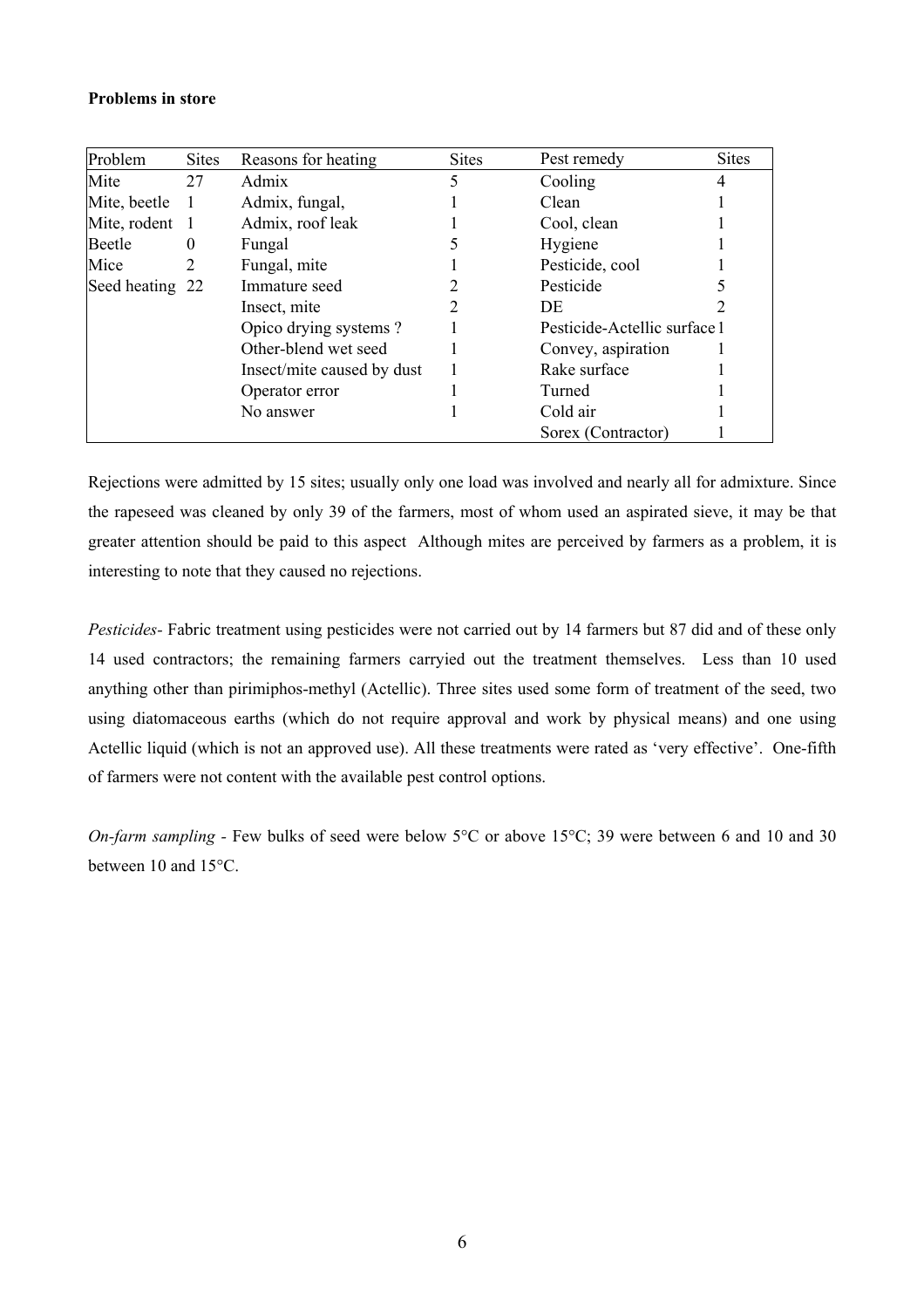## **Distribution of mean temperatures**



Just one farm was found to have insects in the seed and here there was a serious of infestation of *Cryptolestes ferrugineus* (Stephens) of about 100/kg beneath the surface and several hundred/kg at the seed surface.

Moisture contents measured at the surface (16 sites below 9% mc) were much higher than those beneath (86 sites below 9% mc). The surface mc increases firstly due to condensation of moisture in hot air as it meets cold seed at the surface during the early stages of cooling or if the seed is stored without cooling. The second reason is due to the uptake of moisture from the atmosphere throughout the winter.



# **Mean moisture contents at and beneath the surface**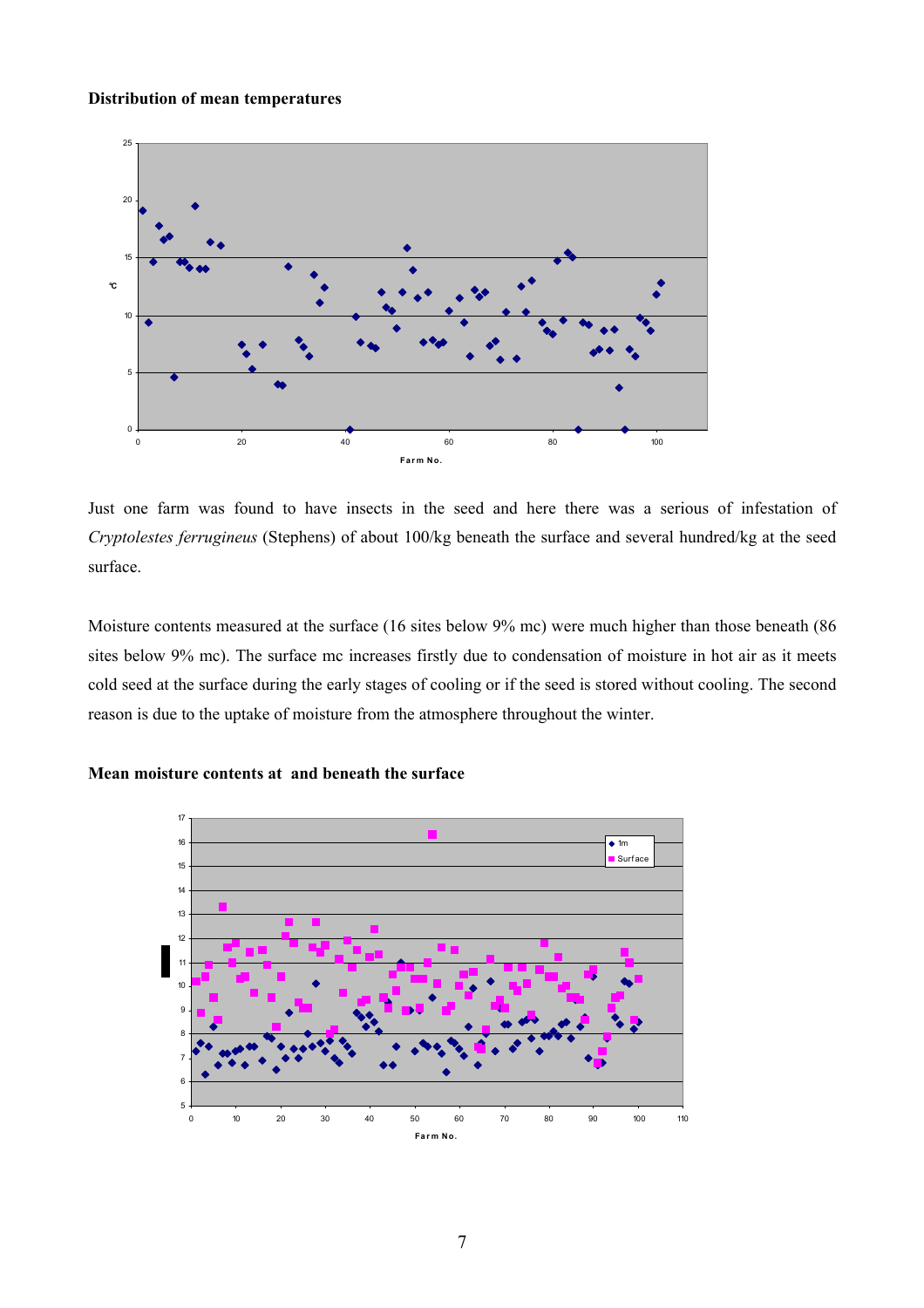Forty-three farms had surface mite infestations above 10,000/kg compared to only 10 above this population level beneath the surface, indicating mites to be generally a superficial problem. Significant correlations were obtained between mite numbers and moisture content both at the surface and beneath. In addition, *Acarus* was significantly more frequent than *Lepidoglyphus* in damper seed

| Mites per kg    | $\leq 10$        | $10-$ | $100 -$ |                | $1,000 - 10,000 -$ | $100,000-$ | >1,000,000 |
|-----------------|------------------|-------|---------|----------------|--------------------|------------|------------|
|                 |                  | 100   | 1,000   |                | 10,000 100,000     | 1,000,000  |            |
| a. Surface      |                  |       |         |                |                    |            |            |
| Acarus          | $\theta$         |       |         | 10             | 22                 | 10         |            |
| Lepidoglyphus   |                  | $2*$  |         | 8              | 4                  | 4          |            |
| Tyrophagus      |                  | 2     | 0       | 5              | $\overline{2}$     |            |            |
| Cheyletus       | $\boldsymbol{0}$ | $3*$  | 2       | 2              | 0                  |            |            |
| Gamasid         |                  | 4     | 0       | $\mathfrak{D}$ | 0                  |            |            |
| b. 1 metre      |                  |       |         |                |                    |            |            |
| Acarus          | $5**$            |       | 3       |                |                    |            |            |
| Lepidoglyphus 2 |                  | 11    | 6       |                | 2                  |            |            |
| Tyrophagus      | 2                | 2     | 0       | 4              | 0                  |            |            |
| Cheyletus       | $3*$             | 15    | 6       | $\overline{2}$ | O                  |            |            |
| Gamasid         | $3*$             |       |         |                |                    |            |            |

#### **Dominant mite genera and the infestation level in samples from the farms**

\* 2 spp co-dominant

#### Conclusions and recommendations

1. Two-thirds of farms need to dry rapeseed and most harvest above 12% which is in equilibrium with the critical mc threshold for the production of ochratoxin A (OTA). A survey of OTA levels in rapeseed is therefore recommended.

2. Moisture measurement is most commonly relied upon for hot-air dryer settings yet less than half of the farmers calibrate the meters properly by returning them to the manufacturers. This is the only way to ensure accuracy across the mc scale so it is therefore recommended that the importance of manufacturer calibration is publicised.

3. Only one-quarter of farmers accepted that 7.5% was the safe mc for long-term harvest and this recommendation needs emphasizing.

4. One third of farms using floor-dryers took over a month to dry the seed. In view of the threat from mycotoxin production detailed above; improvements to floor drying are required.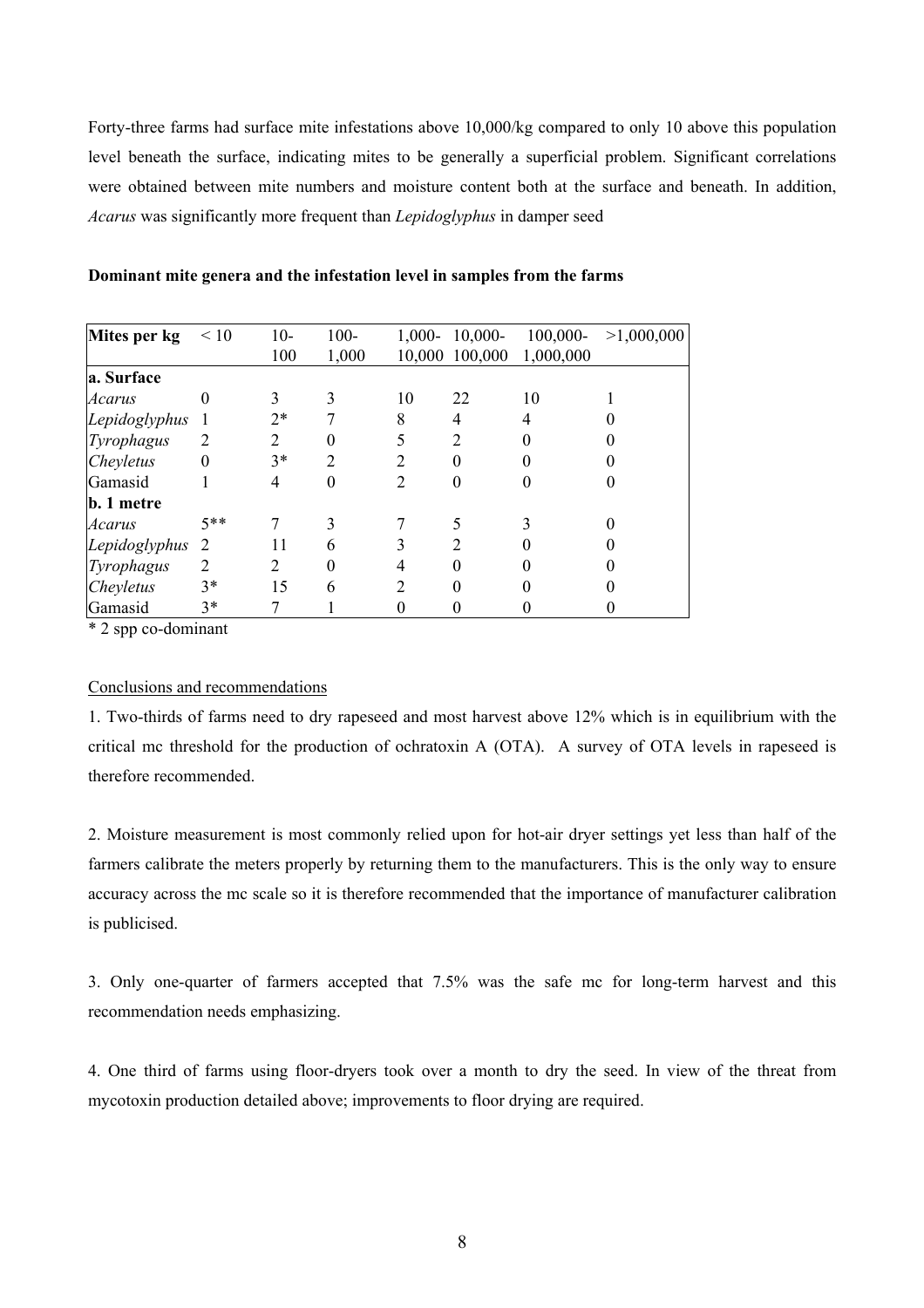5. There is no clear consensus on safe drying temperatures for rapeseed when hot-air drying. Research needs to associate safe drying temperatures with FFA levels, particularly since quality problems associated with hot-air drying were a concern of end-users.

6. About 20% of farmers admitted to difficulties in cooling and about the same proportion did not compensate for the increased resistance to airflow of rapeseed compared with cereals. The variability in fan running time additionally indicates the benefit of adapting engineering cooling models to better understand cooling strategies for rapeseed.

7. Half of the farmers used the on-floor drying system to cool the seed and there is likely to be a similar frequency doing so with cereals. This is the first clear indication we have had of this practice and greater experimental experience as a basis for advice on this practice is called for.

8. Most rejections were for admixture which can be best remedied by improvements in weed control and cleaning practice.

9. One-fifth of farmers experienced seed heating which causes rancidity and therefore affects market quality, yet there is no clear understanding of the cause (when it is not the obvious fungal-initiated heating of damp seed). Research is required to clarify this.

10. Mite infestations in excess of 10,000/kg at the surface occurred on 43 farms but only 10 had similar populations beneath, indicating it was a superficial problem caused by uptake of mc at the surface during the winter. Mites were not a great concern of the crushers and there were no rejections citing mites as a cause. Nevertheless a great deal of effort is expended on their behalf. It is therefore recommended that a study be carried out to define market thresholds of mites with regard to effect on FFA and allergen levels.

11. Available remedial treatments for mites are few. No pesticides can be admixed and the only alternatives remedies, diatomaceous earths, can only be top-dressed. The only other option is fumigation and information on their efficacy against mites is equally limited. Research on these treatment options is required.

12. Fabric treatments have doubled since 2005 although there is no indication of their effectiveness in limiting mite numbers. Objective scientific research would be beneficial in minimising unnecessary pesticide use and expenditure.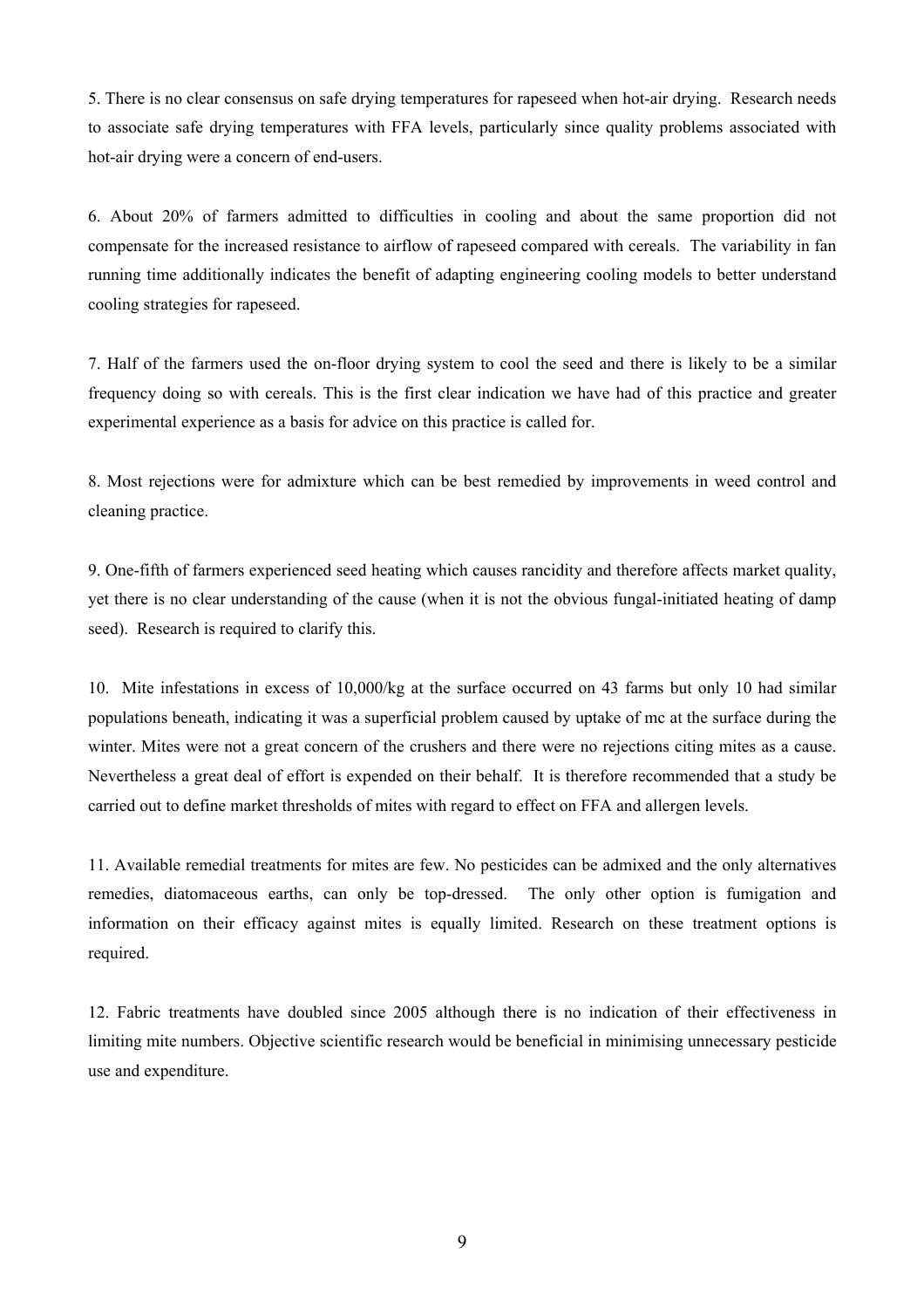## **TECHNICAL DETAIL**

#### **INTRODUCTION**

It is often claimed by farm managers that rapeseed is very difficult, if not impossible, to store beyond September. It is necessary to determine whether this is because current advice is out-of-date or whether it is because the correct advice is not applied (or has not been received). This project was as a direct response to an HGCA request for 'expressions of interest' on a survey of rapeseed storage.

There has been little work on rapeseed storage, specifically under UK conditions. The only description of changes in farm-scale rapeseed storage in the UK was between 1975 and 1978 (Armitage, 1981) when mite infestation at 9% and 8% mc was compared and this approach was updated in HGCA experiments in 2002-4 (Armitage, 2005) to provide a basis of recommendations with modern low erucic acid (double zero) varieties. In 1995 a survey was conducted of rapeseed storage practice and mite infestation on arable, mixed and central storages (Prickett, 1997) but this was largely a vehicle for collection and resistance testing of mites. Since then there have been large changes in practice, not least the withdrawal of admixture pesticides for oilseed and the widespread introduction of pest monitoring devices or 'insect traps'. In addition, EU regulations relating to food and feed storage have focussed attention on 'due diligence' with regard to food safety issues.

The project was intended to result in a representative sample of current harvesting, drying and storage methods used as well as an overview of the condition of rapeseed in store at the time of the survey. The aim was to identify the reasons for current problems, highlight areas for improvement and pinpoint any research requirements for harvesting, drying and storage of rapeseed that may be needed in the future.

The aims of the project were:-

- To quantify and define the practical problems of harvesting, drying and storage OSR on farm and to provide recommendations to improve storage safety.
- To determine problems of quality as perceived by crushers
- To conduct a stratified survey of 100 farms based on a face-to-face questionnaire and on-farm sampling
- To define changes in on-farm practice since the CSL survey published in 1997 and recommend changes to future practices and research to address major unresolved problems.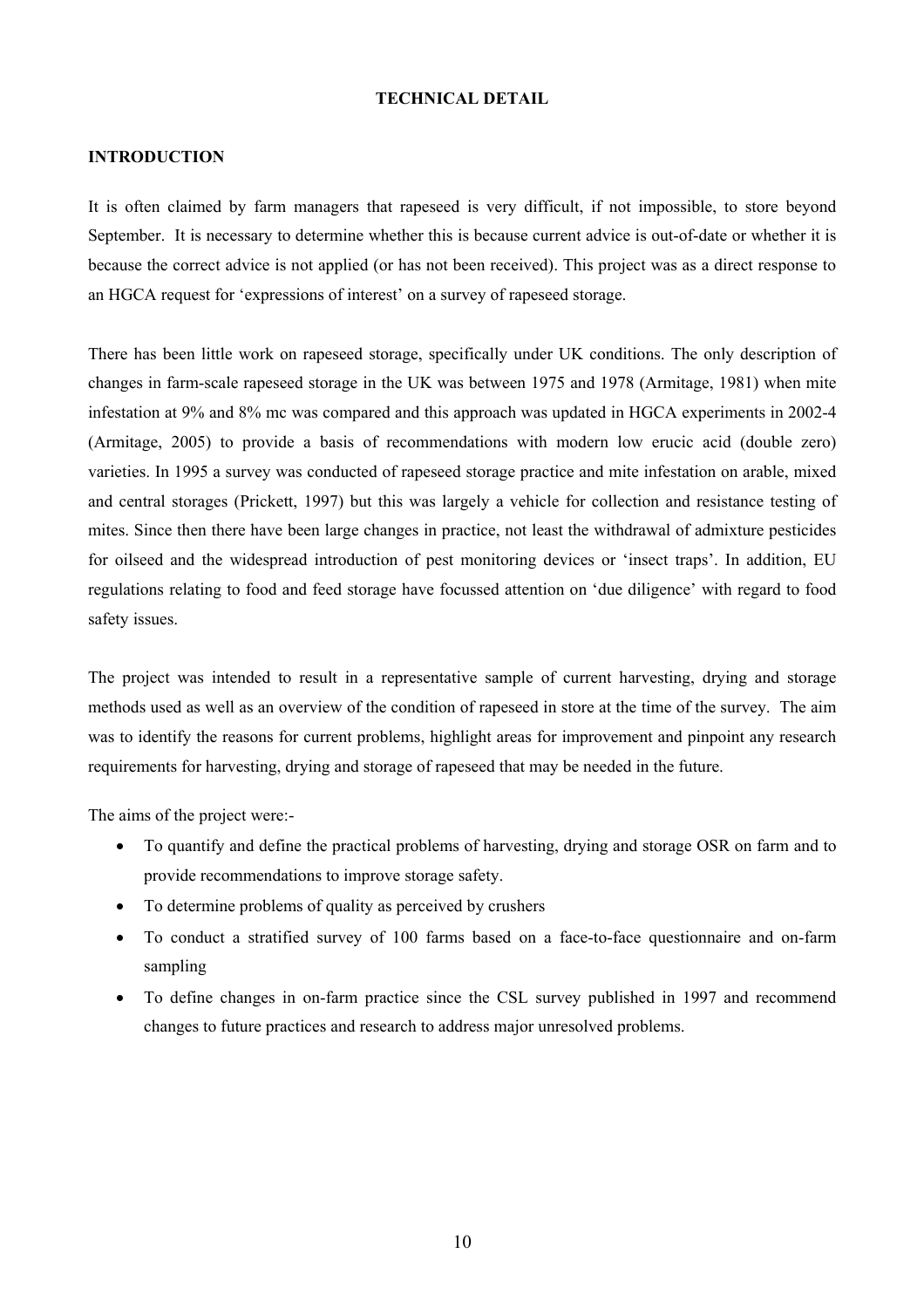## **METHODS**

#### Problems perceived by crushers and commercial storages.

CSL and Velcourt conducted telephone interviews with United Oilseeds and Cargills, two of the largest crushers in the UK, based on the questions in Appendix 1.

#### Selection of farms

The survey samples were based proportionately on the number of agricultural holdings from Defra arable statistics, shown as growing cereals and/or oilseeds in each of the old MAFF regions. The lists from Defra were compared to the similar data from the HGCA database and as there was over 80% consistency, it was concluded that the HGCA data was good enough to be used and had the advantage of containing more information such as contact details. The farms randomly selected for visits were first phoned to explain the survey and its benefits, check suitability such as the existence of rapeseed still in store and offer inducements such as feedback of sampling and free advice. Appointments for a visit with a face-to-face interview and sampling of a rape store were then made. The number of holdings interviewed for each region differed from the original plan as some farms had already sold their entire crop (Table 1).

|                          |                 | No. farms to be |            | No. farms actually |
|--------------------------|-----------------|-----------------|------------|--------------------|
| Old MAFF 'regions'       | No. of holdings | visited         | Bv         | visited            |
| East Midlands            | 2401            | 22              | Velcourt   | 26                 |
| Eastern                  | 2232            | 21              | Velcourt   | 17                 |
| North East               | 692             | 7               | <b>TFG</b> | 5                  |
| North West               | 152             |                 | <b>TFG</b> |                    |
| South East               | 1430            | 13              | Velcourt   | 14                 |
| South West               | 938             | 9               | Velcourt   | 10                 |
| <b>West Midlands</b>     | 921             | 9               | Velcourt   | 9                  |
| Yorkshire and the Humber | 1856            | 17              | <b>TFG</b> | 15                 |
|                          |                 |                 |            |                    |
| Scotland                 |                 |                 | TFG        |                    |

#### **Table 1. Distribution of survey samples**

#### Site visits

Out of the 101 sites visited by experienced storage consultants 25 were visited by TFG and 76 by Velcourt farm managers between November and March. At each site, a fact sheet (Appendix 2) was completed in consultation with the farm manager or owner. This was designed to collect information on quantities of rapeseed stored, pre-harvest issues such as desiccation and ripening, drying methods, cooling methods, crop monitoring, pesticide use, problems and rejections. Five equidistant seed samples from the surface and five from below the surface were taken for arthropod contamination and moisture content determination at the time of the store visit using a recommended protocol (Appendix 3).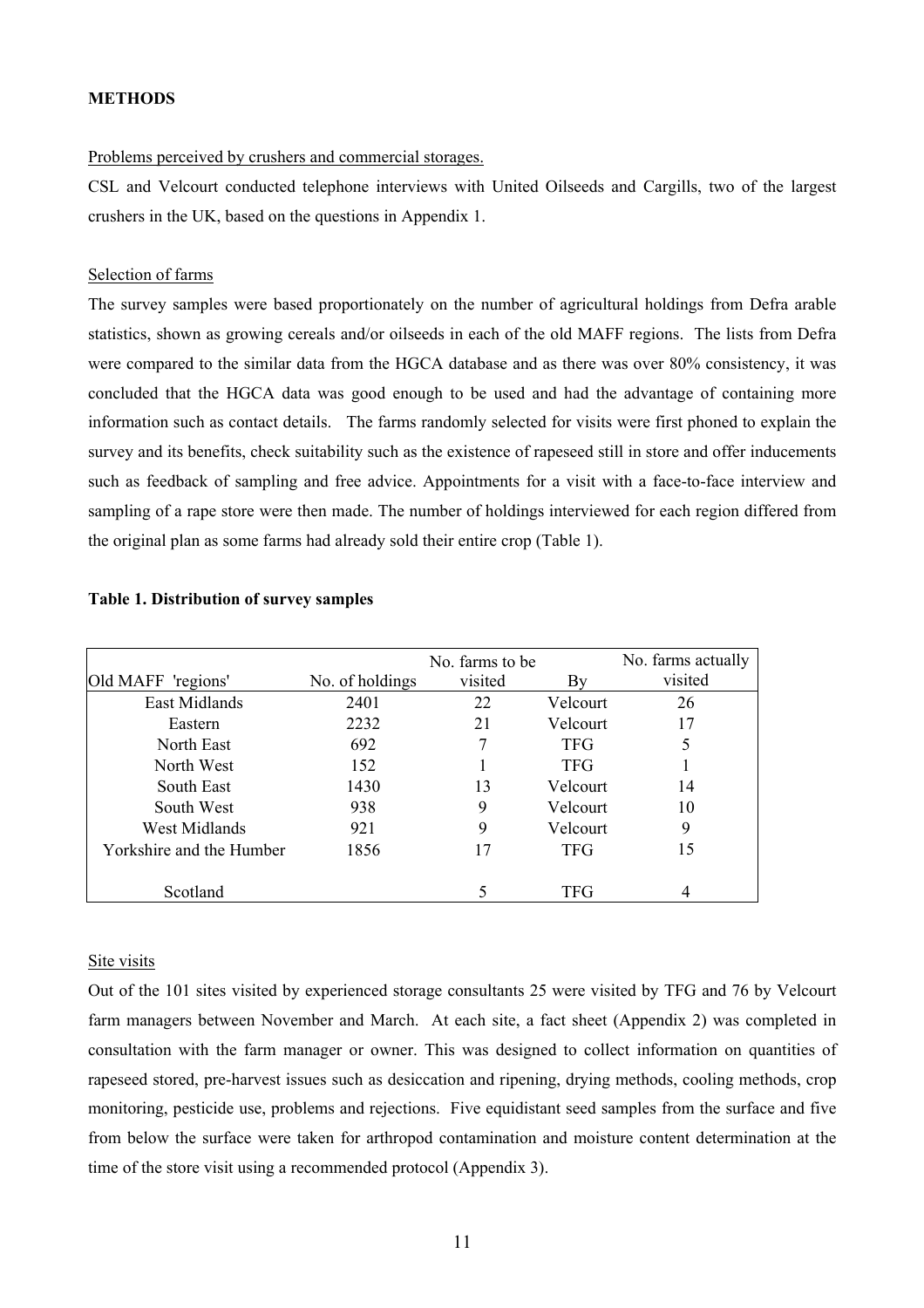## Laboratory examination of samples

The samples were then posted or hand-delivered to CSL and assessed for arthropod pests by sieving through a 2mm mesh and examining the dust under a binocular microscope. Where numbers were very high, the dust was coned and quartered and a disc divided into areas was used (Solomon, 1962). Numbers of the different mite genera were noted. Moisture content were determined using the ISO oven method, by drying whole seed in a ventilated oven for 5h @ 103°C. Individual samples from about half the farms were analysed but for the latter half, the individual samples from the surface and from beneath were combined so effectively just two samples were examined as early appraisal indicated little variance.

### **RESULTS**

#### Problems perceived by crushers

The two crushers received between 20 and 30% of loads from farm stores as opposed to central stores and although one felt the mc and admixture from central stores was more consistent than from farms, the other saw no differences. Rejections were in the range of 0.2-0.5% for one crusher, around 1% for the other, the reasons common to both included moisture content (high or low), admixture, green seed and burnt seed. Chlorophyll-contaminated seed is difficult to rectify in the crushing process and burnt seed has high free fatty acid (FFA) levels which degrade the oil after processing. The first two rejection reasons were also the commonest reason for price deductions.

Infestation was not regarded as big issue, there was no known link between mite infestation and rancidity but while one crusher thought this unlikely, the other thought it logical and there was no known issue preventing processing of mite infested rapeseed. However, one crusher noted allergies due to handling infested seed as a Health and Safety concern and the other cited dust. Neither crusher was aware of any mycotoxin problems related to rapeseed. One crusher noted high FFA due to incorrect dryer use in Scotland as a problem, the other was concerned by green seed caused by uneven growth in difficult years.

On arrival at the crushers, inspection was mainly visual, although one carried out tailgate inspections of farm loads. Contaminated loads were dealt with according to Federation of Oils, seeds and fats association (FOSFA) recommendations, blended where possible and rejected where the conditions could not be rectified. Normally rapeseed spent only a few days at the crushers before processing, reliance being largely on the contractor for the condition of seed on one site and temperature and visual assessment of pests were carried out at the other.

Future concerns included increase in mite contamination, due to lack of treatment options, green or burnt seed and polyaromatic hydrocarbons (PAH) levels in poorly-set dryers. The second crusher was concerned with extraction efficiency and preferred a larger proportion of large seed since small seed was lost in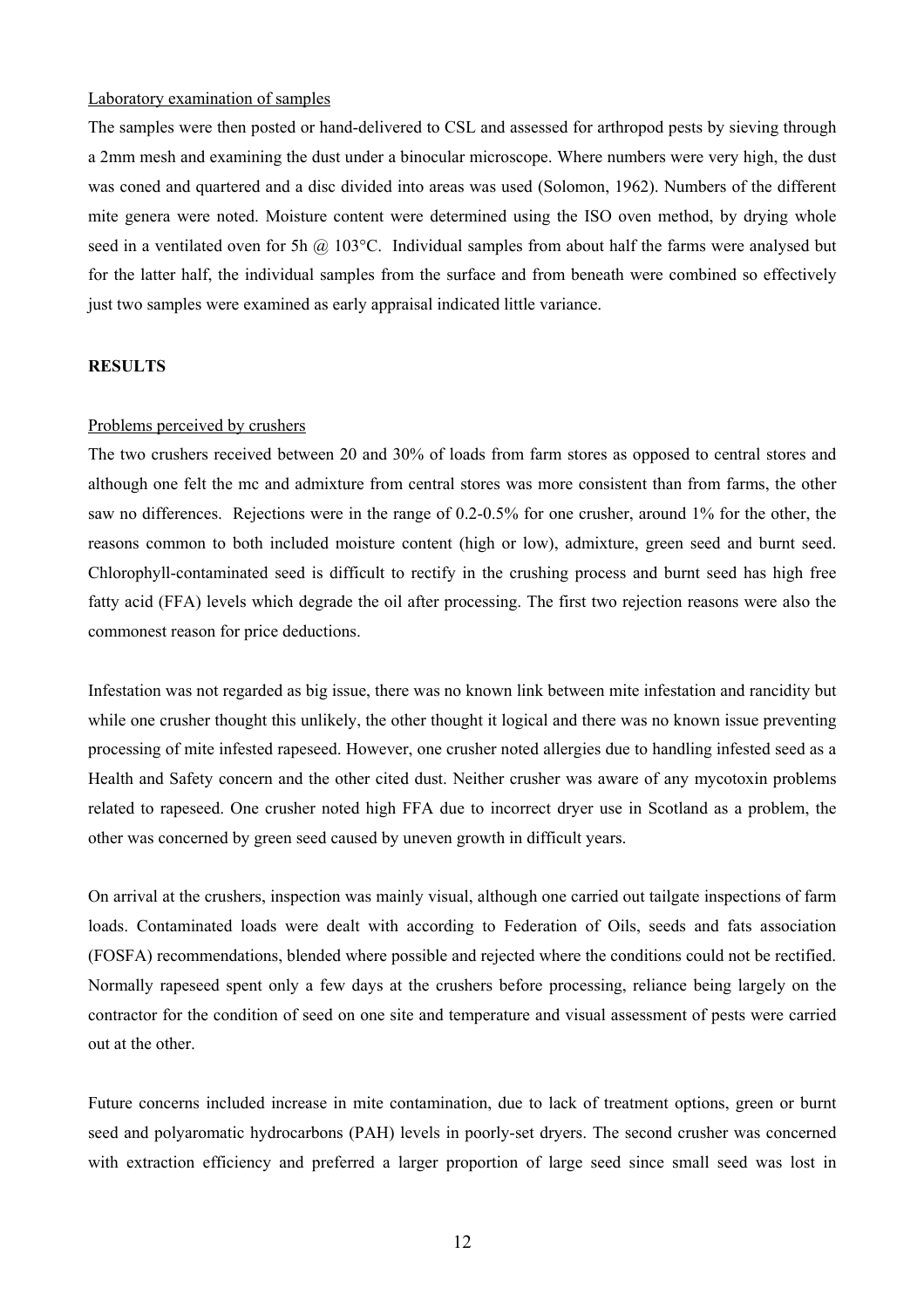crushing. A risk assessment of diatomaceous earth (DE) application was thought necessary and, in conclusion, the key was better avoidance of problems before delivery to the crushers.

# Pre-harvest information

The sites covered by the survey harvested 35,140 t of seed of which 31,193 t (88.8%) was for normal use, 3,787 t (10.8) % was for set aside and only 160 t (0.4%) was for biofuel. As oil prices continue to soar through lack of global production, most in the industry are forecasting a significant increase in the use of rapeseed as a biofuel.

The length of intended storage varied but most (ca. 72%) was stored for 3 months or more (Table 2). The sampled farms represented about 3.7% of the rape stored on farms at the time of the most recent survey (Dawson et al., 2005).

The 1995 survey did not detail lengths of storage so this survey has given us the first idea. The implications of the long storage periods indicated here are that recommendations of storage moisture contents should be on the conservative side to minimise mite infestation and deterioration through rancidity.

# **Table 2. Planned periods of storage**

| Storage time  |      |      |      |       |       |  |  |  |  |
|---------------|------|------|------|-------|-------|--|--|--|--|
| (months)      |      |      | 1-3  | 3-6   | >6    |  |  |  |  |
| Tonnes        | 2359 | 2493 | 3893 | 10693 | 11403 |  |  |  |  |
| $\frac{0}{0}$ | '6   |      | 12.6 | 34.7  | 37.0  |  |  |  |  |

The reasons for the period for storage were scored 1-4 with 4 being the highest. Market strategy and cash flow were the main reasons given, with storage difficulties ranking much lower (Table 3). Other reasons given included contract storage (2) and market prices (1) and how well the seed stored (1).

**Table 3. Number of sites and their reasons for choosing the period of storage** 

|       | Cash |    |                    |          |         | Market Other uses Difficulties in Difficulties in No appropriate |       |
|-------|------|----|--------------------|----------|---------|------------------------------------------------------------------|-------|
| Score | Flow |    | Strategy For Store | Handling | Storing | store                                                            | )ther |
|       | 14   |    |                    |          | 28      | 34                                                               |       |
|       | 17   |    |                    |          |         |                                                                  |       |
|       | 16   |    |                    |          |         |                                                                  |       |
|       | 12   | 73 |                    |          |         |                                                                  |       |
|       |      |    |                    | 59       | 54      |                                                                  |       |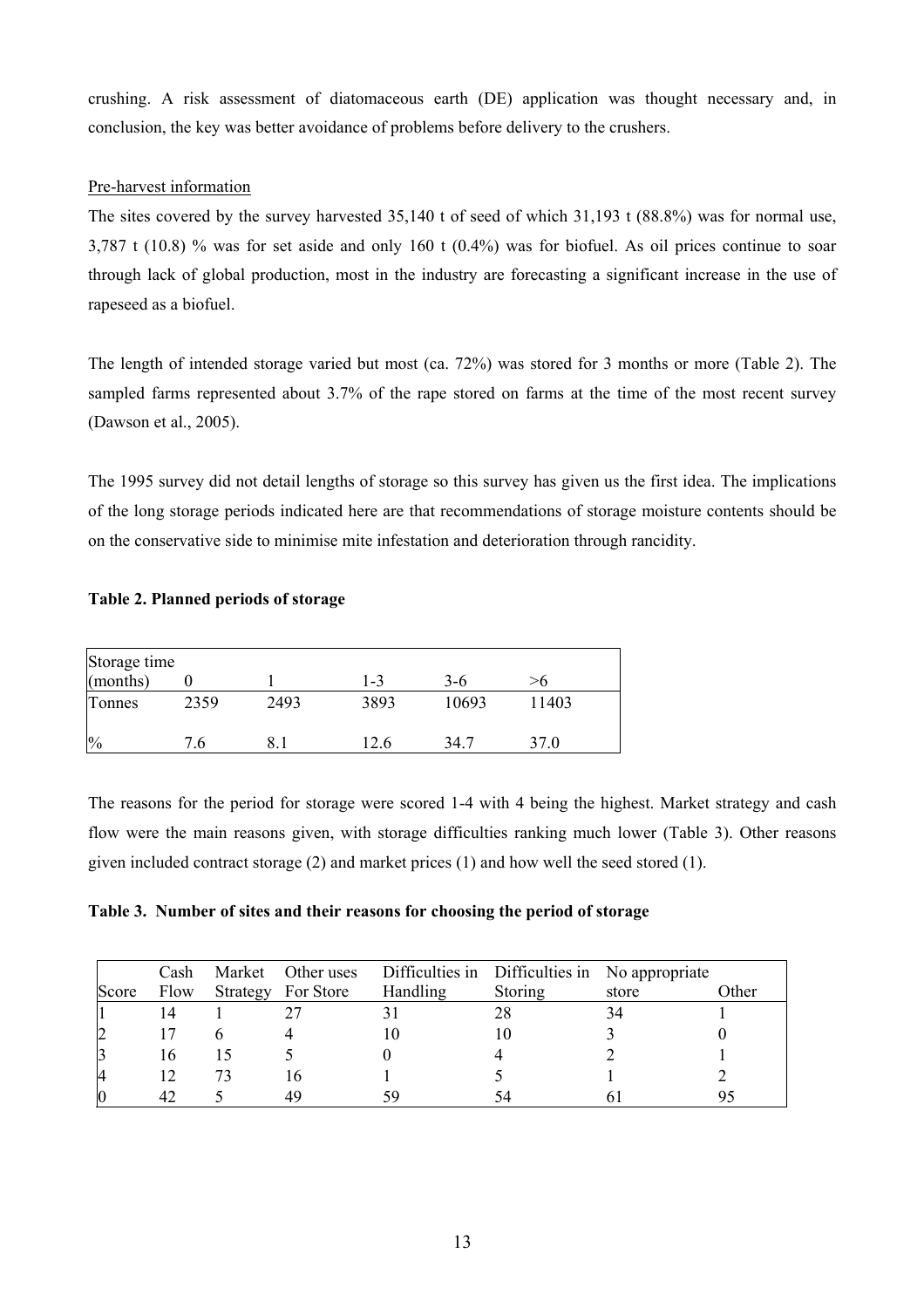Over three-quarters of the seed was stored on-floor (Table 4). The 1995 survey found that the percentage of capacity represented by external bins varied widely; 2 % for arable farms, 7% for mixed farms but nearly 60% for central stores.

# **Table 4. Mode of storage**

|               | Floor | Internal bins | External bins |
|---------------|-------|---------------|---------------|
| Tonnes        | 24774 | 5824          | 740           |
| $\frac{0}{0}$ | 78.8  | 18.5          | 2.4           |

Of the different methods of desiccation available, glyphosphate was by far the most widely used, with natural senescence being the next most popular (Table 5). Reglone is not a favoured choice because it makes the pod too brittle and vulnerable to storm damage.

# **Table 5. Number of sites using different methods of desiccation**

| Glyphosphate |  | Reglone Swathing Senescence Challenge | Desiccation No answer |  |
|--------------|--|---------------------------------------|-----------------------|--|
|              |  |                                       |                       |  |

Nearly 30% of the sites experienced problems with ripening of the seed and of these, the greatest problems were when natural senescence or glyphosphate were relied on for desiccation (Table 6).

# **Table 6. Problems with ripening and associated desiccation methods**

| Problems with ripening Yes No |       |  |
|-------------------------------|-------|--|
| No. of sites                  | 29 71 |  |
|                               |       |  |
| Glyphosphate                  |       |  |
| Reglone                       |       |  |
| Natural senescence            | x     |  |
| Swathing                      |       |  |

Pigeons headed the list of other factors predisposing to uneven ripening (Table 7). Other reasons included game birds including pheasants (2), slugs (3), length of straws, drainage and early swathing.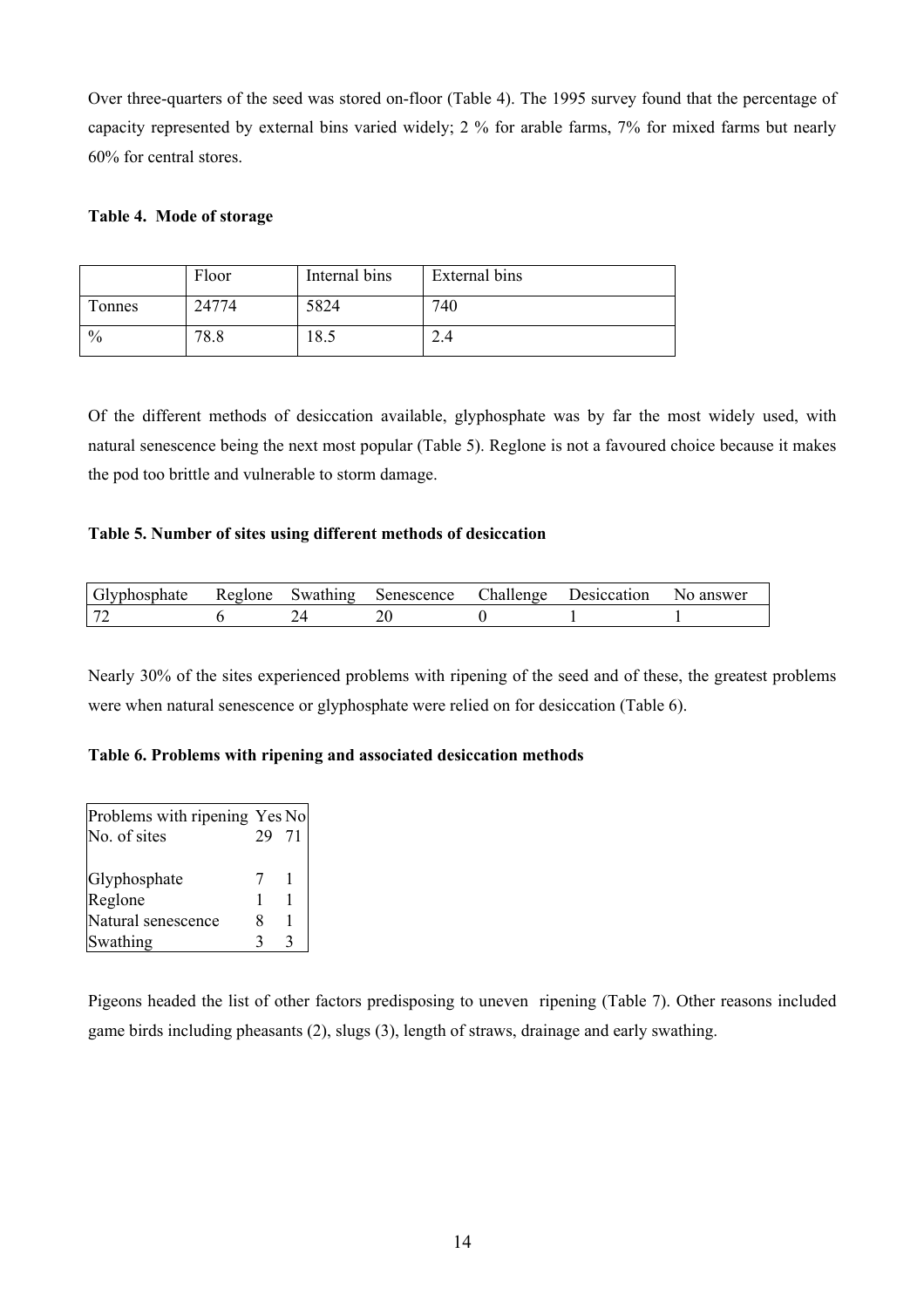|                |        |          |        |        | Uneven        |      |         |       |
|----------------|--------|----------|--------|--------|---------------|------|---------|-------|
| Score          | Pigeon | Headland | Hedges | Rabbit | Establishment | Soil | Weather | Other |
| $\overline{4}$ | 39     |          |        |        |               |      |         |       |
| 3              | 33     | 28       | 26     |        | 15            | 19   |         |       |
| $\overline{2}$ |        | 22       |        | 26     | 26            | 14   | 14      |       |
|                | 10     | 19       | l 6    | 24     |               | 24   | 28      |       |
| $\overline{0}$ |        |          |        | 35     | 28            | 38   | 44      | 96    |

## **Table 7 Other factors predisposing to uneven ripening**

Harvesting started mainly between 9% and 16% mc with by far the greatest number of respondents starting at 12% mc (Table 8). No similar information was collected in 2005. The significance of the mc at harvest is that 12% is the critical level for production of Ochratoxin A, in equilibrium with 85% erh (Armitage, 2005) and this emphasises the importance for well-managed drying. However to date there have been no surveys of the occurrence in seed, oil or cake, of OTA.

## **Table 8. Number of sites starting to harvest at different moisture contents (mcs)**

| Mc           |  | 10. |  |               |  | 1 11 11.5 12 12.5 13 13.5 14 15 16 |  | - FZ | IX. | Y | 20. | 30 |
|--------------|--|-----|--|---------------|--|------------------------------------|--|------|-----|---|-----|----|
| <b>Sites</b> |  |     |  | $\rightarrow$ |  |                                    |  |      |     |   |     |    |

The rapeseed was cleaned by 39 of the farmers and 34 of these cleaned ALL of the seed (Table 9). The reasons given were to remove weed (18) or seed (5), because it was part of the drying or conveying system (4) removing pods (3) removing cereals (1) and habit (1). Most (22) used an aspirated sieve, 5 used aspiration alone and 11 used a sieve alone.

#### Moisture measurement and sampling

All farmers measured the mc as the seed went into store, all but one using a meter (Table 9). By far the majority, 84, calibrated the meter in the harvest year and 15 the previous year. However the definition of calibration varied, 43 sent the meter back to the manufacturer but 47 calibrated by comparison with another meter and 17 by measurement of a sample of known mc.

In 1995, only 40% were calibrated the same year, which suggests an improvement but in that year only 47% calibrated by sending back to the manufacturer compared with a similar 43% in this survey. Most of the others 'calibrated' by comparison with other meters or using a sample of known mc which depends on the accuracy of other (usually merchants') meters and means the check would only ensure agreement at the mc range tested. Since meters are vital, not just to check the mc meets the market requirement at sale, but to make decisions during drying, it is essential calibration covers the full range of the mc scale.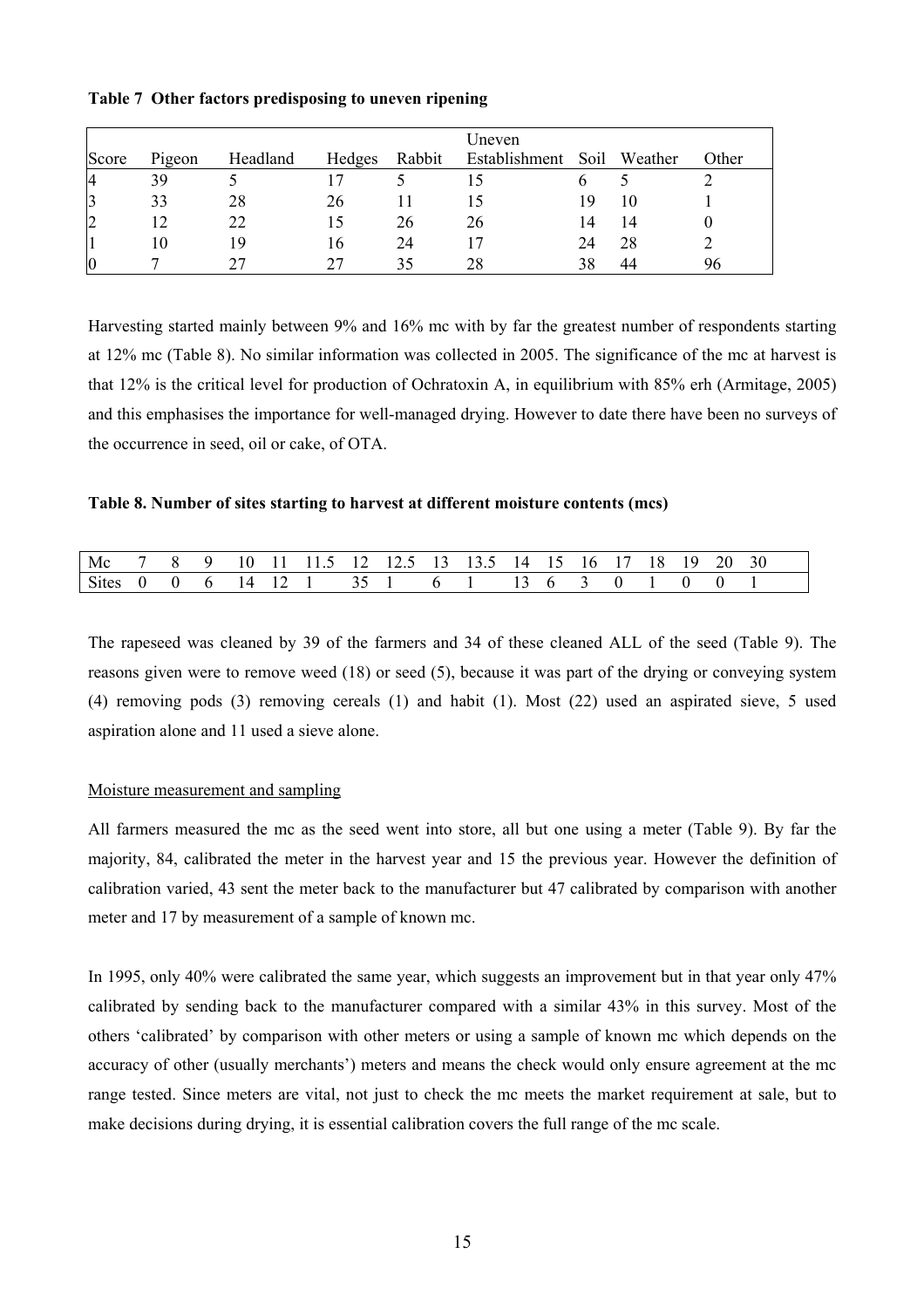## **Table 9. Measurement of moisture content**

| Mc method |     | Calibration<br>frequency |    | Calibration method |    |
|-----------|-----|--------------------------|----|--------------------|----|
| Meter     | 100 | This year                | 84 | Manufacturer       | 43 |
| Spear     |     | Last year                | 15 | Comparison         | 47 |
|           |     | More often               |    | Known sample       | 17 |
|           |     |                          |    | Cell               |    |
|           |     |                          |    | Clinic             |    |

Samples for mc measurement were taken from each trailer on over  $\frac{3}{4}$  of farms (Table 10) but the frequency varied- other responses included every half hour, every day, every 15 t and in store (2). The use of the information also varied but the commonest reason was to adjust the dryer settings although a sizeable proportion used the information to segregate the seed, blend or choose how deep to load the store.

## **Table 10. Sampling details**

| Trailers sampled |    | Use of sampling information         |    |
|------------------|----|-------------------------------------|----|
|                  |    |                                     |    |
| Each             | 77 | Segregation within different stores | 19 |
| $1$ in $2$       | 2  | Segregation within same store       | 12 |
| $1$ in $3$       |    | Blending                            | 17 |
| $1$ in $5$       | 10 | Loading height                      | 17 |
| $1$ in $10$      | 4  | Dryer settings                      | 36 |
| Other            |    | Dryer decisions                     | 7  |
|                  |    | Other                               | 5  |
|                  |    |                                     |    |

Nearly half the farmers thought that 8% mc was the safe mc level for rapeseed storage (Table 11). Only 12 had different targets for short and long term storage of seed, 8-9% mc being the usual for short term and 7- 8% mc for long-term storage. Only 26% thought the seed needed to be at the recommended 7.5% or below for safe storage and this is probably why mites are so prevalent in rapeseed stores. (This is an improvement in the 13 out of 94 sites that intended the grain mc to be below 7.5% in 1995.) The importance of small differences in seed mc on the equilibrium moisture and the limited accuracy of meters compounds the difficult of managing mc to eliminate mites.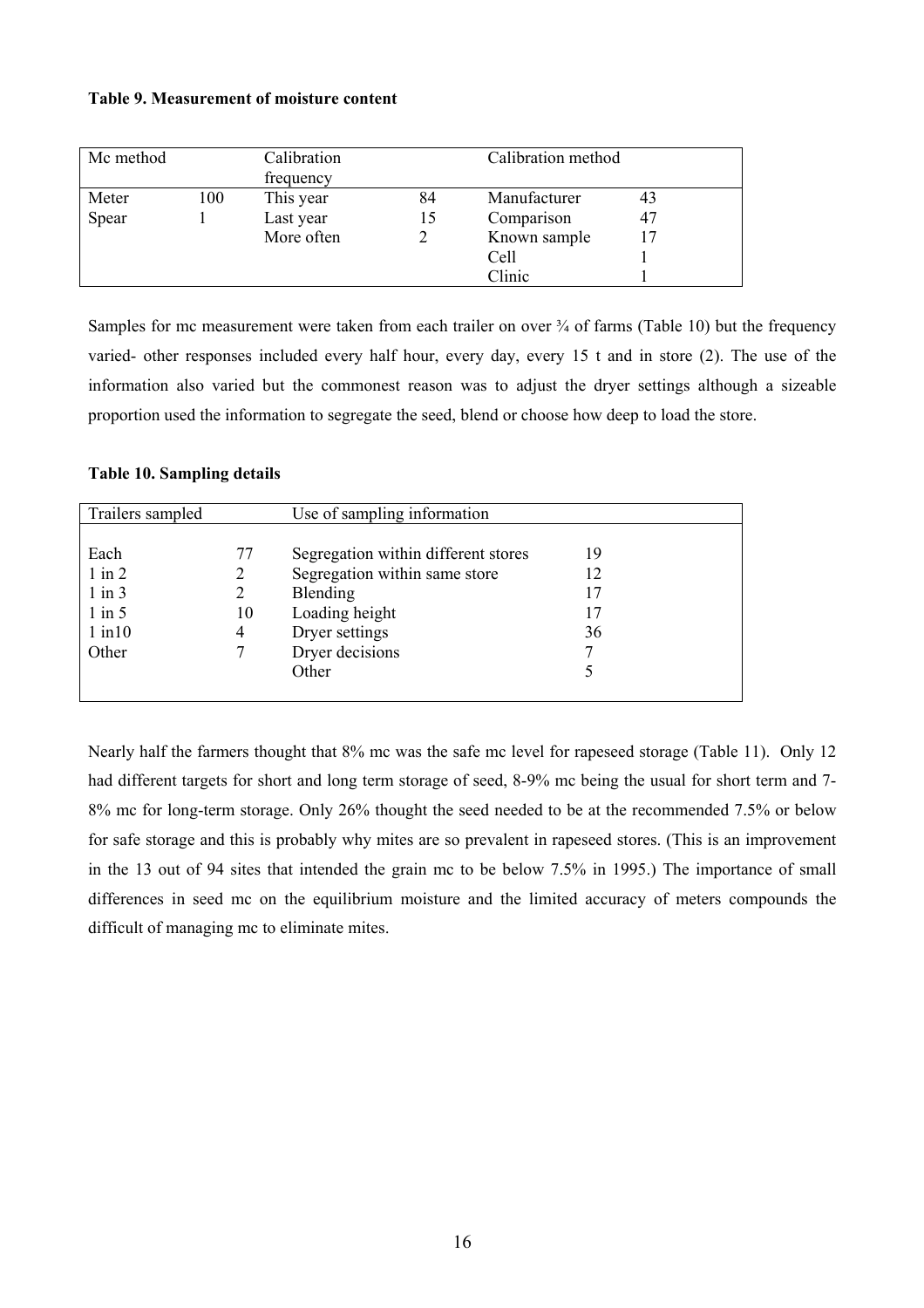|  | Table 11. Perceptions of safe moisture levels for storage |  |  |  |  |
|--|-----------------------------------------------------------|--|--|--|--|
|--|-----------------------------------------------------------|--|--|--|--|

| Safe mc for long- | Sites |            | Long and short term storage | <b>Sites</b> |
|-------------------|-------|------------|-----------------------------|--------------|
| term storage      |       | mc targets |                             |              |
|                   |       | long       | short                       |              |
|                   |       | 12         |                             |              |
| 7.2               |       | 9.9        | 8                           |              |
| 7.5               | 14    | 9.25       | 8.5                         |              |
| 8                 | 48    |            | 8                           |              |
| 8.5               | 12    |            | 7.5                         |              |
|                   |       |            |                             |              |
|                   |       | 8.5        | 7.5                         |              |
|                   |       |            |                             |              |

# Seed drying

All of the farms expected to dry the rapeseed and 33 of them used ambient-air drying. Of these, only two thought the systems were specifically designed for both rapeseed and cereals but 18 dried the seed at half the depth they would employ for cereals (Table 12). Most expected to dry in a fortnight. Other responses on drying times ranges from 10 days to 2 months as being reasonable and 10 days (1 response), 3 weeks (4) 2 months  $(3)$ .

In 1995, about 80% of farms dried the seed and about one quarter (35% of arable and 15% of mixed) dried on-floor, so there had been little change here. In 1995, 44% dried the rapeseed at lower depth, to account for the greater resistance and ensure equivalent airflow to cereals which is a higher proportion than observed in the current survey. This may indicate a greater pressure on space. The 11 out of 35 that thought a month or more was reasonable for drying and 14 out of 35 that found this period was necessary in practice, indicate that about of a third of the ambient-air drying systems were not operating to specification as the airflow is calculated to pass a drying front through a bulk in 10 days.

**Table 12. Details of ambient-air drying practice** 

| Designed |                | Height      |    | Time to dry |            |                   |
|----------|----------------|-------------|----|-------------|------------|-------------------|
| for      |                | (compared   |    |             |            |                   |
|          |                | to cereals) |    |             |            |                   |
|          |                |             |    |             | Thought    | Found in practice |
|          |                |             |    |             | Reasonable |                   |
| Cereal   | 33             | Higher      |    | Week        | 7          | 6                 |
| Oilseed  | $\overline{2}$ | Lower       | 18 | Fortnight   | 18         | 15                |
|          |                | Same        | 15 | Month       | 8          | 6                 |
|          |                |             |    | Other       | 3          | 8                 |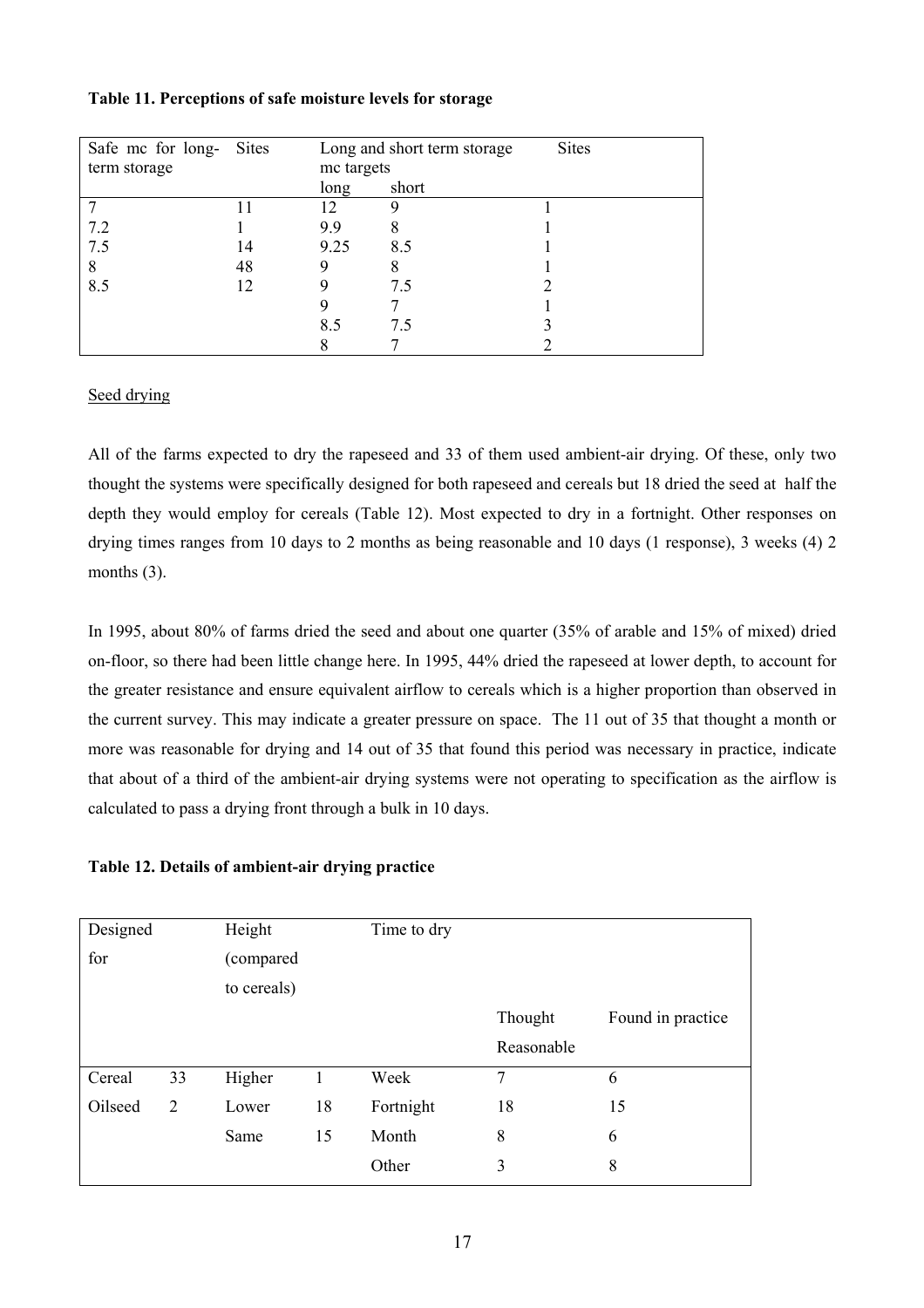Sixty five of the farms used hot-air drying, 61 serviced annually, one biannually and one never ! Thirteen of the 62 that answered had experienced a fire in the dryer and although 14 out of the 62 that replied did not check the temperature of seed in the dryer there was no connection between this and the fires; 25 % of those that checked and 8% of those that didn't had fires. This could be one reason why the crushers are getting more wary of PAH's in OSR .

Only ten of the farms using hot-air drying did not know the safe drying temperature settings although the range of values indicates that practice varied widely (Table 13). Clearer guidance on this issue seems required and it is noted that the information contained in the 'HGCA Grain Storage Guide' and the 'HGCA Oilseed rape guide' comes from Canadian sources. Determination by experiment of safe drying times with regard to market requirements of FFA levels may be advantageous.

## **Table 13. Maximum hot-air drying temperatures**

| °C 30 35 40 45 50 55 60 65 70 73 75 80 85 90 100 140 150 |  |  |  |  |  |  |  |  |  |
|----------------------------------------------------------|--|--|--|--|--|--|--|--|--|
| Sites 1 0 4 5 9 5 6 2 0 1 1 5 1 4 0                      |  |  |  |  |  |  |  |  |  |

#### Seed cooling

Only 17 of the 101 stores did not use aeration to cool the grain but 75 of the 84 that did had systems designed for cereals, not oilseed, while 28 of these compensated for the increased resistance of oilseed by storing the rapeseed at a lesser depth than for cereals. However, 46 used the bulk drying system to cool the grain. This is the first indication we have had that nearly half of farmers use their ambient-air drying fans to cool.

It is interesting to note that in 1995, considerably fewer central stores compensated for the higher resistance to airflow of rapeseed (6%) than did the farmers (25%), presumably due to pressure on space or because the seed was already cool on intake but the proportion compensating this way has not increased greatly in the interim. It may not be so important to cool rapeseed as quickly as cereals as insects have difficulty in establishing in the oilseed and the rate of cooling in cereals is matched to breaking the life-cycle of the storage beetles. Practical scale tests have indicated that cooling of rapeseed at full depth may in any case be just as fast as with cereals as the fans operate for twice as long over the same time period (Armitage, 2005). The fact that 46 of the farmers used the floor dryers to cool complicates things slightly. In this case, the considerably higher airflow probably means that the compensation for higher resistance by reducing bed depth is unnecessary although there was no significant difference in crop depth between those that used the drying system to cool and those that did not (Chisquare=  $0.29$  df= 1, p=  $0.59$ ).

Considerably shorter cooling times would be necessary as drying flow rates are 20x higher than for cooling. The fans would only need to run for 20-30 h (or 40-60h using a cereals drying system) to cool below  $10^{\circ}$ C, compared with 200-300 (400-600h using a cereals cooling system) at cooling rates.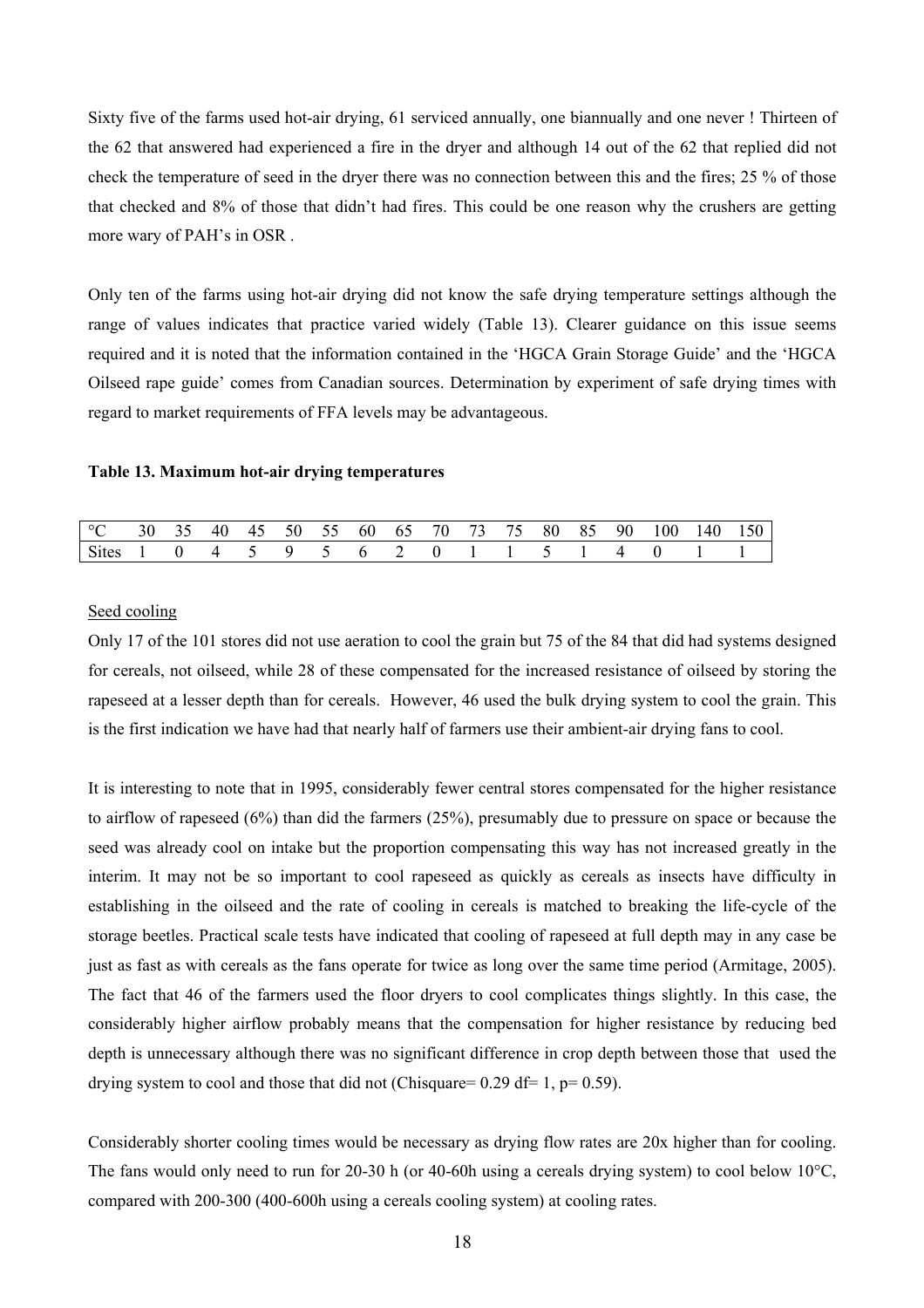Seventeen farmers aimed to get to 5°C or below and 54 aimed to get between 10 and 5°C (Table 14). In 1995, only 7 sites intended to get below 5°C and 25 aimed to get below 10°C, so there has been a doubling in those expecting to reach the recommended storage targets in the interim. Most estimated it would take 1-3 months to reach their temperature targets but while only 3 reckoned it was reasonable to take more that 3 months to cool, in practice 19 took longer than that and the same number admitted to finding difficulty in cooling (Table 15).

A sizeable proportion of farmers therefore are not satisfied with cooling speeds and these could certainly be improved by simple thermostats and by monitoring hours of aeration more carefully. As with cereals, modeling new cooling strategies remains a priority to cope with warmer harvests and milder winters.

#### **Table 14. Cooling temperature targets**

| °C 3 4 5 6 7 7.5 8 9 10 11 12 13 13.5 14 15 16 17 17.5 18 19 20 |  |  |  |  |  |  |  |  |  |  |  |
|-----------------------------------------------------------------|--|--|--|--|--|--|--|--|--|--|--|
| Sites 1 1 15 7 7 1 8 3 28 0 7 0 1 0 3 0 0 1 0 0 2 1             |  |  |  |  |  |  |  |  |  |  |  |

| Table 15. Comparison of what is considered a reasonable cooling time with normal practice |  |  |  |  |
|-------------------------------------------------------------------------------------------|--|--|--|--|
|                                                                                           |  |  |  |  |

| Weeks                                                |  | 1 2 3 4 5 6 7 8 9 10 11 12 13 14 15 16 17 18 19 20 |  |  |  |  |  |  |  |  |
|------------------------------------------------------|--|----------------------------------------------------|--|--|--|--|--|--|--|--|
| Reasonable 2 5 0 21 0 1 0 3 0 0 0 37 0 0 0 1 0 0 0 2 |  |                                                    |  |  |  |  |  |  |  |  |
| Actual                                               |  | 2 7 1 7 1 5 0 7 0 1 1 25 2 1 1 7 0 1               |  |  |  |  |  |  |  |  |

Only four sites did not measure the temperature of rape during storage and of the remainder, 88 used handheld probes and of the seven that had permanent installations, rhree of these additionally used hand probes. Seventy-three farmers only measured the temperature at one depth but 23 checked at more than one depth. Most measured temperatures, weekly, fortnightly or monthly but there were a variety of approaches (Table 16). Often measurement frequency was increased with length of storage and the answers to this question probably mainly apply to the initial period of storage. Other answers indicated one respondent using continuous automatic temperature recording, and frequencies ranging from 'hardly ever' to 'twice since harvest'. No such detailed questions about temperature measurement were asked previously.

## **Table 16. Frequency of temperature measurement**

| Frequency    |    | week fortnight month | week $1st$  | fortnight $1st$ | week $1st$      |
|--------------|----|----------------------|-------------|-----------------|-----------------|
|              |    |                      | month $2nd$ | month $2nd$     | fortnight $2nd$ |
|              |    |                      |             |                 | month $3rd$     |
| <b>Sites</b> | 15 | 34                   |             |                 |                 |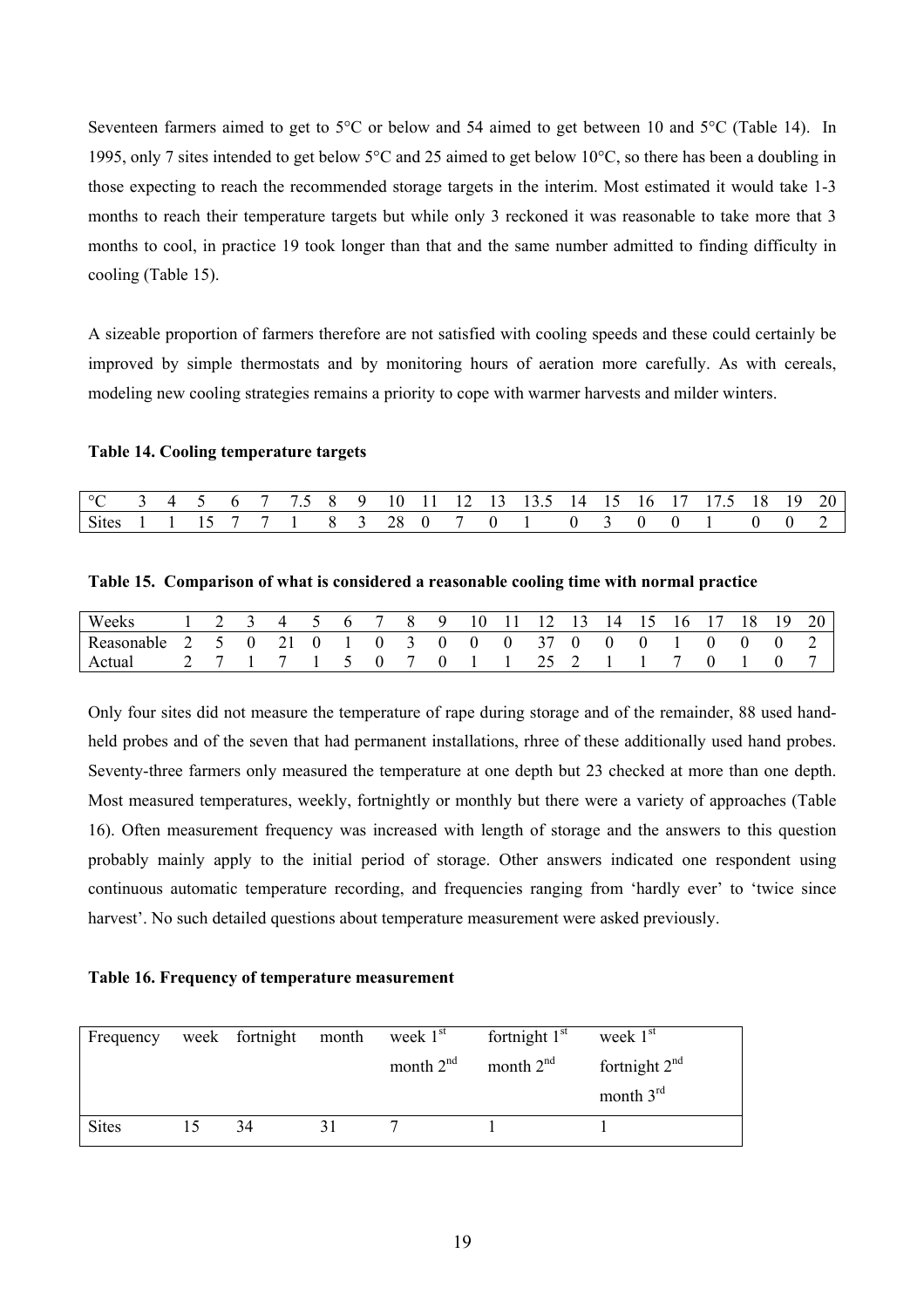## Storage problems

Just 17 farmers used no detection methods for pest problems during storage and by far the most (51) used pitfall-cone (PC) traps (Table 17). Only 20 used the traditional methods of sieving and/or sieving samples. It is probably worth noting that many of the farms did not actually place the traps in the seed !

In 1995, no farms used PC traps and about 20% of sites sampled and sieved. At that time, the greatest reliance (64% of sites) was on visual assessment of the seed condition. The increase in the use of traps to monitor pests can be attributed to their being a requirement of assurance schemes but the likelihood of finding insects is minimal since few species develop on rapeseed. However, Defra commissioned work has shown that they are the most sensitive way of detecting low infestations of mites (Dunn, CSL, Personal Communication).

## **Table 17. Detection methods**

| Method        | <b>Sites</b>     |
|---------------|------------------|
| spear         | 17               |
| vacuum        | $\boldsymbol{0}$ |
| sieve         | 3                |
| probe         | 12               |
| pit           | 51               |
| PCtrap        | 12               |
| <b>Bugpit</b> | 1                |
| baitbag       | 15               |
| PCfloor       | $\overline{0}$   |
| <b>BTmite</b> | $\overline{2}$   |
| sticky-roach  | 1                |
| visual        | 13               |
| smell         | 1                |
| heat          | 1                |
| none          | 17               |

Problems with seed heating occurred on 22 sites, although fungi and admixture were the most common assumed culprits, there was no clear consensus on the reasons for heating (Table 18). Mites were the greatest problem, noted on 27 sites against which pesticides and cooling were most likely to be employed. Of the varied remedies, only hygiene was thought to have failed.

Rejections were admitted by 15 sites, usually only one load was involved and by far the commonest cause was admixture (Table 19). However, there was no significant difference between the proportion that cleaned seed and were rejected and those rejections that did not clean the seed (Chisquare=0.64, df=1, p=0.43).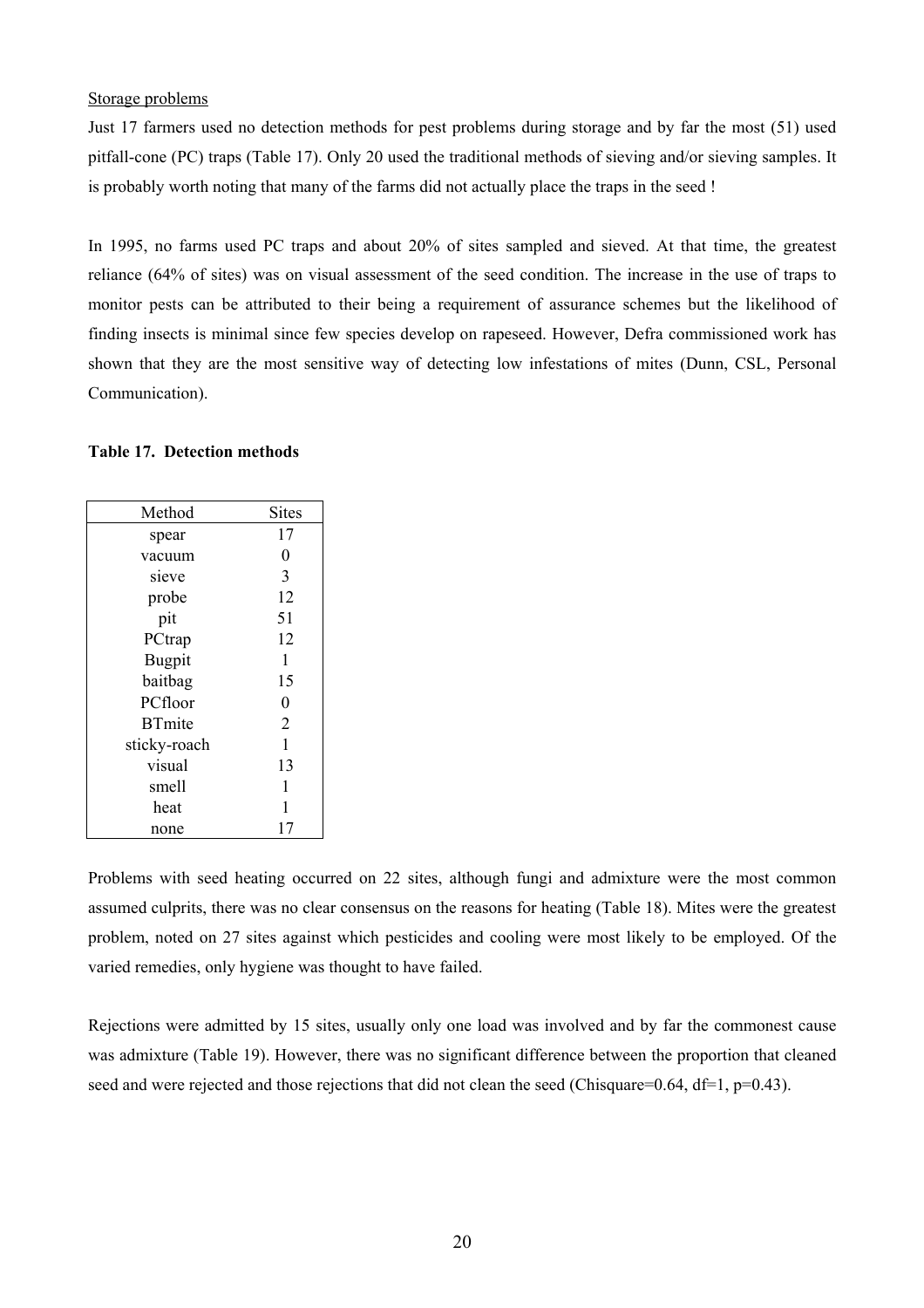## **Table 18. Problems in store**

| Problem         | <b>Sites</b> | Reasons for heating        | <b>Sites</b> | Pest remedy                  | <b>Sites</b> |
|-----------------|--------------|----------------------------|--------------|------------------------------|--------------|
| mite            | 27           | Admix                      |              | Cooling                      |              |
| mite, beetle    |              | Admix, fungal,             |              | Clean                        |              |
| mite, rodent    | -1           | Admix, roof leak           |              | Cool, clean                  |              |
| beetle          | $\Omega$     | Fungal                     |              | Hygiene                      |              |
| mice            | 2            | Fungal, mite               |              | Pesticide, cool              |              |
| Seed heating 22 |              | Immature seed              |              | Pesticide                    |              |
|                 |              | Insect, mite               |              | DE                           |              |
|                 |              | Opico drying systems?      |              | Pesticide-Actellic surface 1 |              |
|                 |              | Other-blend wet seed       |              | Convey, aspiration           |              |
|                 |              | Insect/mite caused by dust |              | Rake surface                 |              |
|                 |              | Operator error             |              | Turned                       |              |
|                 |              | No answer                  |              | Cold air                     |              |
|                 |              |                            |              | Contractor                   |              |

## **Table 19. Rejections, reasons, quantities and storage time**

| Rejection 1 |        |               | Rejection 2 |        |            |
|-------------|--------|---------------|-------------|--------|------------|
| Tonnes      | Months | Cause         | Tonnes      | Months | Cause      |
| 30          | 2      | Mite          |             |        |            |
| 8           | 1      | Cleavers      |             |        |            |
| 30          | 0      | Cleavers      |             |        |            |
| 30          | 3      | Admixture     |             |        |            |
| 30          | 5      | Heating       |             |        |            |
| 20          | 2      | Admixture     |             |        | Green seed |
| 25          | 4      | Admixture     |             |        |            |
| 28          |        | Admixture     |             |        |            |
| 60          |        | Charlock seed |             |        |            |
| 29          | 2      | Cleavers      |             |        |            |
| 26          | 6      | Too dry       |             |        |            |
| 20          | 0      | Admixture     | 20          |        | Admixture  |
| 30          | 5      | Taint         |             |        |            |
| 25          |        | Admixture     |             |        |            |

Although mites are perceived by farmers as a problem, it is interesting to note that they caused only one rejection. Conveying usually kills the soft-bodied mites and crushers do not hold rapeseed for long before processing which limits their build-up. Nevertheless the products of their contamination, such as allergens will endure. It is therefore important to establish a tolerance threshold since they are invariably present. Research to correlate mite numbers with increasing FFA levels would be a sensible way of doing so. Seed heating which invariably causes changes in FFA was almost as great a threat as mites. This was also noted by a third of commercial stores in the 1995 survey. However, the exact cause of heating in seed that is apparently too dry for serious fungal heating, characterised by some merchants as 'immature seed heating', is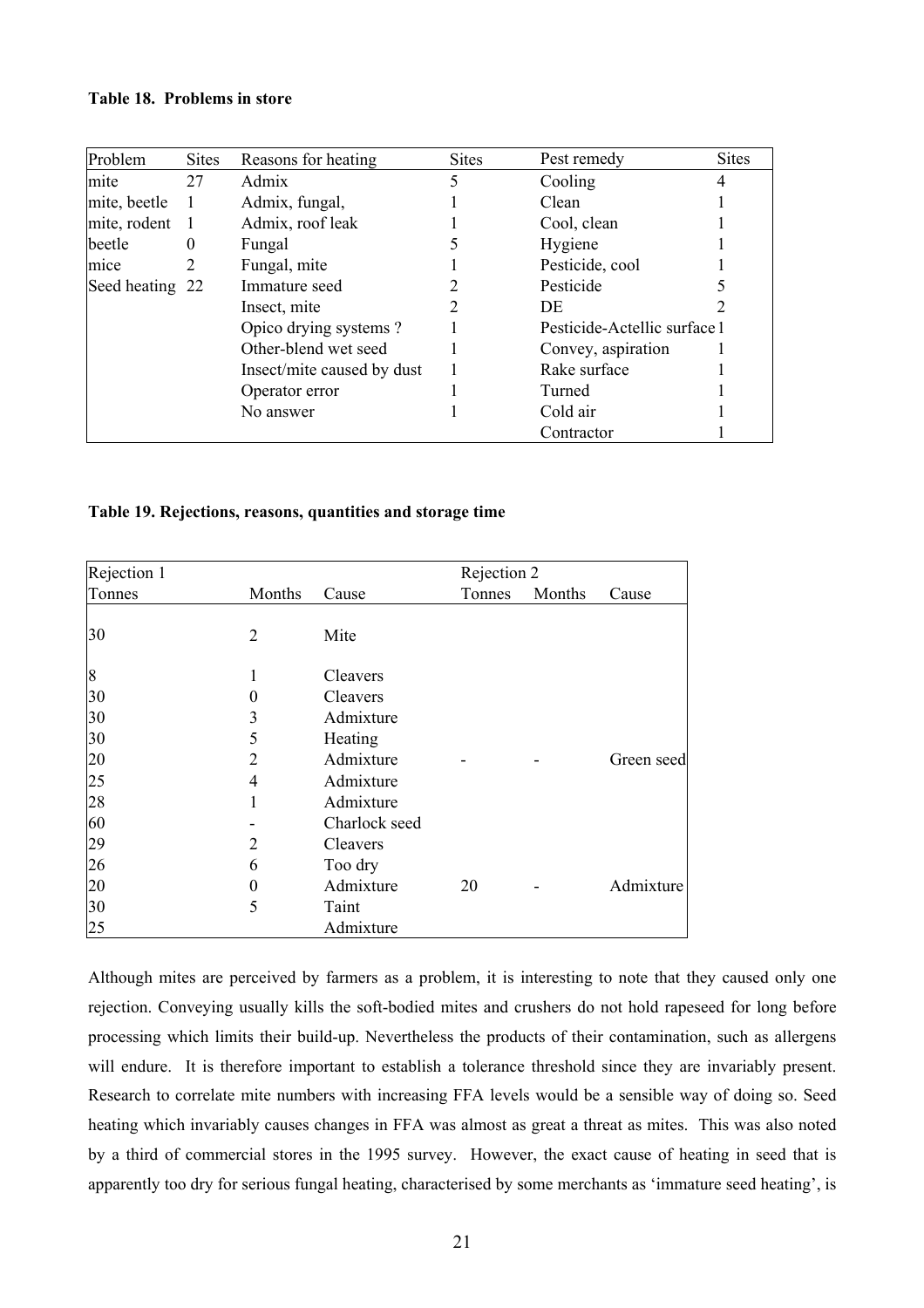unclear. This may be due to oxidation or hydrolysis of the oil but research to clarify this point would be helpful.

# Pesticide use

Fabric treatment using pesticides were not carried out by 14 farmers but 87 did and of these only 14 used contractors, the remaining carrying out the treatment themselves. Most used pirimiphos-methyl (Actellic), either on its own or combined with a smoke bomb (Table 20). Three sites used some form of treatment, two using diatomaceous earths (which do not require approval and work by physical means) and one using Actellic liquid (which is not an approved use). All these treatments were rated as 'very effective'. Contentment with the available pesticide options was expressed by 63 farmers but a sizeable minority (21) demurred.

In 1995 about 30% of farmers did not fabric treat and 20% admixed the seed with chemicals. Since then, approval of admixture of pesticides to seed has been withdrawn, so it could be argued that this accounts for the slight increase in fabric treatments. Only two sites used the alternative treatment, surface admixture with DE and it could be that knowledge of this option is not yet very widespread. However, it is not recommended as a total admixture and this may be why a fifth are not satisfied with the control options. Clearly this area would benefit from further research to satisfy the need.

# **Table 20. Pesticides used**

| Pesticide                          | <b>Sites</b> |
|------------------------------------|--------------|
| Actellic -liquid                   | 45           |
| Actellic-liquid, Actellic-smoke 30 |              |
| Reldan-liquid                      | 6            |
| Reldan-liquid, Acellic-smoke 3     |              |
| Actellic-smoke                     | 2            |
| No answer                          |              |
|                                    |              |

# On-farm sampling of the 2004-5 harvest

Samples were taken from 71 floor stores, 25 internal bins and five external bins holding respectively 14,293, 2,821 and 317 t of rapeseed. Eighty-three of these had received fabric treatment, usually Actellic although 8 had used Reldan. Only 3 had treated the seed, one had top-dressed with Actellic, one had sprayed the surface with liquid and the third did not specify.

Very little seed was harvested at or below 9% mc; most was 12.5% mc (Table 21).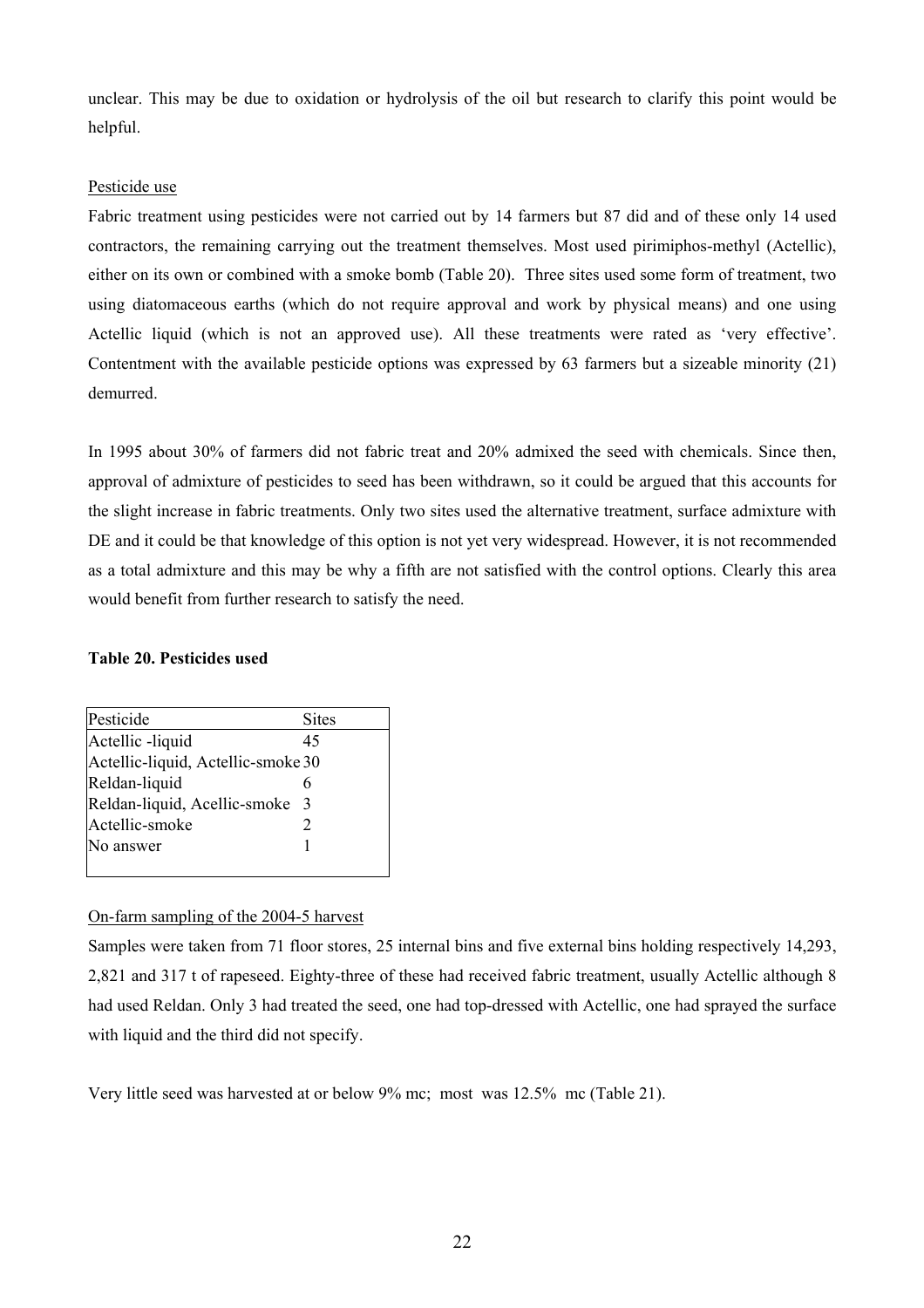#### **Table 21. Moisture content at harvest**

| % 8 9 9.5 10 11 11.5 12 12.5 12.8 13 13.5 14 14.5 15 16 17 18 20 22 30 |  |  |  |  |  |  |  |  |  |  |
|------------------------------------------------------------------------|--|--|--|--|--|--|--|--|--|--|
| mc                                                                     |  |  |  |  |  |  |  |  |  |  |
| Sites 2 1 2 5 1 15 2 24 1 6 1 8 2 4 6 2 3 5 1 2                        |  |  |  |  |  |  |  |  |  |  |

There was relatively close agreement between what the farmer thought the mc was and the oven measurements at CSL: 60 sites had mcs below 8% compared to 72 that thought it was (Table 22). This difference nevertheless stresses the narrow margin for error when measuring rapeseed mcs. As expected, the moisture contents measured at the surface (16 sites below 9% mc) were much higher than those beneath (86 sites below 9% mc). The mean difference was 2.2% mc (SE=0.16) but there was no significant correlation between surface and 1m mcs (correlation coefficient=0.19, df=96, p=0.061). The high surface mc is due, firstly, to condensation of moisture in hot air from the freshly harvested seed on the grain surface during the early stages of cooling or particularly if the seed is stored without cooling and secondly, to the uptake of moisture from damp air throughout the winter. This explains the preponderance of mites at the surface compared with their infrequent occurrence in the bulk (see below).

| MC range     |            | MC             |                |                  |
|--------------|------------|----------------|----------------|------------------|
| from $(\% )$ | to $(\% )$ | surface        | 1 <sub>m</sub> | estimated        |
| 6.1          | 6.5        | 0              | 2              | 4                |
| 6.6          | 7          | 1              | 13             | 5                |
| 7.1          | 7.5        | 3              | 25             | 22               |
| 7.6          | 8          | $\overline{2}$ | 20             | 41               |
| 8.1          | 8.5        | 3              | 15             | 19               |
| 8.6          | 9          | 7              | 11             | 7                |
| 9.1          | 9.5        | 19             | 6              | 0                |
| 9.6          | 10         | 10             | 1              | $\overline{2}$   |
| 10.1         | 10.5       | 15             | 5              | $\boldsymbol{0}$ |
| 10.6         | 11         | 13             | 1              | 0                |
| 11.1         | 11.5       | 11             | $\overline{0}$ | 0                |
| 11.6         | 12         | 8              | 0              | 0                |
| 12.1         | 12.5       | 2              | 0              | 0                |
| 12.6         | 13         | $\overline{2}$ | 0              | 0                |
| 13.1         | 13.5       | 1              | 0              | 0                |
| 16.1         | 16.5       |                | 0              | 0                |

**Table 22. Comparison of sampled mcs with farmers' expectations** 

Eighty-two sites had aerated the seed during the storage season, 43 hadn't recorded the hours or run the fans and of the remainder, hours run ranged from 80 to 1440, with mean of 215 and a median of 80 (Table 23).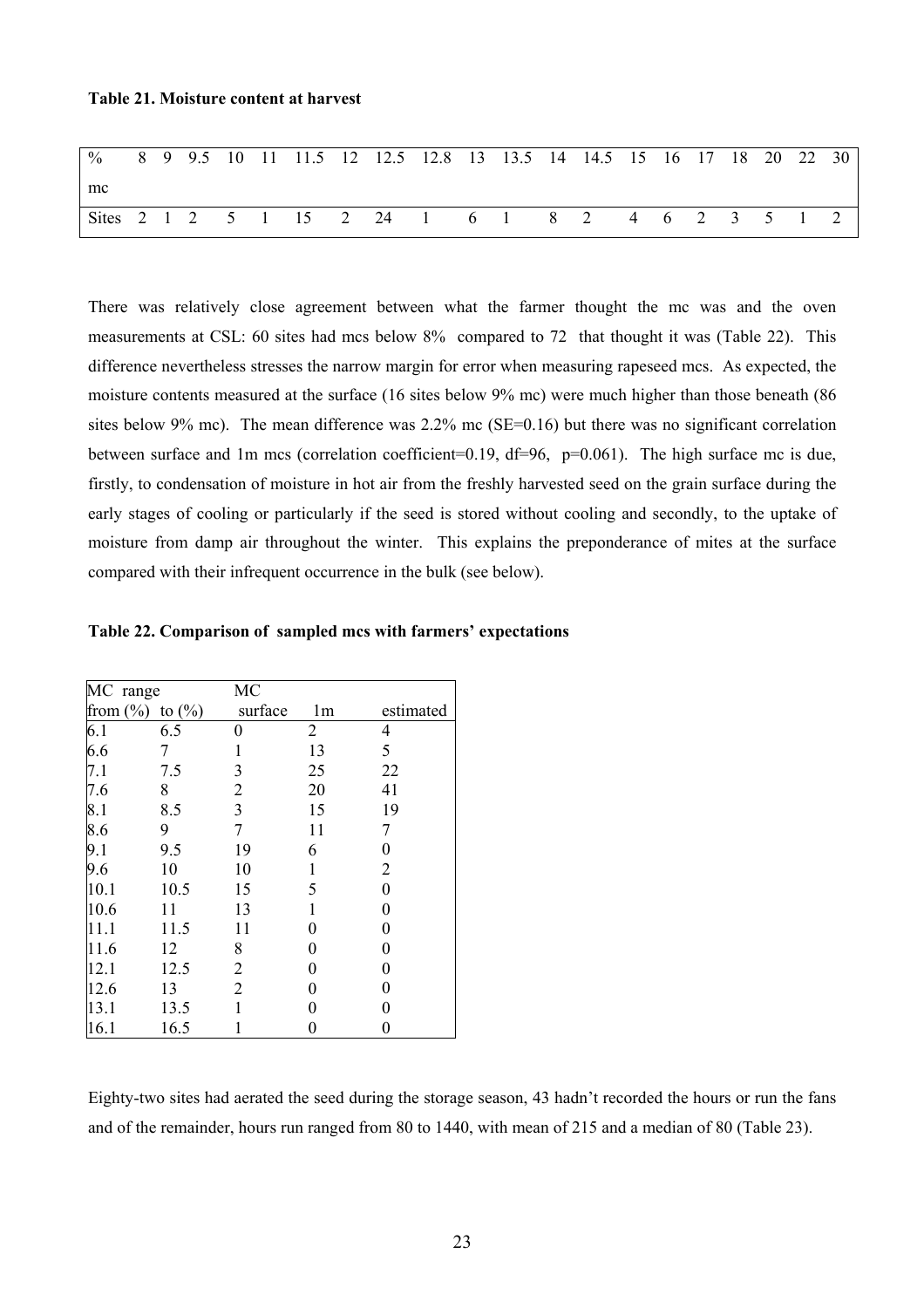## **Table 23. Hours run by the aeration fans (where they were recorded)**

| Hours     | <b>Sites</b>   |
|-----------|----------------|
| up to 24  | 2              |
| $25 - 48$ | 14             |
| 49 - 72   | 12             |
| 73-96     | 5              |
| 97-200    | 13             |
| 201-400   | 4              |
| 401-1000  | $\overline{2}$ |
| 1000-1500 | $\varsigma$    |
|           |                |

Some answers indicated the fans had been running for weeks, but it is possible they may have been switched intermittently, without records being kept. Hours of fan operation are critical for assessing whether or not the cooling system is working properly and the information recorded in this survey, which probably also applies to cereals storage, indicates that this aspect of record keeping needs to be tightened up.

Considerably fewer hours of fan running were recorded where a bulk dryer was used to cool compared to conventional cooling systems (Table 24: t test on means of log. hours;  $t=2.58$ ,  $df=48$ ,  $p=0.013$ ).

## **Table 24. Means and 95% confidence limits for fan hours**

| <b>Hours</b> |               | Bulk  | Conventional |
|--------------|---------------|-------|--------------|
|              | mean          | 75.3  | 1717         |
|              | $lower95\%CI$ | 554   | 824          |
|              | $upper95\%CI$ | 102.3 | 357.8        |

While only 26 farmers thought their seed was above 10°C, over 39 were found to be so which indicates that recording accuracy, frequency or record keeping could be improved (Table 25). If 43 farmers managed to get their seed below 10°C, then it implies that the remaining 39 should also be able to do with improved techniques.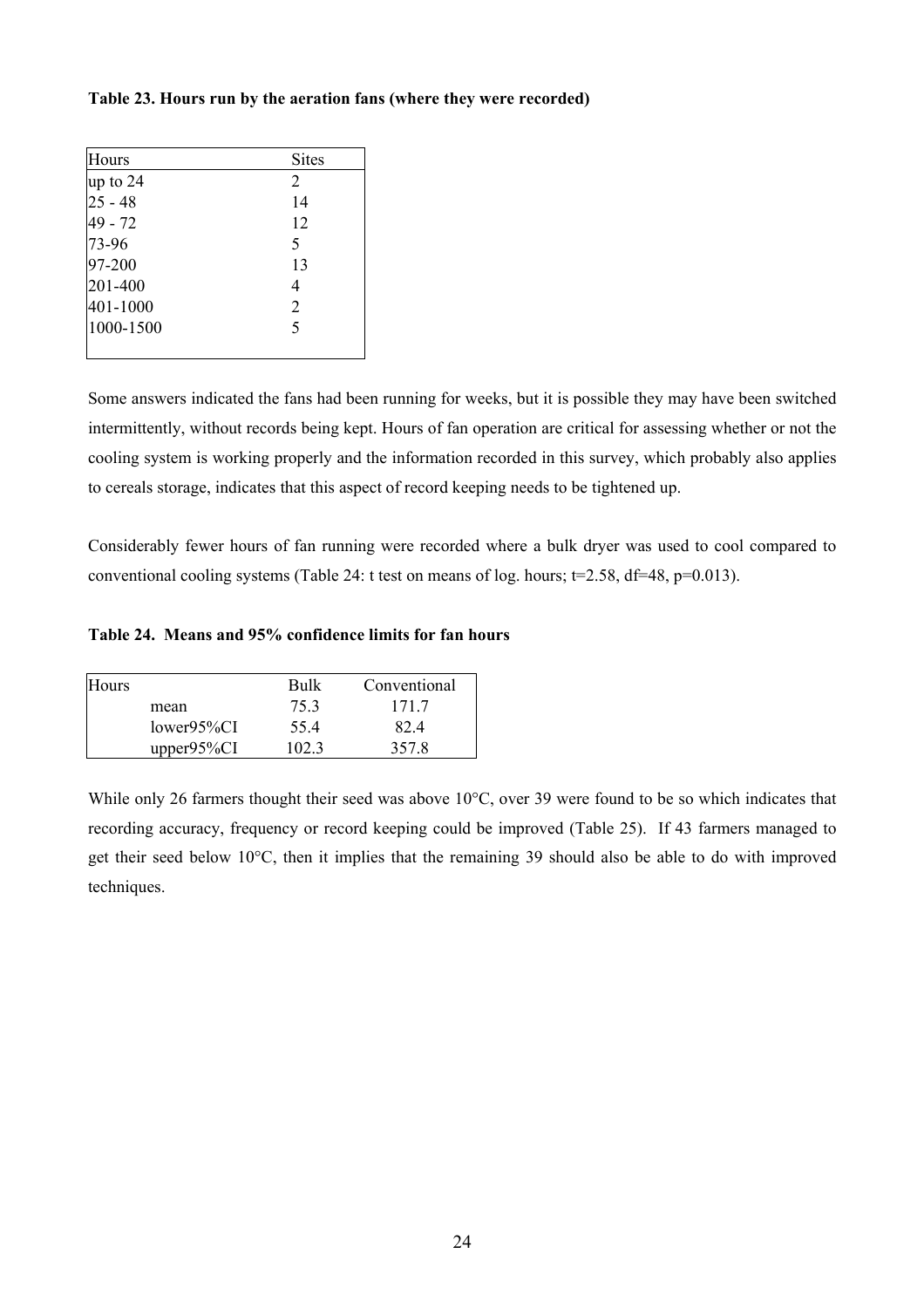| $\circ$ C | No. sites |           |
|-----------|-----------|-----------|
|           | Expected  | Observed* |
| $0 - 5$   | 6         | 4         |
| $6 - 10$  | 59        | 39        |
| $11 - 15$ | 22        | 30        |
| $16 - 20$ | 4         | 9         |
| >20       |           |           |

# **Table 25. Comparison of mean temperatures at 1m with farmers' expectations**

\* Temperature measurement was omitted at a number of farms

Just one farm was found to have insects in the seed and here there was a serious of infestation of *Cryptolestes ferrugineus* (Stephens) of about 100/kg beneath the surface and several hundred / kg at the seed surface. This was associated with, but probably not the cause of local areas of warm grain at 23°C in December when the rest of the seed was 10-14°C.

*Acarus* spp were found to be the commonest mite genus at the surface of rapeseed, 32 farms having infestations in excess of 10,000/kg compared with only 8 farms with *Lepidoglyphus* above this threshold (Table 26). Below the threshold of 10,000 / Kg neither *Acarus* (16 farms) or *Lepidoglyphus* (17 farms) dominated. Beneath the surface, 8 farms had *Acarus* exceeding 10,000/kg compared to only 2 where *Lepidoglyphus* dominated. Below this threshold, dominance was approximately equal with *Acarus*  predominating on 20 farms, compared to 22 with *Lepidoglyphus* predominant.

| Mites per kg  | < 10     | $10-$                       | $100 -$  |                | $1,000 - 10,000 -$ | $100,000 -$ | >1,000,000 |
|---------------|----------|-----------------------------|----------|----------------|--------------------|-------------|------------|
|               |          | 100                         | 1,000    |                | 10,000 100,000     | 1,000,000   |            |
| a. Surface    |          |                             |          |                |                    |             |            |
| Acarus        | $\theta$ |                             |          | 10             | 22                 | 10          |            |
| Lepidoglyphus |          | $2*$                        |          | 8              | 4                  | 4           |            |
| Tyrophagus    |          | $\mathcal{D}_{\mathcal{L}}$ | 0        |                | 2                  |             |            |
| Cheyletus     | $\theta$ | $3*$                        | 2        | $\mathfrak{D}$ | 0                  |             |            |
| Gamasid       |          | 4                           | $\theta$ | 2              | 0                  |             |            |
| b. 1 metre    |          |                             |          |                |                    |             |            |
| Acarus        | $5**$    |                             | 3        |                |                    |             |            |
| Lepidoglyphus | - 2      | 11                          | 6        | 3              |                    |             |            |
| Tyrophagus    | 2        | 2                           | $\theta$ | 4              |                    |             |            |
| Cheyletus     | $3*$     | 15                          | 6        | $\mathcal{D}$  | $\Omega$           |             |            |
| Gamasid       | $3*$     |                             |          |                |                    |             |            |

**Table 26. Dominant mite genera and the infestation level in samples from the farms** 

\* 2 spp co-dominant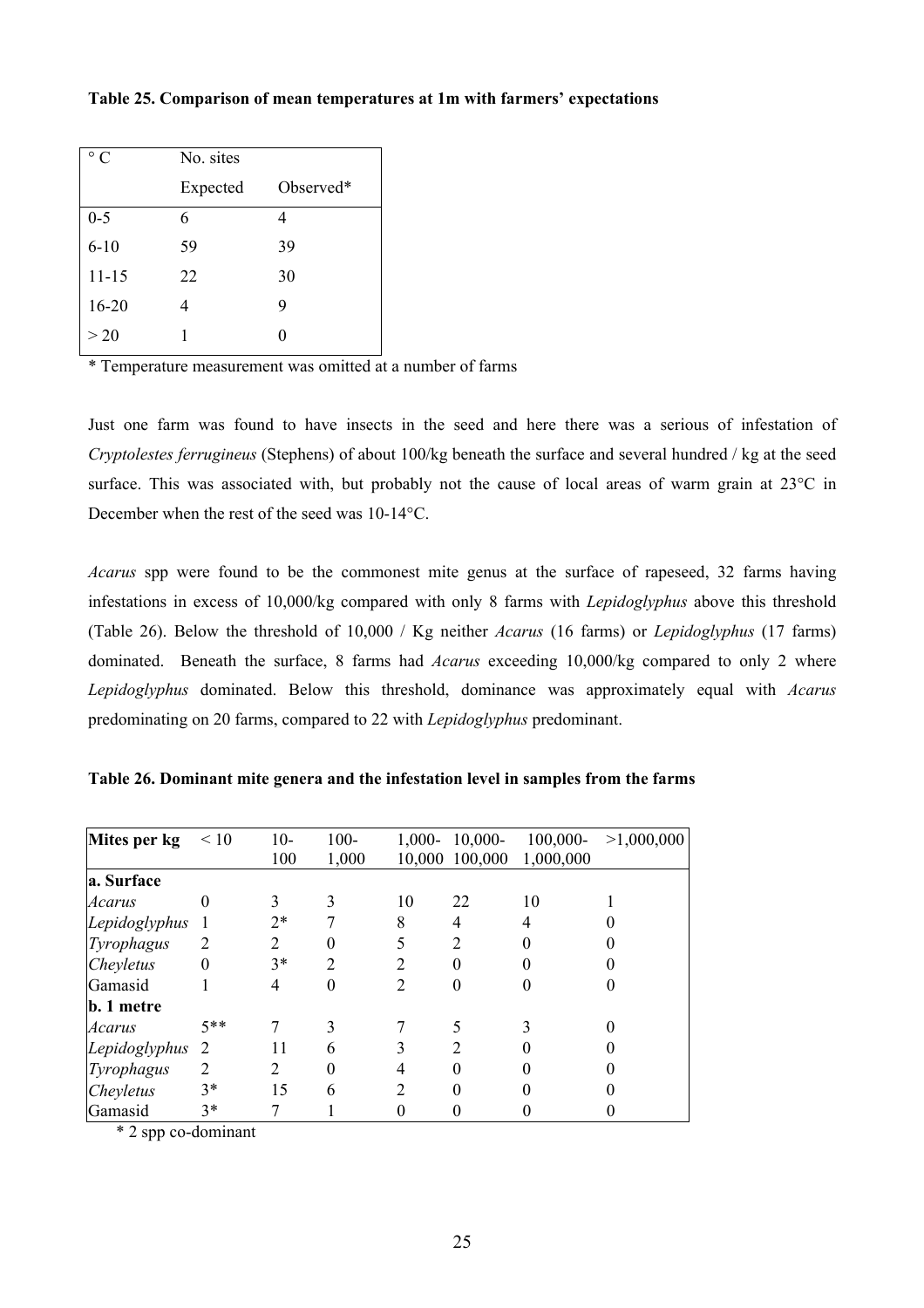To establish if there was a dominance of one mite over another at different mcs (Fig.1), non-parametric Kruskal-Wallis ANOVA, using ranking rather than values was used, as the variances differed greatly. This showed there was no significant difference between the occurrence of different genera at different mcs at the surface (H = 1.79, p=0.41) but there was beneath (H=22.91, p<0.001). Using Mann-Whitney U tests, beneath the surface, there was a significant dominance of *Acarus* over *Lepidoglyphus* at higher mcs (U=135, p=<0.001) and a dominance of *Tyrophagus* over *Lepidoglyphus* at higher mcs (U= 2.5, p=<0.001) but no significant dominance relationship between *Acarus* and *Tyrophagus* (U=64.5, p=0.071).





**Moisture content of rape seed vs major mite genus present**

In 1995, there was no quantitative estimation of mites and no comparison of superficial problems at the surface with deeper-seated infestations in the bulk. However *Acarus* was most commonly encountered, in 89% of stores and it remains the mite that one encounters in higher densities in damper seed. Mites inevitably exist in all commodities at most moisture contents and are conspicuous at the surface where they may reach high populations, however carefully the bulk is dried, because the mc increases throughout the winter due to moisture translocation and/or uptake of atmospheric moisture. However it is important to avoid unnecessary treatments which are not cost-effective if the end-user is not concerned and if there is no health issue attached. For this reason, it is a definite requirement to establish sensible market thresholds for mites by associating population levels with damage to market quality, in this case ffa levels and to health hazards, the most sensitive of which would be allergen levels in seed, cake and the pressed oils.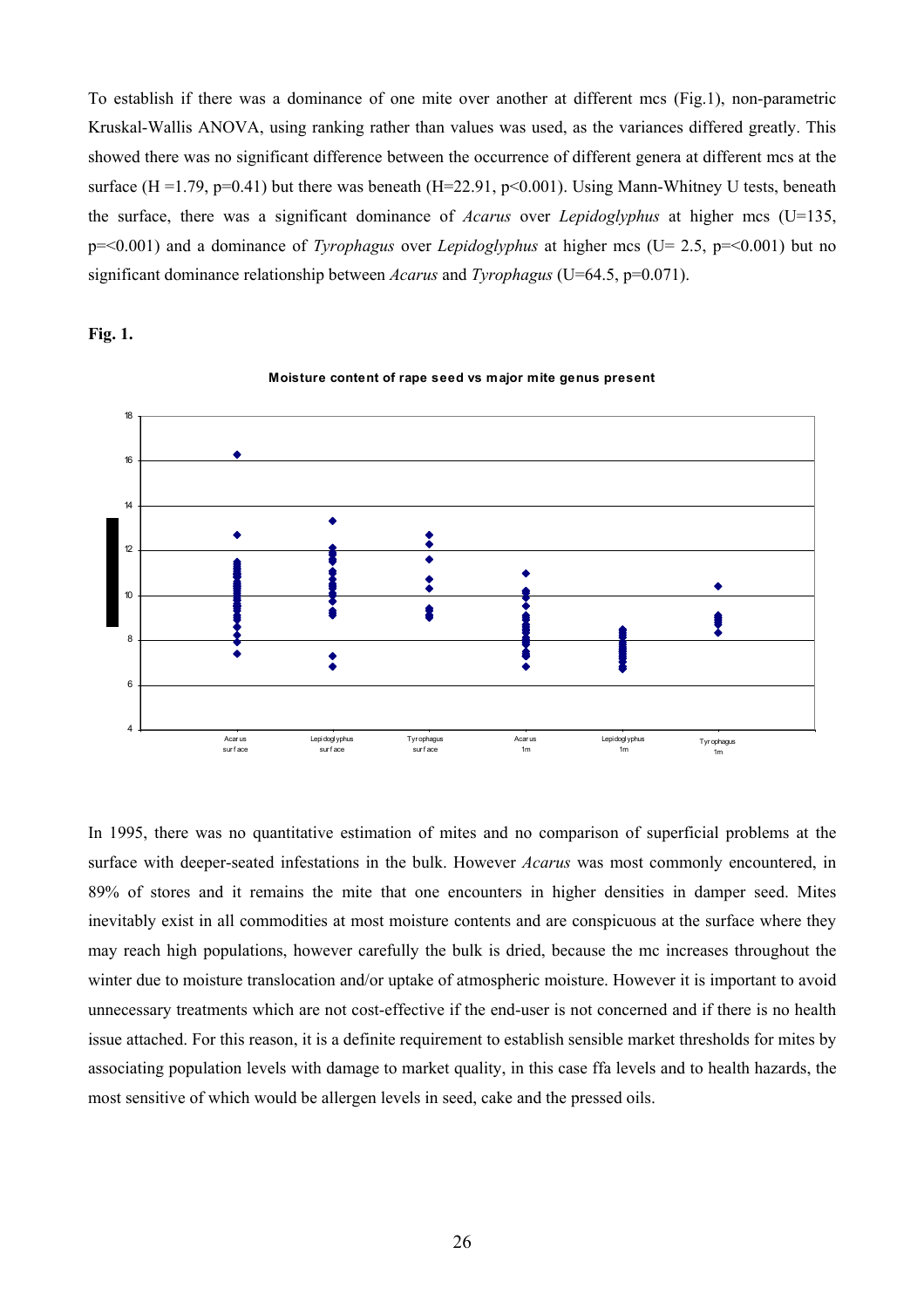There were significant correlations between the number of mites at the surface and those beneath  $(r=0.63,$ df=97, p<0.001) (Fig 2), between the surface mc and the number of mites there (r=0.36, df=96, p<0.001) (Fig 3) and the mc at 1m and the number of mites there  $(r=0.62, df=93, p<0.001)$  (Fig 4).





**1m mites v Surface mites**

**Fig 3.** 

**MCsurf vs logMitesSurf**

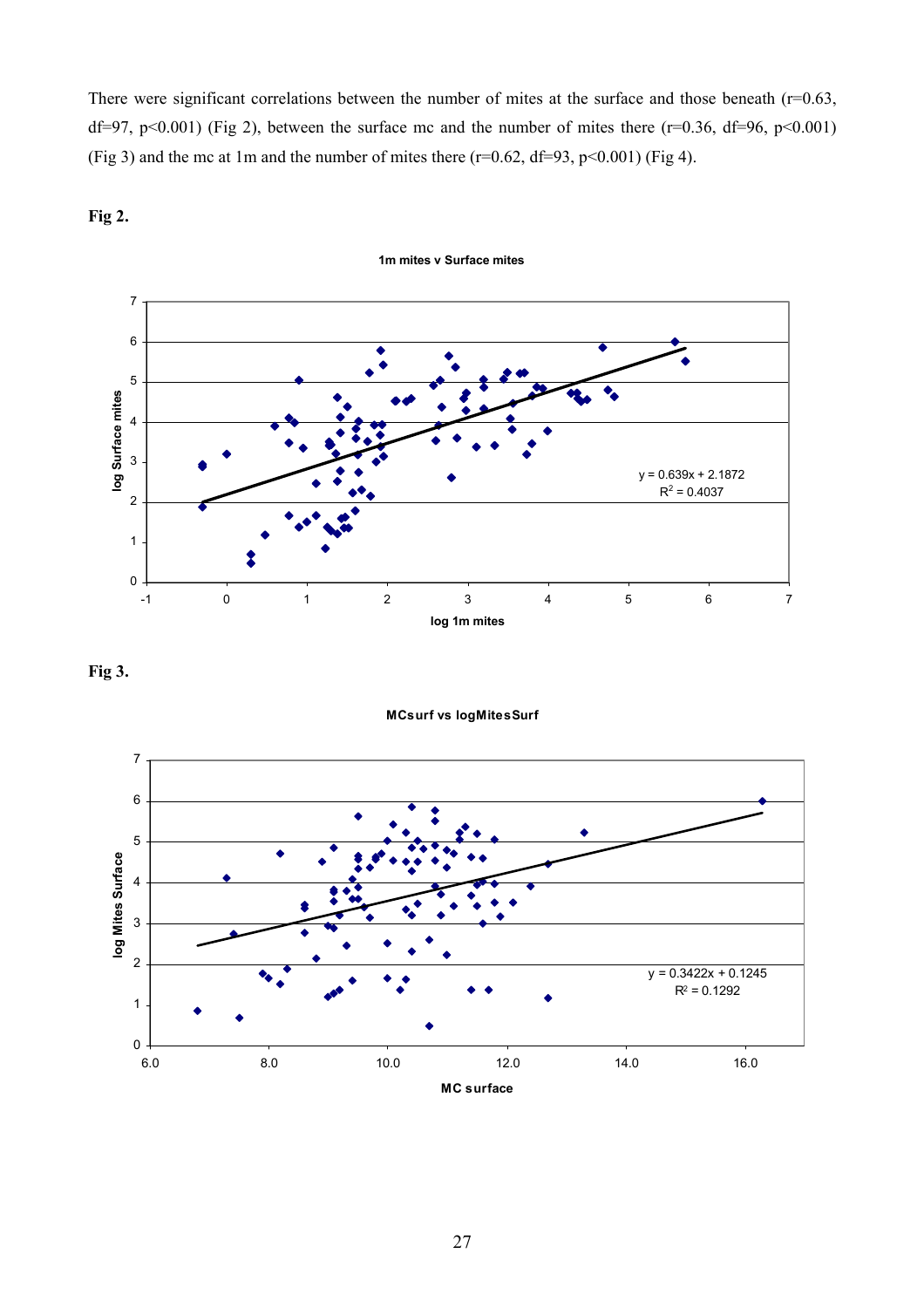

**logMites1m vs mc1m**

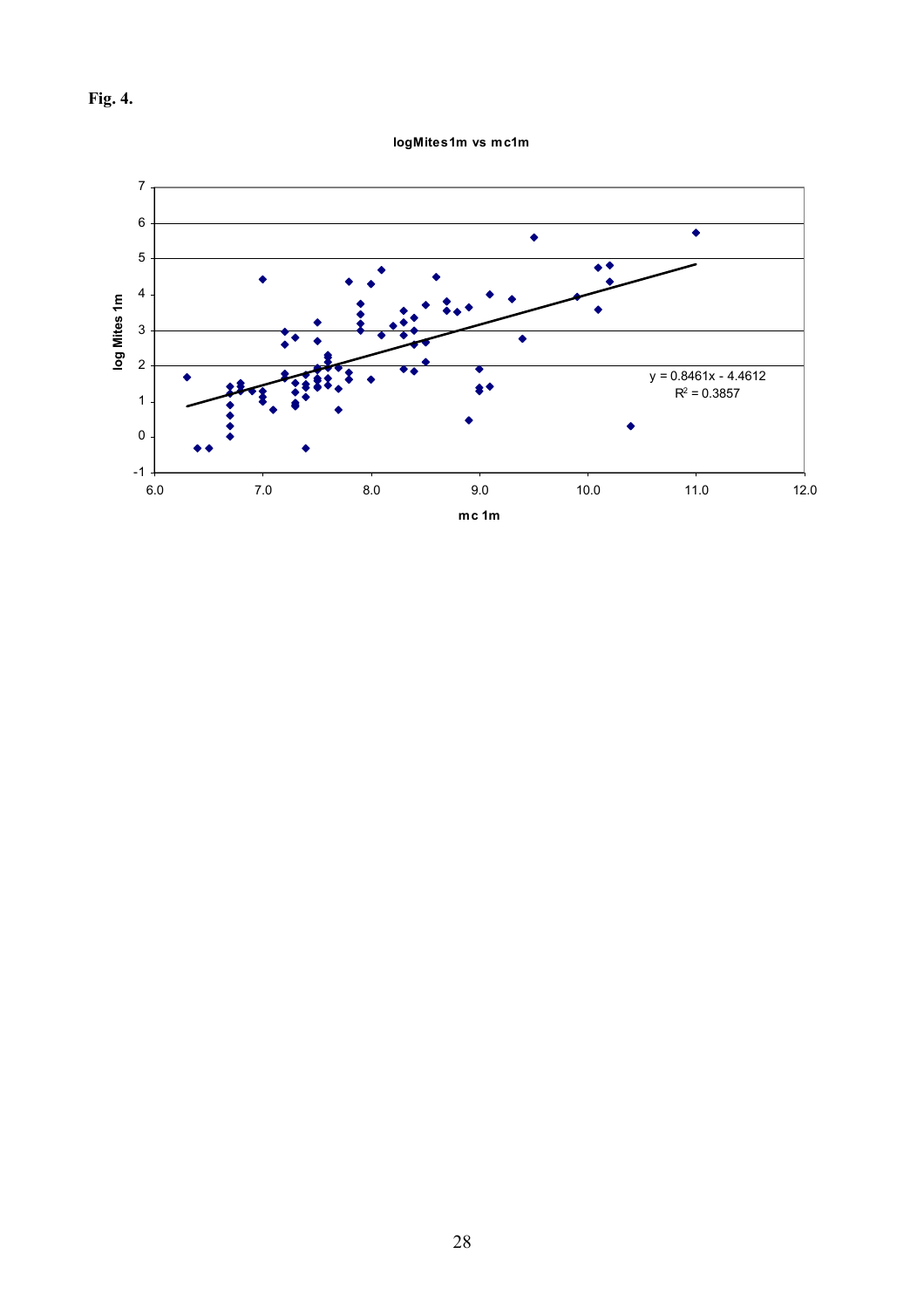#### **CONCLUSIONS AND RECOMMENDATIONS**

Two-thirds of farms need to dry rapeseed and most harvest above 12% which is in equilibrium with the critical mc threshold for the production of ochratoxin A (OTA). OTA is not denatured by heat and may remain therefore in the oil or the cake. EU regulations demand that industries exercise due diligence with respect to regulatory levels of mycotoxins. A survey of OTA levels in rapeseed is therefore recommended since most oil is still used for human consumption.

Moisture measurement is most commonly relied upon for hot-air dryer settings yet less than half of the farmers calibrate the meters properly by returning them for calibration to the manufacturers. This is the only way to ensure accuracy across the mc scale and is critical for safe storage and it is therefore recommended that the importance of manufacturer calibration is publicised. It may be argued that since there were no rejections for mc, measurement accuracy is not an issue. However, this is easily explained by the fact that crushers accept up to 10% mc. In this condition, the seed is open to a variety of quality deterioration.

Only one-quarter of farmers accepted that 7.5% was the safe mc for long-term harvest and although this frequency is an improvement (almost double) the response 10 years ago, this recommendation still needs emphasising.

One third of farms using floor-dryers took over a month to dry the seed. In view of the threat from mycotoxin production detailed above; associated advice and improvement to floor drying might well be required.

There is no clear consensus on safe drying temperatures for rapeseed when hot-air drying. Clearer advice, resulting from research associating safe drying temperatures with FFA levels is required, particularly since quality problems associated with hot-air drying were a concern of end-users.

About 20% of farmers admitted to difficulties in cooling which is unsurprising since about the same proportion did not compensate for the increased resistance to airflow of rapeseed compared with cereals, although nearly half overcame the problem by using the higher airflows of the floor dryer to cool. There is likely to be a similar frequency doing so with cereals. This is the first clear indication we have had of this practice and greater experimental experience as a basis for advice on this practice is clearly called for in association with the models above. It could be argued that research is not required to catch up with what farmers are already doing in practice but the variability in fan running time and the complications of operating ambient air drying systems to cool the grain all indicate the benefit of adapting engineering cooling models to develop faster cooling strategies for rapeseed.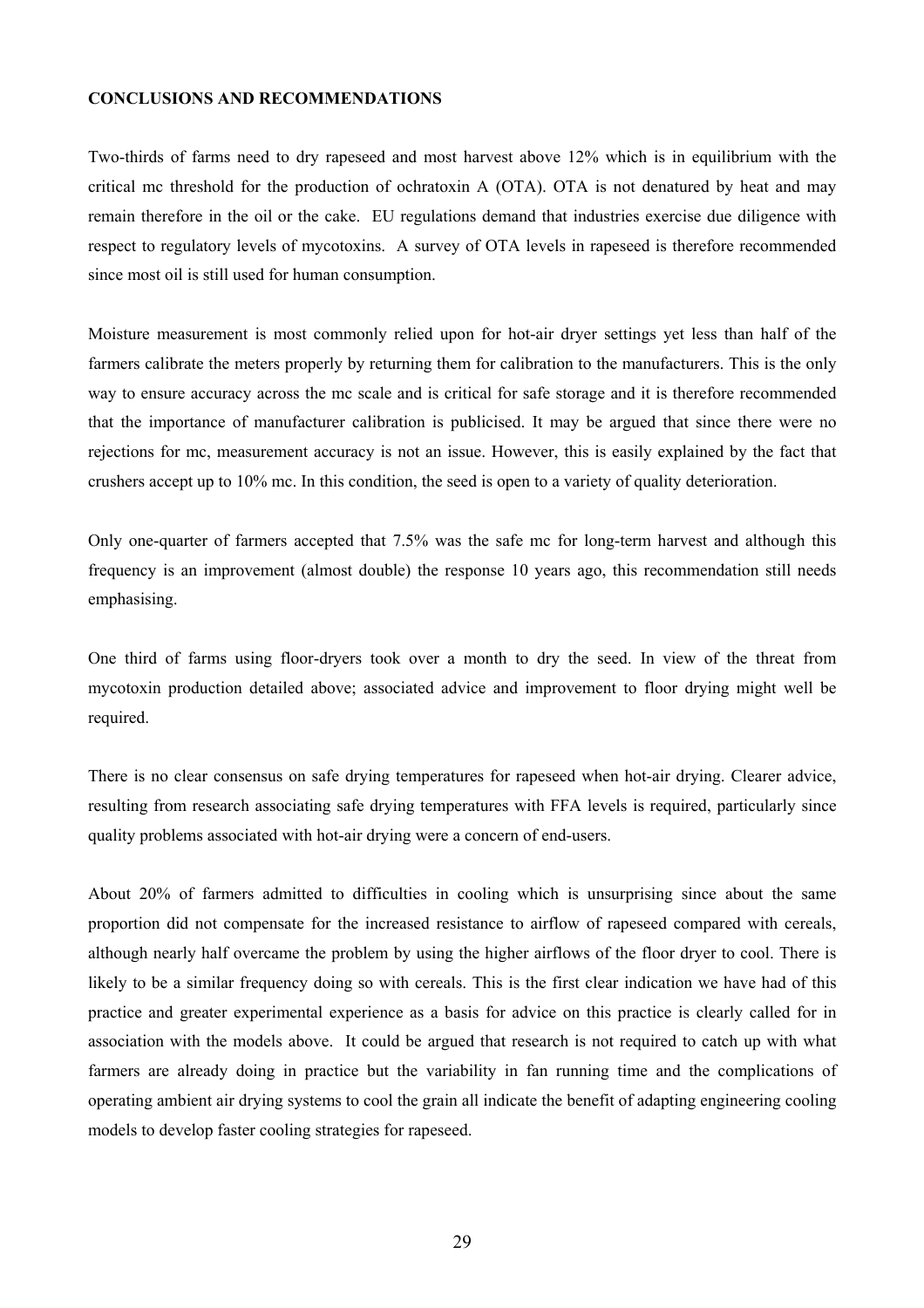Most rejections were for seed admixture which can be best remedied by improvements in weed control and cleaning practice.

One-fifth of farmers experienced seed heating which causes rancidity and therefore affects market quality, yet there is no clear indication in the literature of the cause when it is not the obvious fungal-initiated heating of damp seed. The phenomenon is colloquially known as 'immature or green seed heating', sometimes (probably erroneously) attributed to admixture and it is not clear whether this is some process of oxidation or hydrolysis. Research is required to clarify this.

More than a quarter of farmers had problems with mites; 43 had infestations in excess of 10,000/kg at the surface but only 10 had similar populations beneath, indicating it was a superficial problem caused by uptake of mc at the surface during the winter. Mites were not a great concern of the crushers and there were few rejections citing mites as a cause. Nevertheless, they clearly cause farmers great concern and a great deal of expense and energy is expended on their behalf. In addition, EU food and feed regulations demand due diligence and that 'action thresholds' for contaminants are set. The US FDA catagorise mites as chemical contaminants and a Level 1 risk to health. It would be all too easy to use mite incidence in British produce as a tariff barrier. It is therefore recommended that a study be carried out to define market thresholds of mites with regard to effect on FFA and allergen levels.

Available remedial treatments for mites are few. No pesticides can be admixed and the only available remedies, diatomaceous earths, can only be top-dressed and there is limited practical experience of their efficacy. Perhaps as a result one-fifth of farmers expressed discontent with available treatment options. The only other option is fumigation and information on its efficacy against mites is equally limited. Research on these treatment options would also therefore be beneficial.

Perhaps because of the limited pesticide options to treat the grain, fabric treatments have doubled since 2005 although there is no indication of their effectiveness in limiting mite numbers (the same is true for cereals storage). This is another area where objective scientific research would be beneficial in minimising unnecessary pesticide use and expenditure.

#### **ACKNOWLEDGEMENTS**

Thanks to Roger Williams, HGCA for help with devising the questionnaire and to the following Velcourt Staff who took samples for the survey: Adrian Hatchett , Adrian Whitehead , Alf Jones , Andrew Cullinane , Andrew Hunt , Andrew Lensen, Andrew Mahon , Andrew Soor , Andy Welch , Brian Redrup , Chris Redfearn , Doug Inglis , Gordon Pace, Ian Gaunt , James Shelldrick , James Thompson , John Harper , Kein Shipley , Mark Wells , Matt Gregory , Mike Dewar , Nat Bacon , Neil Wooliscroft , Richard Fanshawe , Richard Williamson , Simon Boughton , Simon White , Stephen Walker , Tim Whitehead.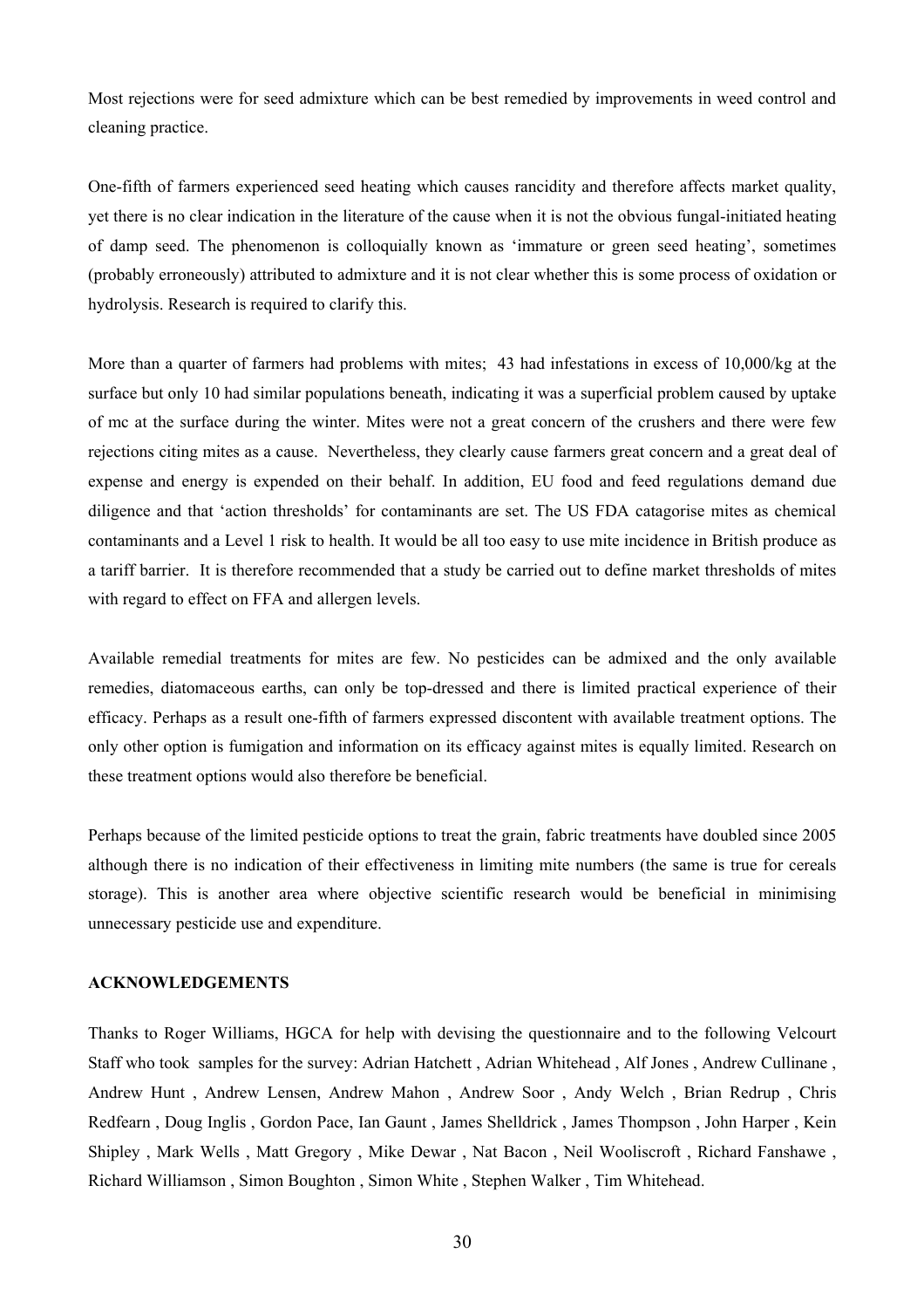# **REFERENCES**

Armitage, D.M. 2005. Prevention and control of mite infestation in rapeseeed. Project Report No.XX, HGCA, London..

Armitage, D.M. 1980. The effect of aeration on the development of mite populations in rapeseeed. J. Stored Prod. Res. 16, 93-102.

Dawson, A., Garthwaite, D.G., Thomas, M.R. 2005. Farm grain stores in Great Britain 2002/3. Pesticide Usage Survey Report 192, 21pp.

Prickett, A.J. 1997. Oilseed stores 1995 England Pest Management – Parts 1 and 2. Central Science Laboratory Report No.  $102$  74 pp + 68 pp.

Solomon, M. E. 1962. Notes on the extraction and quantitative estimation of the Acaridae (Acarina). Progress in soil zoology. Proceedings of a colloquium on research methods in soil zoology. Rothamsted. 1 : 305-307.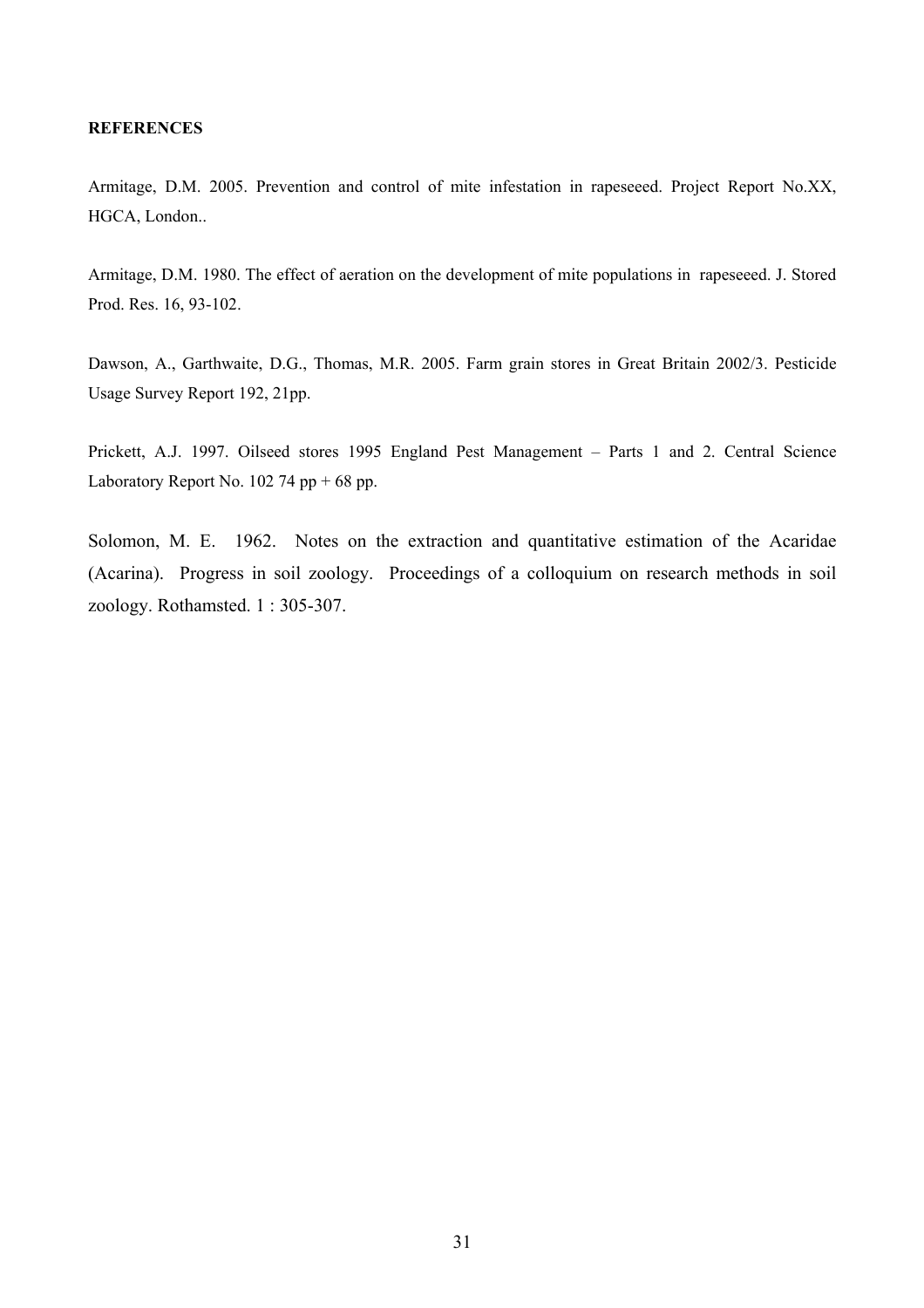# **APPENDIX 1 – CRUSHER QUESTIONNAIRE**

# **OSR HGCA SURVEY, CSL AND VELCOURT LTD.**

- 1. What percentage of OSR is received direct from farm stores as compared with a centralised store?
- 2. Are there any perceived or actual differences in the quality and/or condition of OSR received directly from farm stores v's centralised stores?
- 3. What percentage loads, if any are rejected?
- 4. Why would they be rejected?
- 5. For what reasons would price deductions be made?
- 6. Are all loads of OSR routinely inspected for mites and other storage pests on arrival? If not, what other factors present in a particular load would make sampling take place?
- 7. What mechanisms are in place to deal with contaminated loads?
- 8. Are contaminated loads stored separately prior to crushing?
- 9. What are the tolerance levels/ thresholds for mite/pest infestation?
- 10. If mite infested OSR is crushed, does the mite presence in the oil cause any other problems further up the process?
- 11. Is rancidity in a sample considered to be related to mite infestation?
- 12. Are there any health and safety issues at the crushing plant specifically related to OSR?
- 13. What is the average length of time OSR will be stored on site before crushing.
- 14. What sampling for temperature, mc rise, pest infestation etc. take place in the store on site?.
- 15. Are there any geographic locations that could be pinpointed where specific problems arise with OSR samples?
- 16. Are there any climatic conditions that could be pinpointed which result in specific problems with OSR samples?
- 17. How common an occurrence is a mixed colour rape sample, how does this affect the crushing process and is there any adverse effect on oil % or quality?
- 18. Are mycotoxins considered to be a problem?
- 19. Are loads of rape with mixed colour treated any differently on intake i.e. more moisture content surveillance?
- 20. Are there any specific problems with storage and/or crushing of different types or varieties of OSR?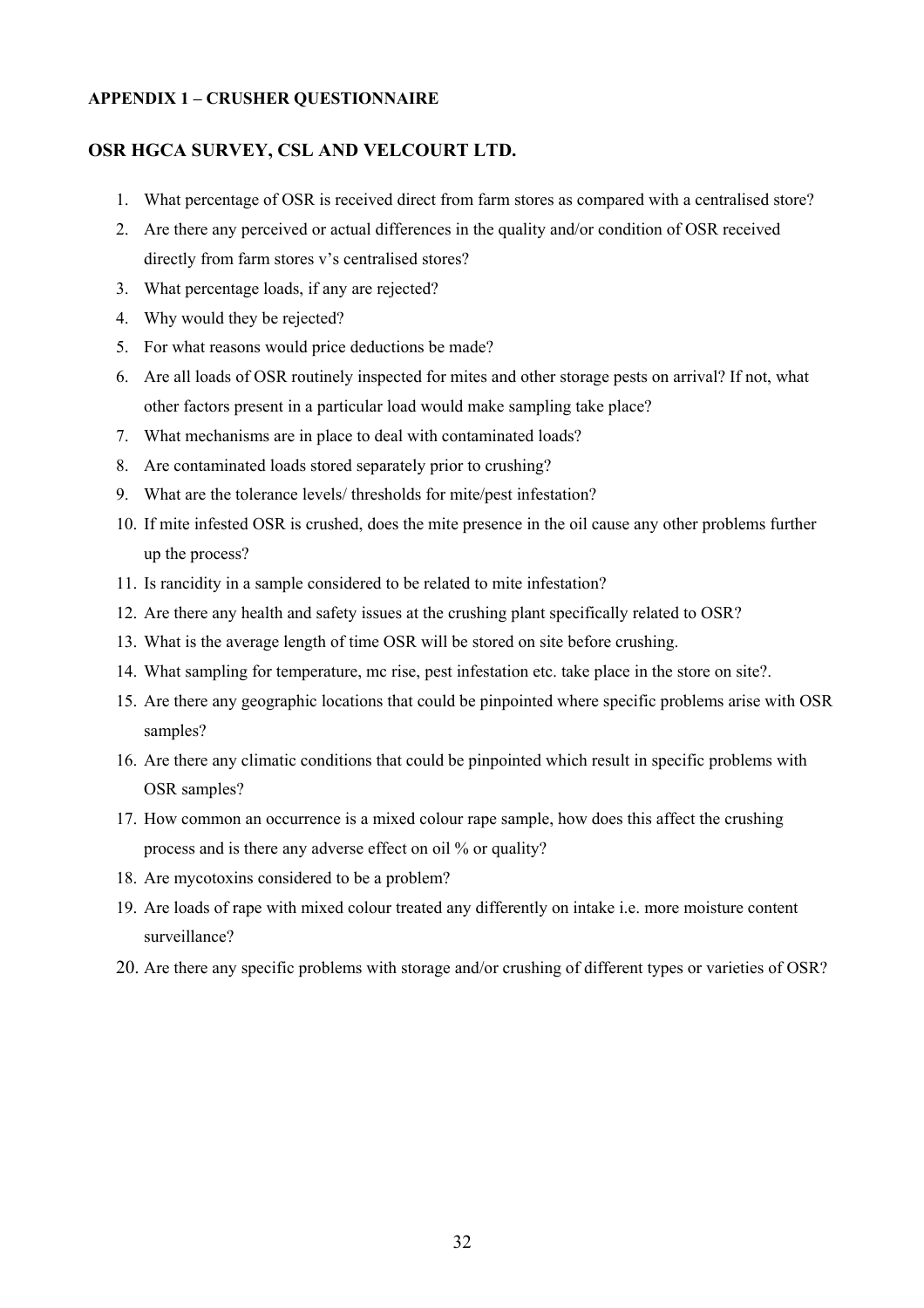# **APPENDIX 2 - FARMER QUESTIONAIRE**

# **HGCA-FUNDED OSR STORAGE PROJECT ON FARM RAPESEED STORES - 2004-**2005

| 1. Reference number: (Leave Blank) |
|------------------------------------|
|                                    |
|                                    |
|                                    |
|                                    |
|                                    |
|                                    |
|                                    |
|                                    |
|                                    |

# **SITE DESCRIPTION**

9. How much rapeseed was harvested (tonnes)?

10. How much of the total tonnage was:-

| Normal regime     |  |
|-------------------|--|
| Set aside         |  |
| High Erucic Acid  |  |
| Grown for biofuel |  |

11. How long do you normally plan to store your rapeseed? (ie what is your marketing strategy/sales plan)

| Time after harvest     | <b>Tonnes</b> |
|------------------------|---------------|
| Sold directly off farm |               |
| 1 month                |               |
| 1-3 months             |               |
| 3-6 months             |               |
| $> 6$ months           |               |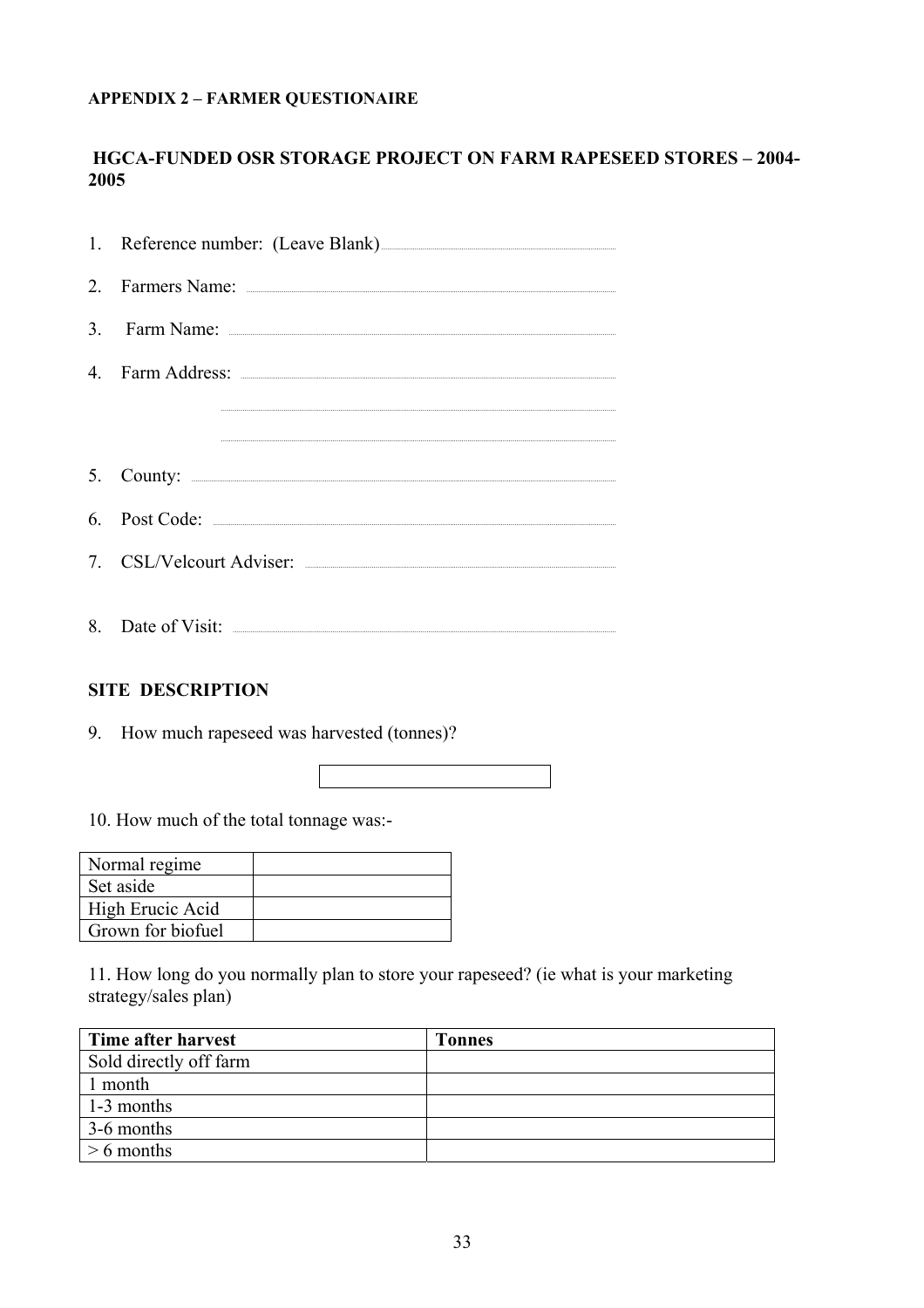# 12. What determines how long you store rapeseed? (score 1-4 where 4=highest)

| a. Cash flow                                 |  |
|----------------------------------------------|--|
| b. Marketing strategy                        |  |
| c. Other uses for store                      |  |
| d. Difficulty handling rapeseed              |  |
| e. Difficulty storing rapeseed               |  |
| f. Don't have appropriate store for rapeseed |  |
| g. Other (specify)                           |  |

# 13. What type of store do you use for OSR ?

|                      | (tonnes) |
|----------------------|----------|
| Floor-store          |          |
| Internal bins        |          |
| <b>External bins</b> |          |
| Other                |          |
|                      |          |
| Total                |          |

# **HARVESTING**

14. What methods of desiccation do you normally carry out:

| a. Glyphosate         |  |
|-----------------------|--|
| b. Reglone            |  |
| c. Swathing           |  |
| d. Natural senescence |  |
| e. 'Challenge'        |  |

15. Do you have problems with uneven ripening (red/green/immature seed).

| $\bigcap$ Yes $\bigcap$ No* |
|-----------------------------|
|-----------------------------|

\* If no, go to 17

16. In your experience, is there a method of desiccation that predisposes towards this problem?

| a. Glyphosate         |  |
|-----------------------|--|
| b. Reglone            |  |
| c. Swathing           |  |
| d. Natural senescence |  |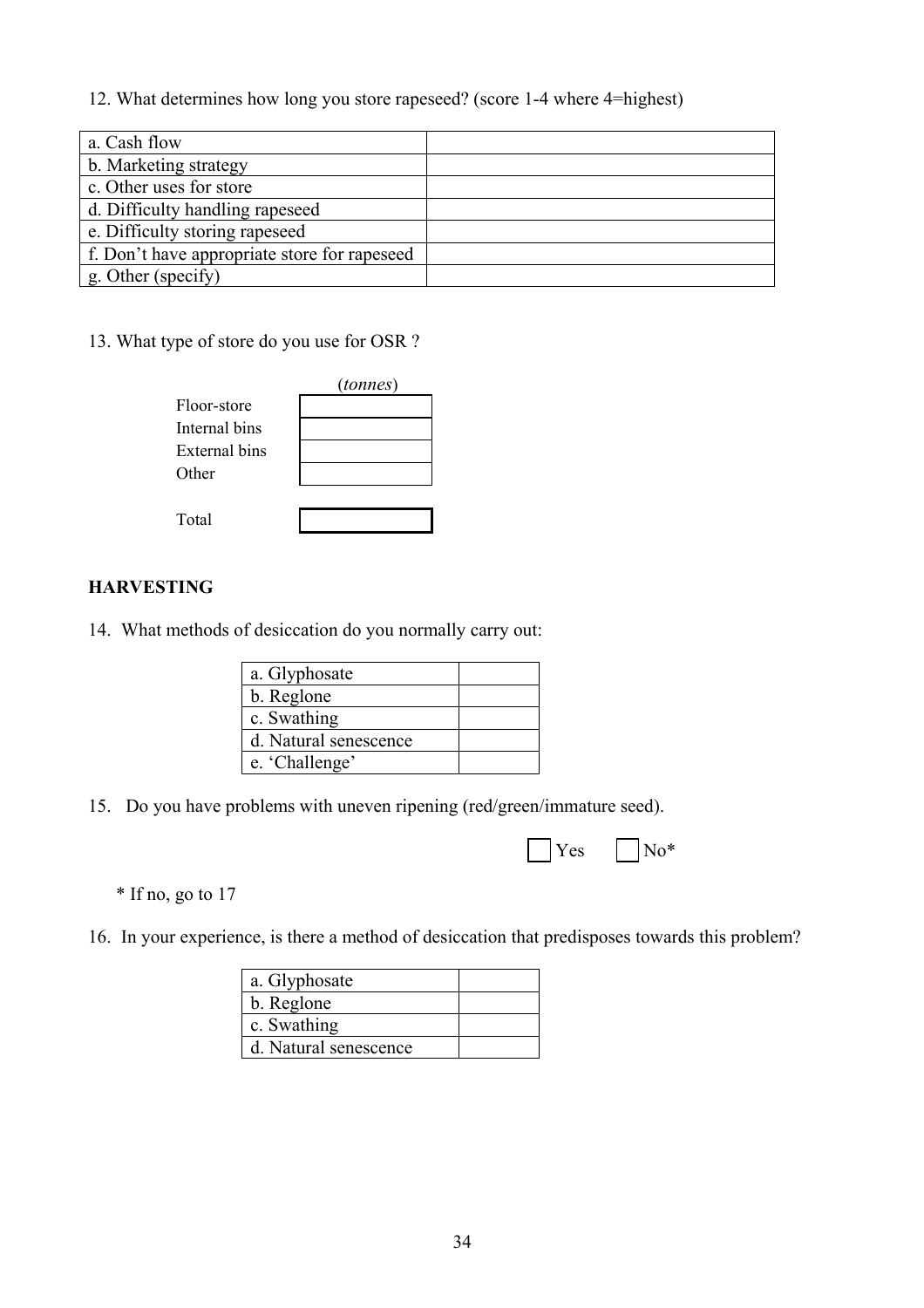17. What other factors predispose towards uneven ripening? (score 1-4 where 4= highest)

| a. Pigeon damage               |  |
|--------------------------------|--|
| b. Headland effect             |  |
| c. Adjacent woodland or hedges |  |
| d. Rabbit damage               |  |
| e. Uneven establishment        |  |
| f. Varying soil type           |  |
| g Weather                      |  |
| h. Other – please specify      |  |

18. What moisture content would you normally start harvesting OSR?

|                                                      | $\%$ mc       |
|------------------------------------------------------|---------------|
| 19. Do you clean rapeseed before it goes into store? |               |
|                                                      | $No*$<br>Yes  |
| $*$ If no, go to 23                                  |               |
| 20. If so what proportion?                           | $\frac{0}{0}$ |
| 21. On what basis do you decide to clean?            |               |
| Weed admixture Colegyers volunteer                   |               |

| Weed admixture (cleavers, volunteer<br>cereals etc. |  |
|-----------------------------------------------------|--|
| Broken seed                                         |  |
| Other (state)                                       |  |

# 22. How do you clean?

| Sieve                 |  |
|-----------------------|--|
| Aspiration            |  |
| Aspirated sieve       |  |
| Other (specify below) |  |

………………………………………………………………………………………………………… …………………………………………………………………………………….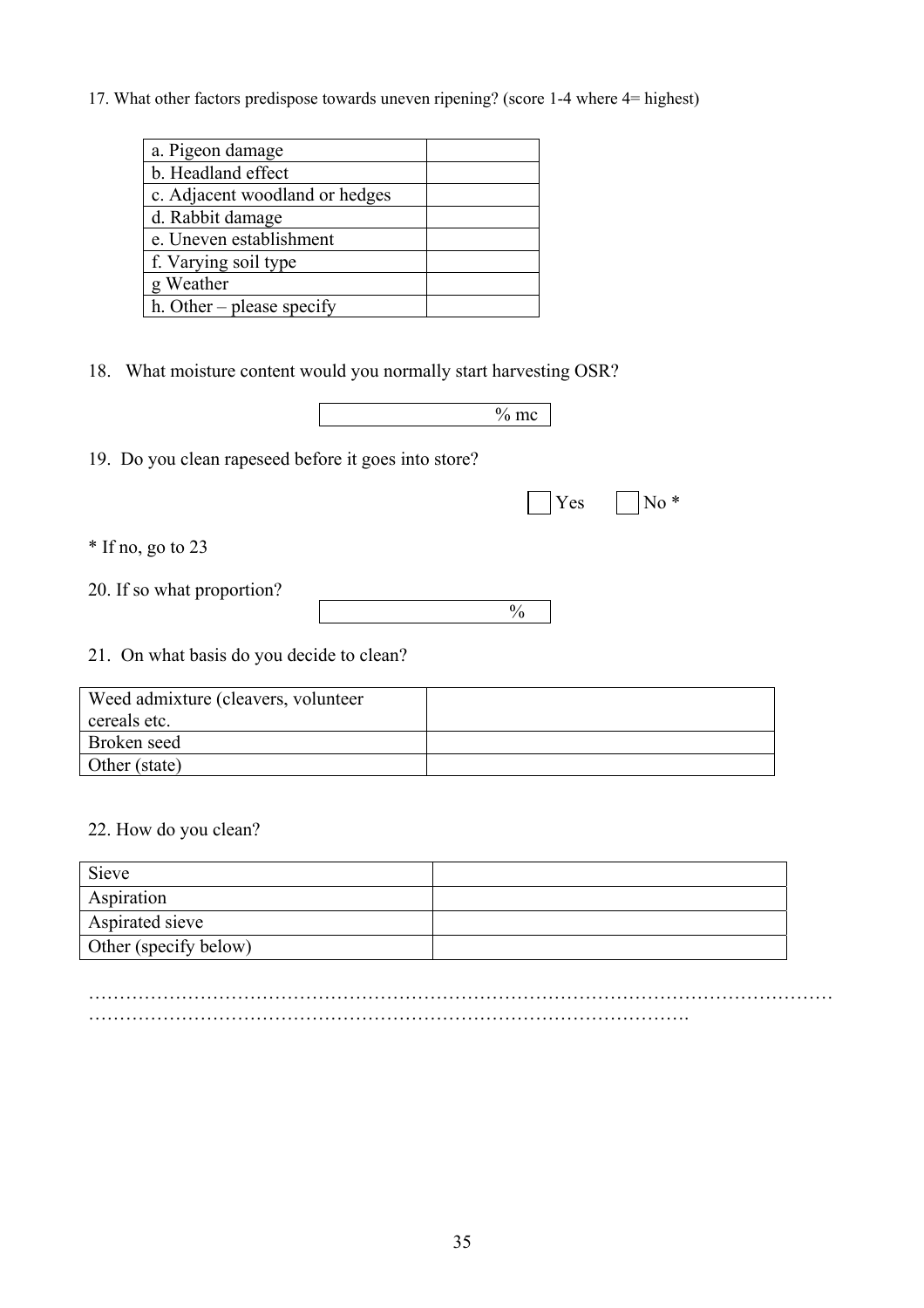23. Have you had loads of OSR rejected or penalized because of admix of weed seed, or other grain contamination,.

| $\neg$ *<br>$-$ | ∩⊬ |
|-----------------|----|
|-----------------|----|

24**.** If Yes to the above, please give details If no go to 25.

# **STORAGE**

25. Is the moisture content of the **rape seed** normally measured as it goes into store?

|                                                       | $Yes*$<br>N <sub>0</sub> |
|-------------------------------------------------------|--------------------------|
| If No go to $34$                                      |                          |
| 26 If 'Yes':<br>How is the moisture content measured? |                          |
| Meter:                                                | $Yes*$<br>No             |
| Other method (specify):                               |                          |
|                                                       |                          |

27. If a meter is used,

a) When was it last calibrated?

| This year            |  |
|----------------------|--|
| Last year            |  |
| More than a year ago |  |
| Never                |  |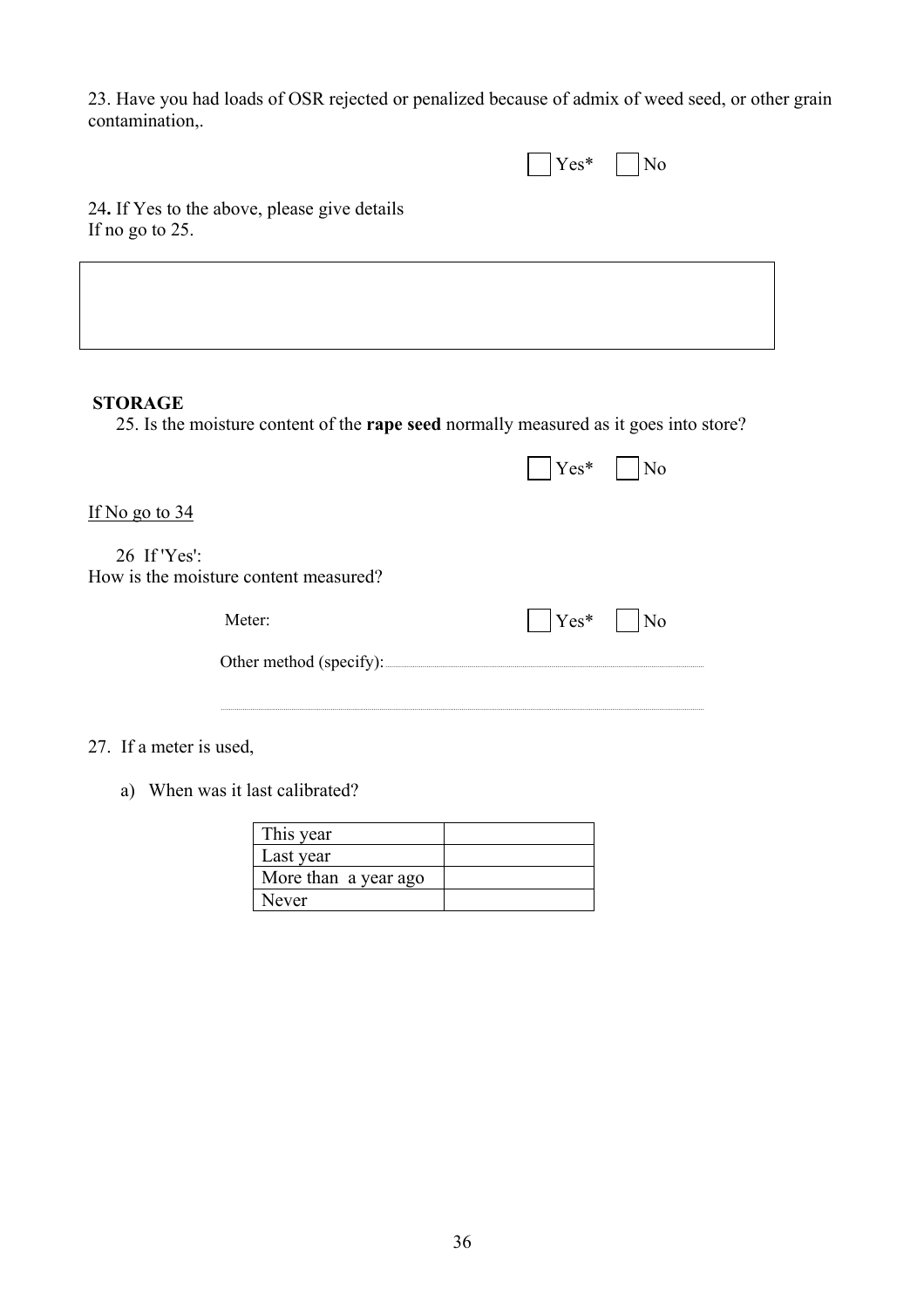# b) How was it calibrated?

| a. By manufacturer                                         |  |
|------------------------------------------------------------|--|
| b. By comparison with another meter (eg merchant/end-user) |  |
| c. Using a sample of known mc                              |  |
| d. Using a calibration cell                                |  |
| $\epsilon$ . Other (specify below)                         |  |

#### ……………………………………………………………………………………………… 28. Do you sample from:

| a. Each trailer load     |  |
|--------------------------|--|
| b. 1 in 5 trailer loads  |  |
| c. 1 in 10 trailer loads |  |
| d. Never                 |  |
| e. Other (specify below) |  |

………………………………………………………………………………………………………… …………………………………………………………………………………….

29. How do you use this moisture content information to manage the rapeseed in store?

| a. Segregation into separate stores |  |
|-------------------------------------|--|
| b. Segregation within same store    |  |
| c. Blending                         |  |
| d. Height of loading into store     |  |
| e. Other (specify below)            |  |

…………………………………………………………………………………

30. What do you consider to be the safe moisture content for long term storage of rapeseed?

| nc<br>--- |  |
|-----------|--|
|           |  |

31. Do you have a different moisture content target for short term (1-3 months) and long term (>3 months) storage?

|  |  |  |  | $\Box$ Yes $\Box$ No* |  |
|--|--|--|--|-----------------------|--|
|--|--|--|--|-----------------------|--|

If No go to 34

If Yes to the above:-

32. What is your moisture content target for short term **rape seed** storage?

 $\frac{6}{6}$  mc

33. What is your moisture content target for long term **rape seed** storage?

 $\frac{6}{6}$  mc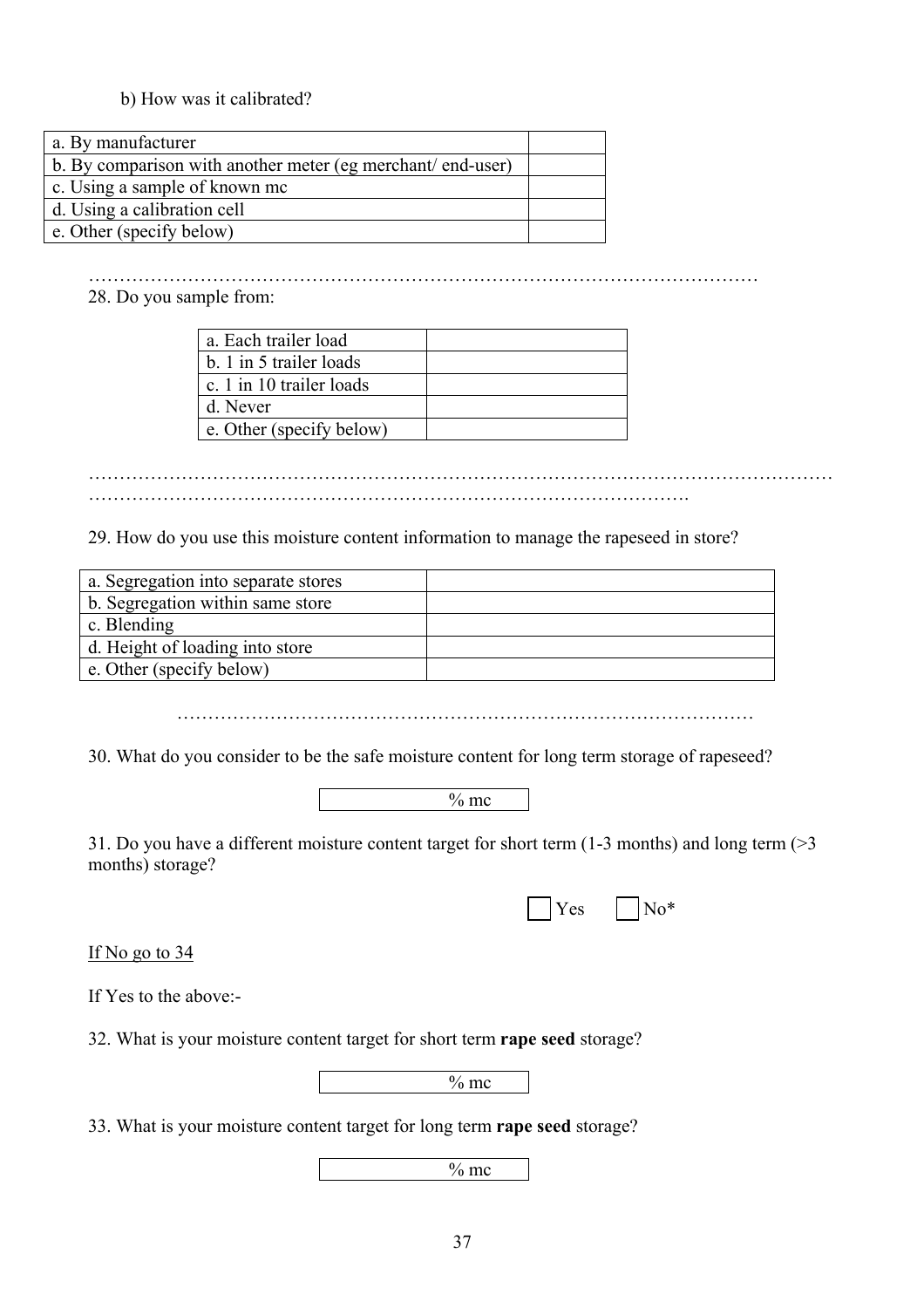# 34. Is the **rape seed** normally dried for storage?

|                                                      | $Yes*$                                                  | N <sub>0</sub> |
|------------------------------------------------------|---------------------------------------------------------|----------------|
| $*$ If 'Yes', is it by:                              |                                                         |                |
| Hot-air drier<br>Ambient/near-ambient on-floor drier | $\begin{array}{c} \text{Yes} \\ \text{Yes} \end{array}$ | N <sub>o</sub> |

If Hot Air Drier only, skip to: 38

# **ON-FLOOR/ AMBIENT AIR DRYING ( for hot air drying systems, go to 38)**

35. \*If 'Yes' to on-floor:

Is the system designed for cereals or specially for oilseeds?  $\Box$  For cereals  $\Box$  For oilseeds Is oilseed stored to the same height as cereals?  $\sqrt{Y}$  Yes  $\sqrt{N_0^*}$ 



\*If 'No' to same height:

Is oilseed stored higher or lower than cereals?  $\Box$  Higher  $\Box$  Lower

36. What do you consider to be a reasonable length of time to dry your seed on-floor?

| a. 1 week          |  |
|--------------------|--|
| b. 2 weeks         |  |
| c. 1 month         |  |
| d. Other (specify) |  |

37. Typically, how long does it take in practice?

| a. 1 week                            |  |
|--------------------------------------|--|
| b. 2 weeks                           |  |
| $\lfloor c_{n+1} \rfloor$ c. 1 month |  |
| d. Other (specify)                   |  |

If you do not use a hot-air dryer skip to 42.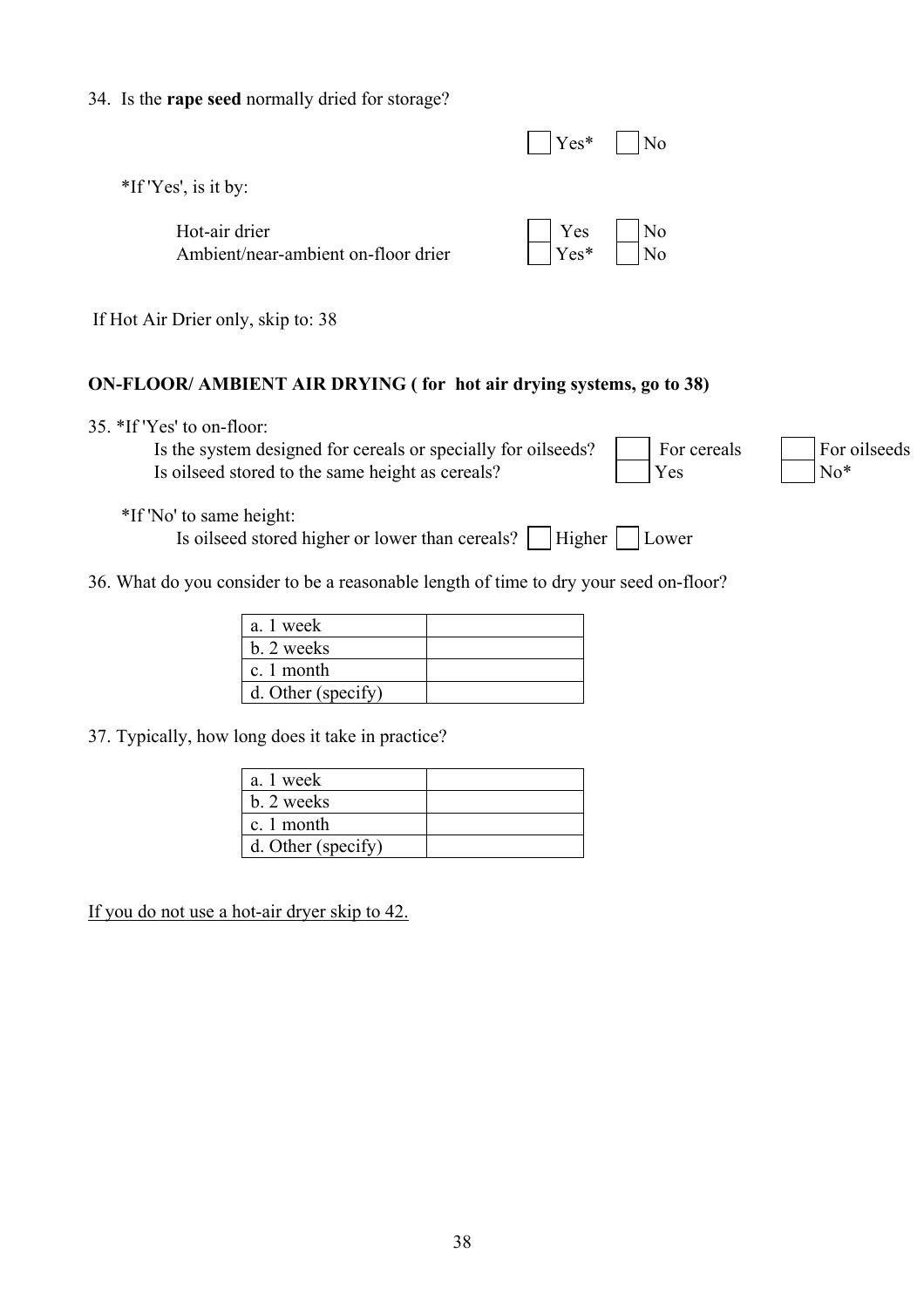# **HOT AIR DRYERS**

38. How often do you have your hot-air grain dryer serviced ?

| a. Never                                                                                                                   |
|----------------------------------------------------------------------------------------------------------------------------|
| b. Annual                                                                                                                  |
| c. Every two years                                                                                                         |
| d. Other (specify below)                                                                                                   |
|                                                                                                                            |
| 39. Have you ever had a fire in your hot-air grain dryer?<br>Yes*<br>No                                                    |
| If so, specify the cause below                                                                                             |
|                                                                                                                            |
| 40. Do you check the temperature of the OSR during its passage through the grain dryer.                                    |
| Yes*<br>N <sub>0</sub>                                                                                                     |
| 41. Are you aware of the maximum temperatures that shouldn't be exceeded when drying OSR.<br>Yes*<br>N <sub>0</sub>        |
| If Yes enter your temperature here:<br>$\rm ^{\circ}C$                                                                     |
| <b>COOLING</b>                                                                                                             |
| Is the <b>rape seed</b> normally cooled in store using an aeration system?<br>42<br>Yes*<br>No                             |
| $*$ If 'Yes' :                                                                                                             |
| For oilseeds<br>Is the system designed for cereals or specially for oilseeds<br>For<br>cereals                             |
| Is oilseed stored to the same height as cereals?<br>Yes<br>$No*$<br>Yes<br>Do you cool using the bulk drying system?<br>No |
|                                                                                                                            |
| *If 'No' to same height:                                                                                                   |
| Is oilseed stored higher or lower than cereals?<br><b>Higher</b><br>Lower                                                  |
| 43. What temperature do you aim to achieve by cooling?<br>$\rm ^{\circ}C$                                                  |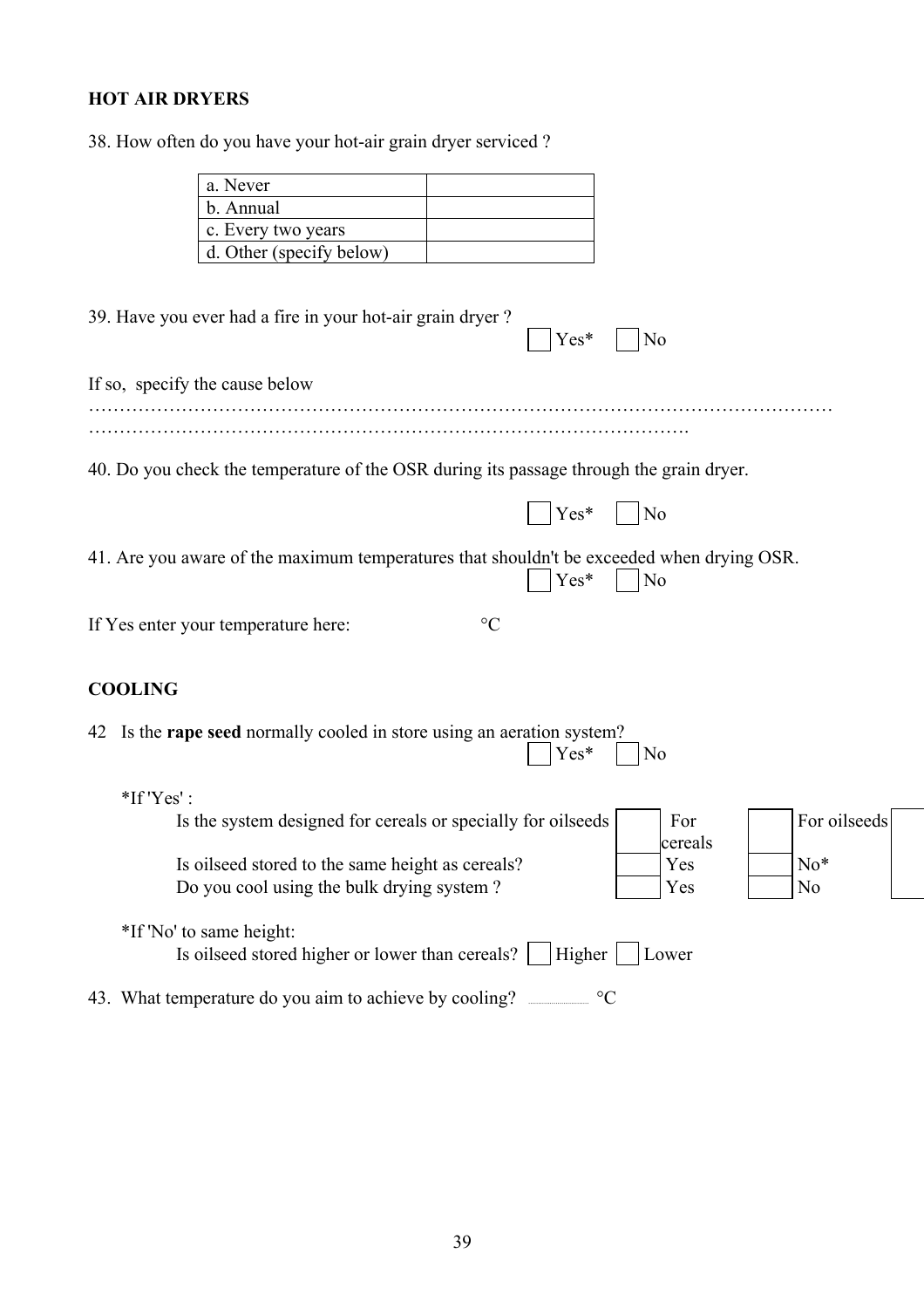44. What do you consider to be a reasonable length of time to cool your seed on-floor to this temperature ?

45. Typically, how long does it take in practice?

| rraabc |
|--------|
|        |

46. Do you have difficulty cooling?

|  | $\bigcap$ Yes* $\bigcap$ No |  |
|--|-----------------------------|--|
|--|-----------------------------|--|

|  | $\bigcap$ Yes* $\bigcap$ No |  |
|--|-----------------------------|--|
|  |                             |  |

If no go to 51. \*If 'Yes':

48. How frequently?

| a. Weekly                |  |
|--------------------------|--|
| b. Fortnightly           |  |
| c. Monthly               |  |
| d. Other (specify below) |  |
|                          |  |

49. How is the temperature measured?

| a. Hand-held probe       |  |
|--------------------------|--|
| b. Permanent probes      |  |
| c. Other (specify below) |  |

………………………………………………………………………………………………………… …………………………………………………………………………………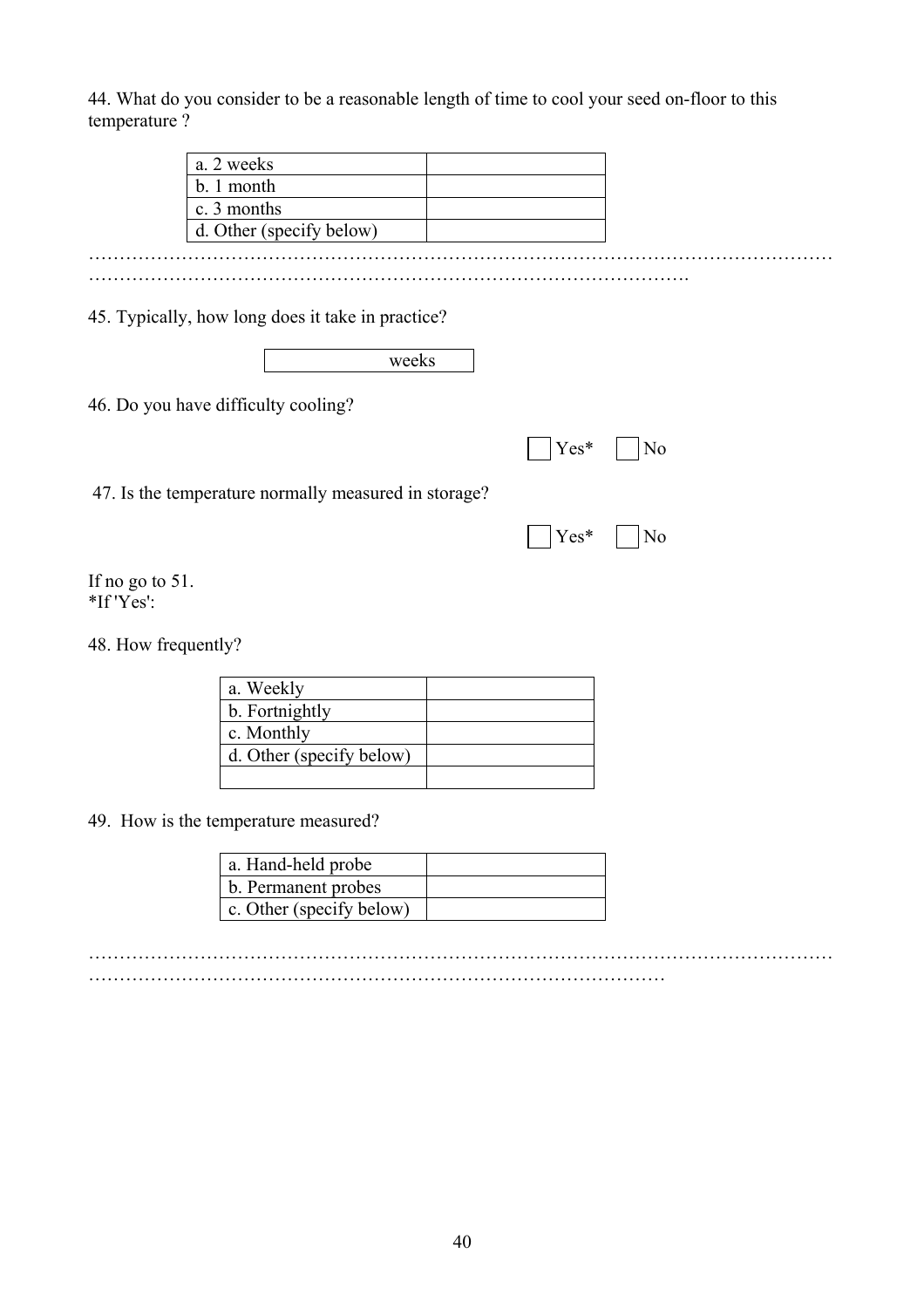50. Where (what depth) is it measured?

| a. One depth $(eg \, 1m)$                |  |
|------------------------------------------|--|
| b. More than one depth (eg 1m intervals) |  |
| c. Other (specify below)                 |  |

………………………………………………………………………………………………………… ……………………………………………………………………………………

51. Have you experienced any problems due to seed heating?

|  |  | $Yes$ No |  |  |
|--|--|----------|--|--|
|--|--|----------|--|--|

If Yes state reason:

| Admix                         |  |
|-------------------------------|--|
| Immature /Red /green seed     |  |
| Fungal heating due to high mc |  |
| Insect or mite presence       |  |
| Other (state)                 |  |

# **PESTS DETECTED DURING THE YEAR**

 52. Have there been pest problems in any **rape seed** at this site at any time during the last 36 months? (*tick*):

| Mites                   |
|-------------------------|
| <b>Beetles</b>          |
| Other including rodents |

| Mites                   | Yes  |  |
|-------------------------|------|--|
| <b>Beetles</b>          | Yes  |  |
| Other including rodents | Yes. |  |

If no  $-$ go to 55.

53. Was control attempted?

|                                                              | $ $ $ $ $Yes*$ $ $ $ $ No |                |
|--------------------------------------------------------------|---------------------------|----------------|
| If so, state treatment eg extra drying, conveying, pesticide |                           |                |
|                                                              |                           |                |
|                                                              |                           |                |
| 54. Was control achieved?                                    |                           |                |
|                                                              | $Yes^*$                   | N <sub>0</sub> |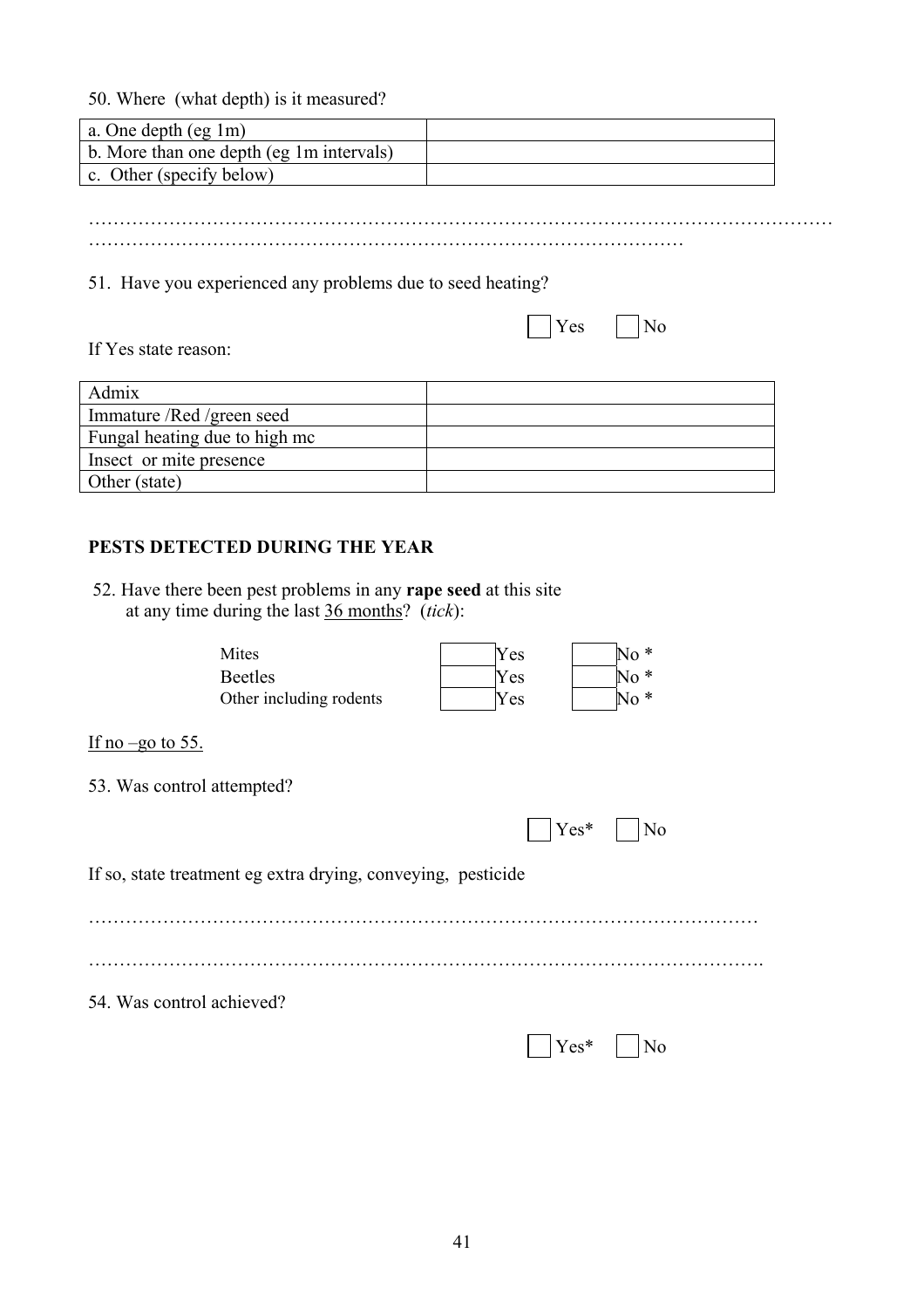55. What insect/mite detection methods have been used to monitor stored **rape seed** during the last 12 months? (*circle*):

| <b>NONE</b>                |
|----------------------------|
| <b>Sampling methods</b>    |
| Spear & sieve              |
| Vacuum & sieve             |
| Sieve                      |
| In-grain monitors          |
| Probe trap (eg Storeguard) |
| Pitfall trap (eg beer mug) |
| PC trap/Bugpit             |
| <b>Floor monitors</b>      |
| Baitbag/PC Floor           |
| BT mite trap               |
| <b>Others</b>              |
| Sticky trap - window       |
| Sticky trap - roach        |
|                            |
| Visual                     |
| Other*)                    |

• If 'Other', please specify:

…………………………………………………………………………………………

………………………………………………………………………………………….

56. Have you had any **rapeseed** rejected or penalised during the last 36 months

|                     | Yes | No |
|---------------------|-----|----|
| Immature/green seed |     |    |
| Insects             |     |    |
| Mites               |     |    |
| Oil                 |     |    |
| FFa / Rancidity     |     |    |
| Broken seed         |     |    |
| Seed too wet        |     |    |
| Seed too dry        |     |    |
| Seed too hot        |     |    |
| Smell               |     |    |
| Admix               |     |    |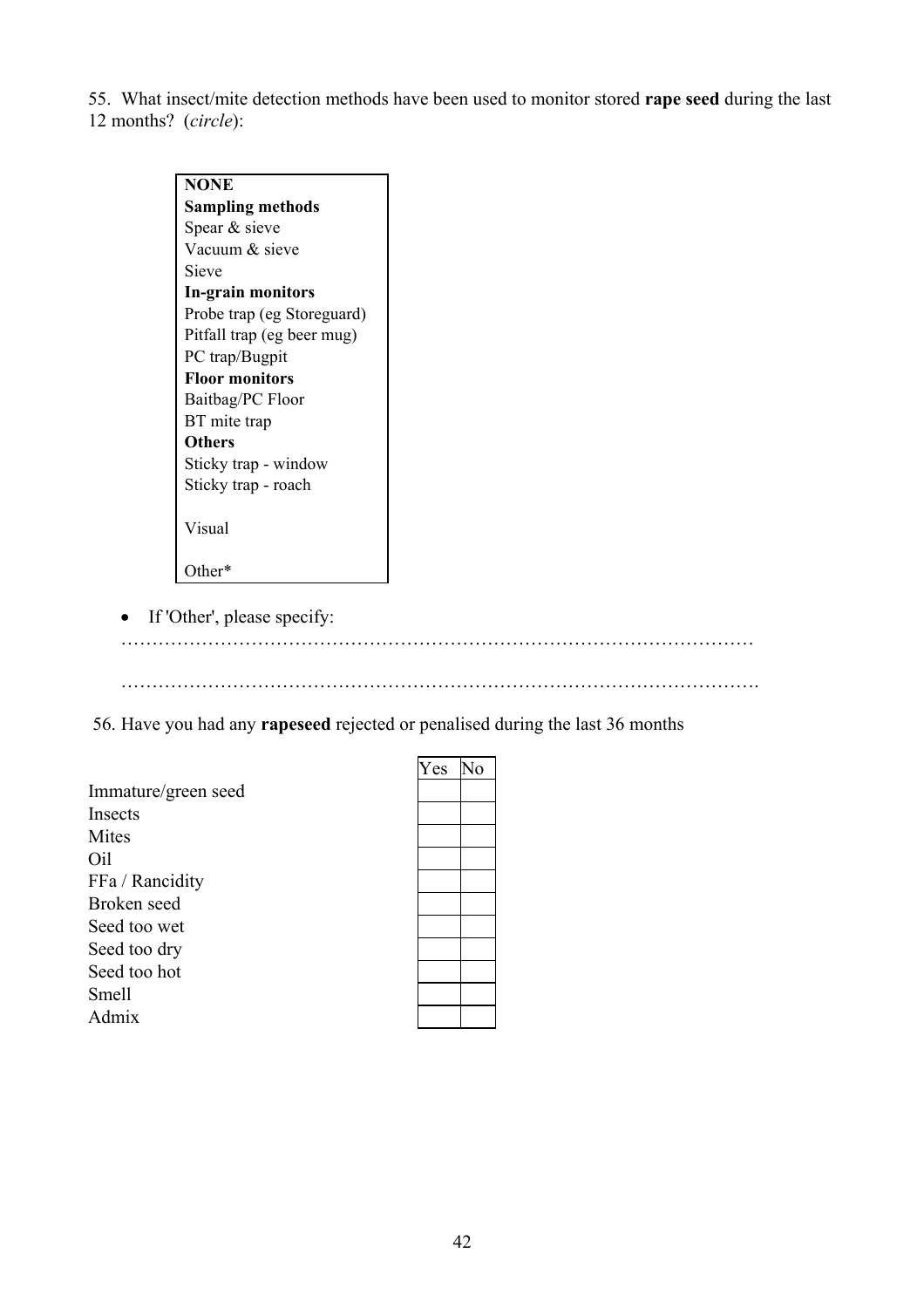\*If 'Yes', please give details:

|  | How long had<br>it been in store? Cause of rejection |  |
|--|------------------------------------------------------|--|
|  |                                                      |  |
|  |                                                      |  |
|  |                                                      |  |
|  |                                                      |  |
|  |                                                      |  |

# PESTICIDE USE ON STRUCTURE

57. Has the fabric or machinery of any rape seed store been treated with pesticide in the last 12 months? (tick):

| Y es | $\rm No^*$ |
|------|------------|
|------|------------|

\*If 'No', skip to Question 61.

58. Please specify where the treatments were carried out (tick):

| Floor-store   |  |
|---------------|--|
| Internal bins |  |
| External bins |  |
| Other         |  |

59. Who carried out the treatments? (circle):

| <b>Rapeseed</b> store         | Own staff | Contractor | )ther* |
|-------------------------------|-----------|------------|--------|
|                               |           |            |        |
| * If 'Other', please specify: |           |            |        |

60. What insecticides or fumigants were used on the store fabric or machinery in the last 12 months? (Give full commercial product name of insecticide if possible):

Insecticide & Formulation

| i. Actellic liquid       |  |
|--------------------------|--|
| ii. Reldan liquid        |  |
| iii. Crackdown Rapide    |  |
| iv. Actellic smoke.      |  |
| v. Other (details below) |  |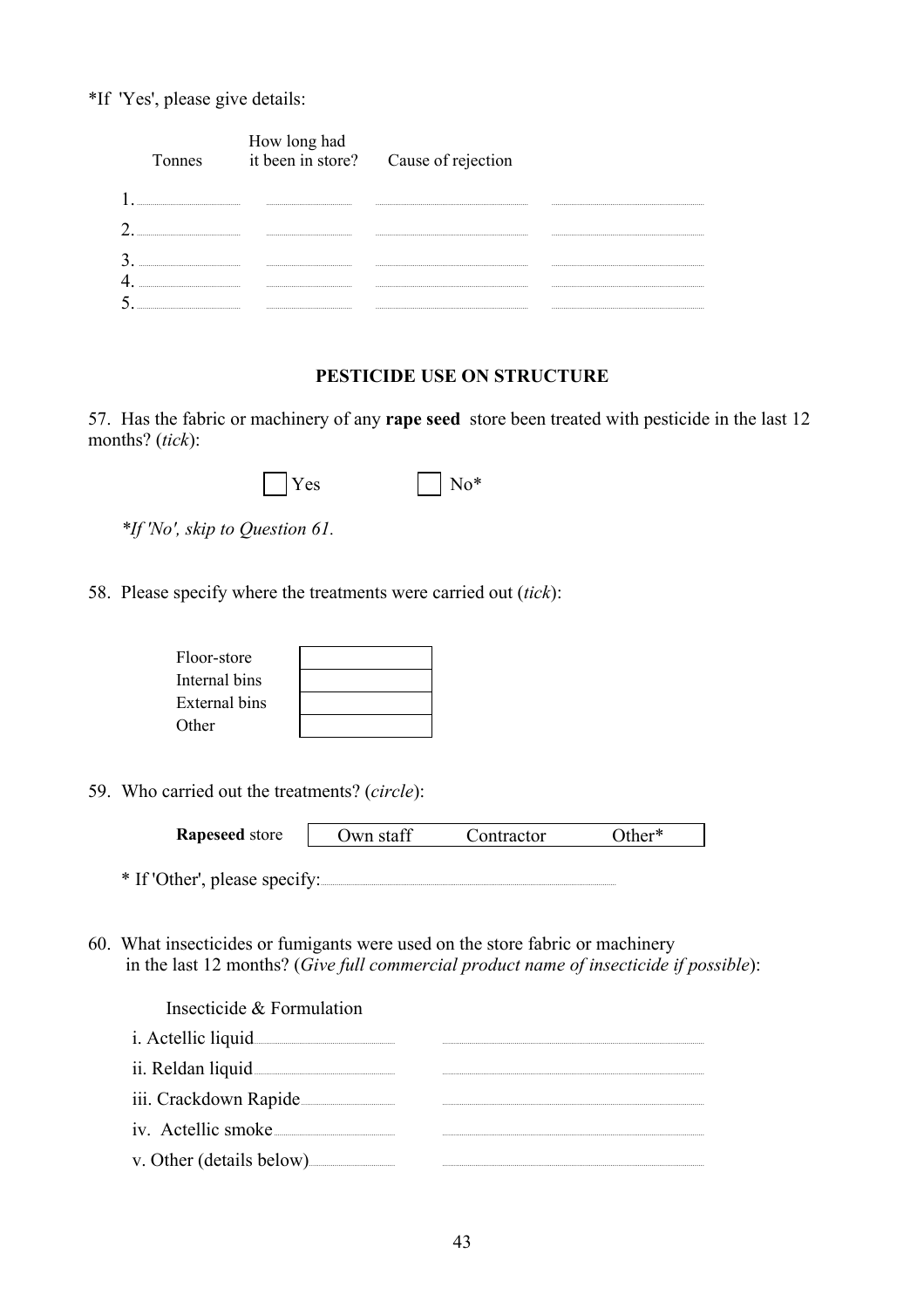**………………………………………………………………………………………………………………… …………………………………………………………………………… TREATMENT OF OILSEED**  61. Has any **rapeseed** been treated with pesticide in store in the last 12 months? (*tick*): Yes No\* If No skip to 66. 62. If Yes to the above, which ? Insecticide & Formulation 1. Diatomaceous earth (Demeter, Silicosec) ........................................................ 2. Phosphine fumigant 3. Methyl bromide fumigant 4. Other (details below)... **………………………………………………………………………………………………………………… ……………………………………………………………………………** 

63. Why was the **rapeseed** treated? (*circle*): Insects: Mites:

| Infestation | Prophylaxis |
|-------------|-------------|
| Infestation | Prophylaxis |

64. Detail the treatment (eg top-dressing or total admixture and dose.

| Top-dressing | Total admixture |  |
|--------------|-----------------|--|
|              |                 |  |

 65. Please rank the apparent effectiveness of treatments on a scale of 1 (no apparent effect) to 4 (very effective): (*circle*):

| Against insects: |  |  |
|------------------|--|--|
| Against mites:   |  |  |

66. Are you content with available control options ?

| $\mathbf{X}$<br>Y es | $\vert$ No |
|----------------------|------------|
|----------------------|------------|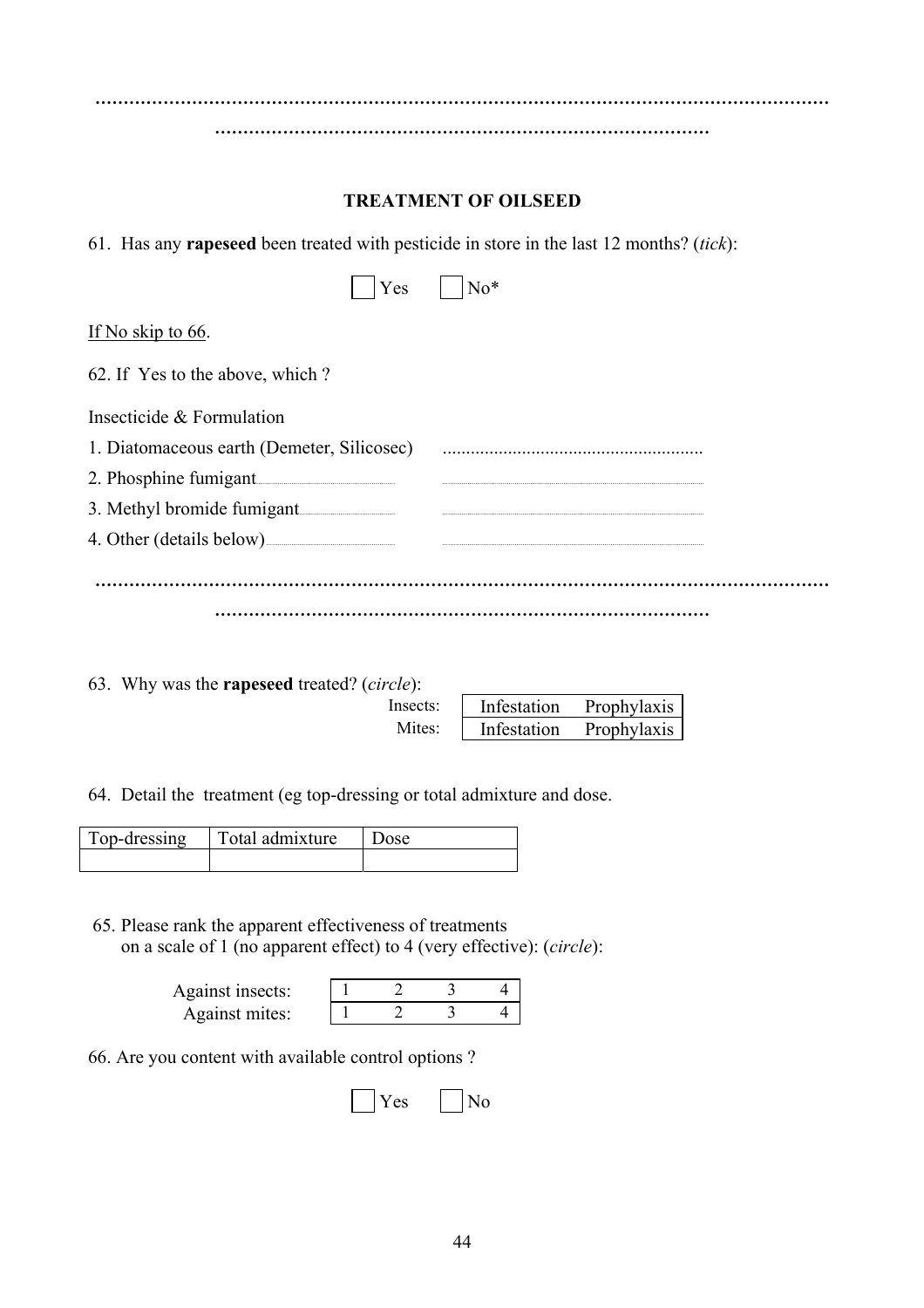# **SAMPLE DETAILS (To be filled in at the time of sampling the seed).**

67. Store number

(For additional stores on the same site, use separate Store Assessment Sheets)

68. What sort of store is it? (*tick*):

|  | Floor store          | Internal bins |
|--|----------------------|---------------|
|  | <b>External bins</b> |               |

69. How much rape seed was present?

|  | tonnes |
|--|--------|

# **70. WAS THE FABRIC OF THE BUILDING BEEN TREATED WITH INSECTICIDE IN THE LAST 12 MONTHS?**

|                          | $Yes*$ | $\vert$ $\vert$ No                                             |  |
|--------------------------|--------|----------------------------------------------------------------|--|
| $*$ If 'Yes', what with? |        |                                                                |  |
|                          |        | (Give full commercial product name of insecticide if possible) |  |

71. Has this sample of **rapeseed** been treated with insecticide in the last 12 months?

|  | $\Box$ Yes, admix* $\Box$ Yes, surface* $\Box$ No |  |
|--|---------------------------------------------------|--|
|  |                                                   |  |

\*If 'Yes', what with?..... (*Give full commercial product name of insecticide if possible*)

# **72. HAS THE RAPESEED BEEN DRIED THIS YEAR ?**

73. If so what was the initial maximum mc.

# **74. WHAT DO YOU THINK THE MC IS NOW?**

75. Has the rapeseed been cooled this year ?

# **76. IF SO – FOR HOW MANY HOURS HAS THE FAN RUN ?**

77. What do you think the rapeseed temperature is now?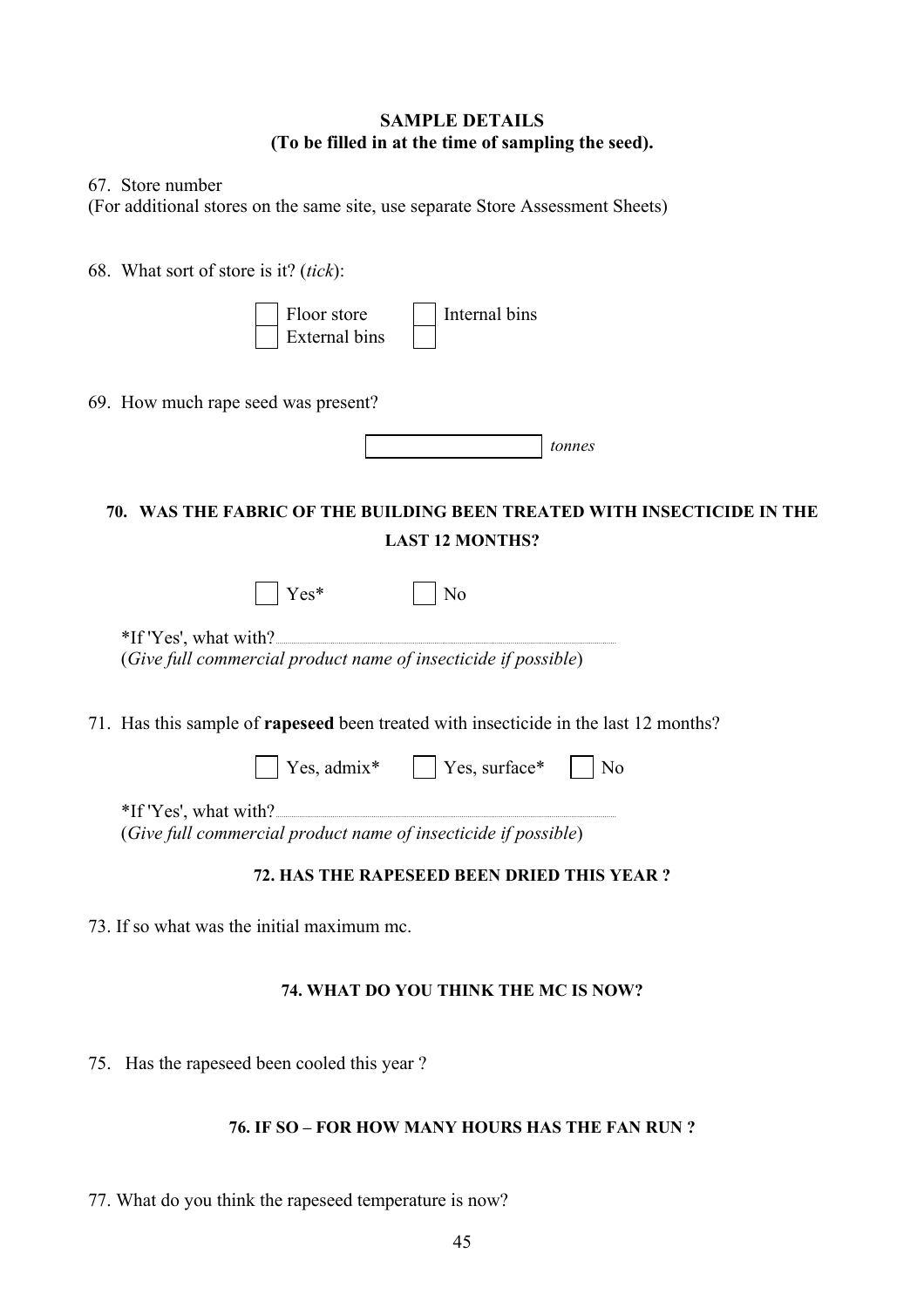# **POSITION OF SAMPLES**

- 77. Reference number:
- 78. Site name:
- 79. Store number: <u>and the state of</u> the state of the state of the state of the state of the state of the state of the state of the state of the state of the state of the state of the state of the state of the state of the
- 80. Sketch a plan showing the position and identifying numbers of the samples:<br>Note: The identifying numbers are marked on the traps.

 $\ddot{\phantom{a}}$ 

 $\ast$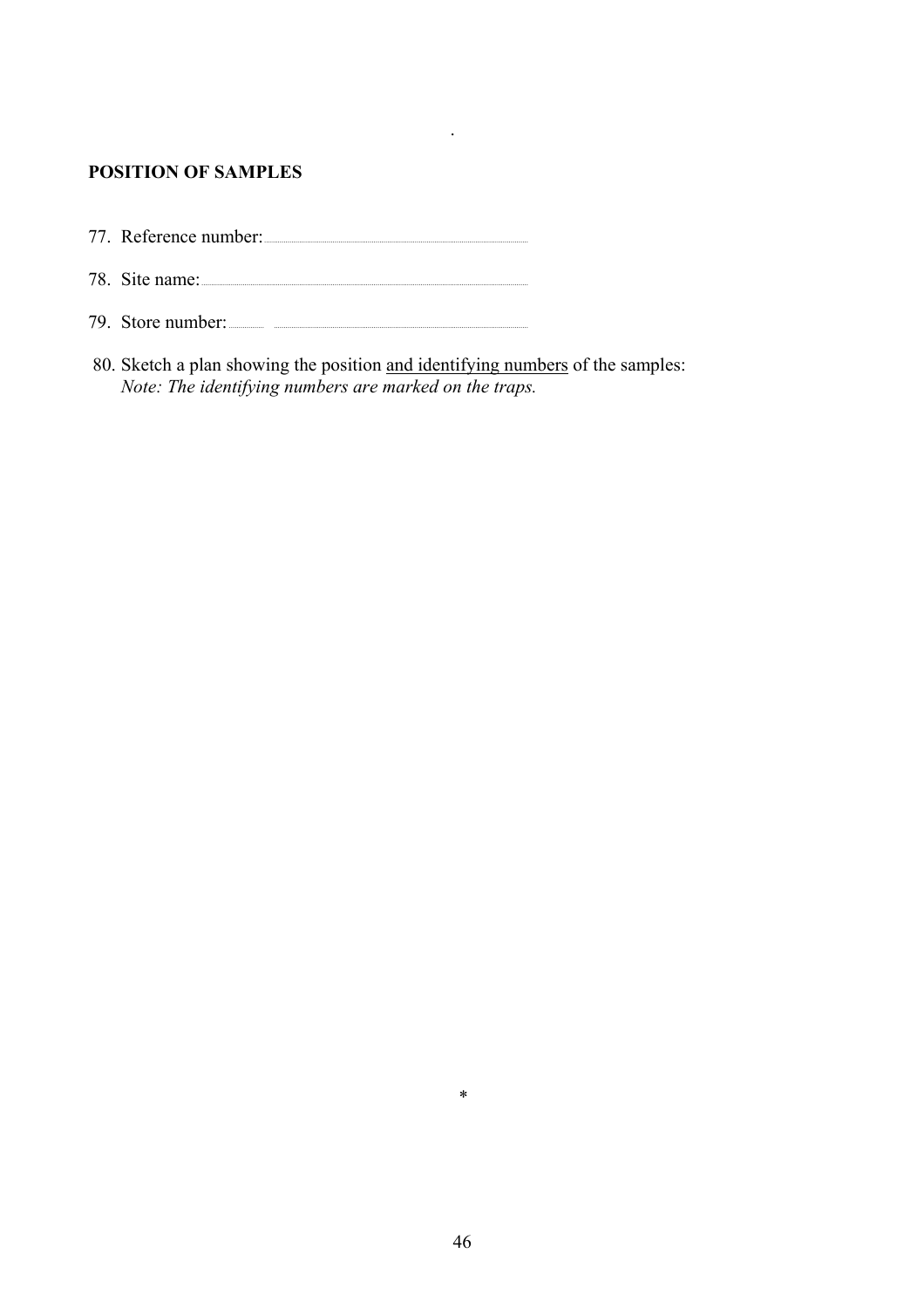# **MITE COUNT AND MOISTURE OF SAMPLES (To be filled in at CSL when analysing samples)**

|                | Surface |    | Im    |    |       |
|----------------|---------|----|-------|----|-------|
|                | mites   | mc | mites | Mc | Temps |
| Sample 1       |         |    |       |    |       |
|                |         |    |       |    |       |
| $\overline{2}$ |         |    |       |    |       |
|                |         |    |       |    |       |
| 3              |         |    |       |    |       |
|                |         |    |       |    |       |
| $\overline{4}$ |         |    |       |    |       |
|                |         |    |       |    |       |
| 5              |         |    |       |    |       |
|                |         |    |       |    |       |

*Please return completed fact-sheet to: D. Armitage, Central Science Laboratory, sand Hutton, York. YO41 1LZ*